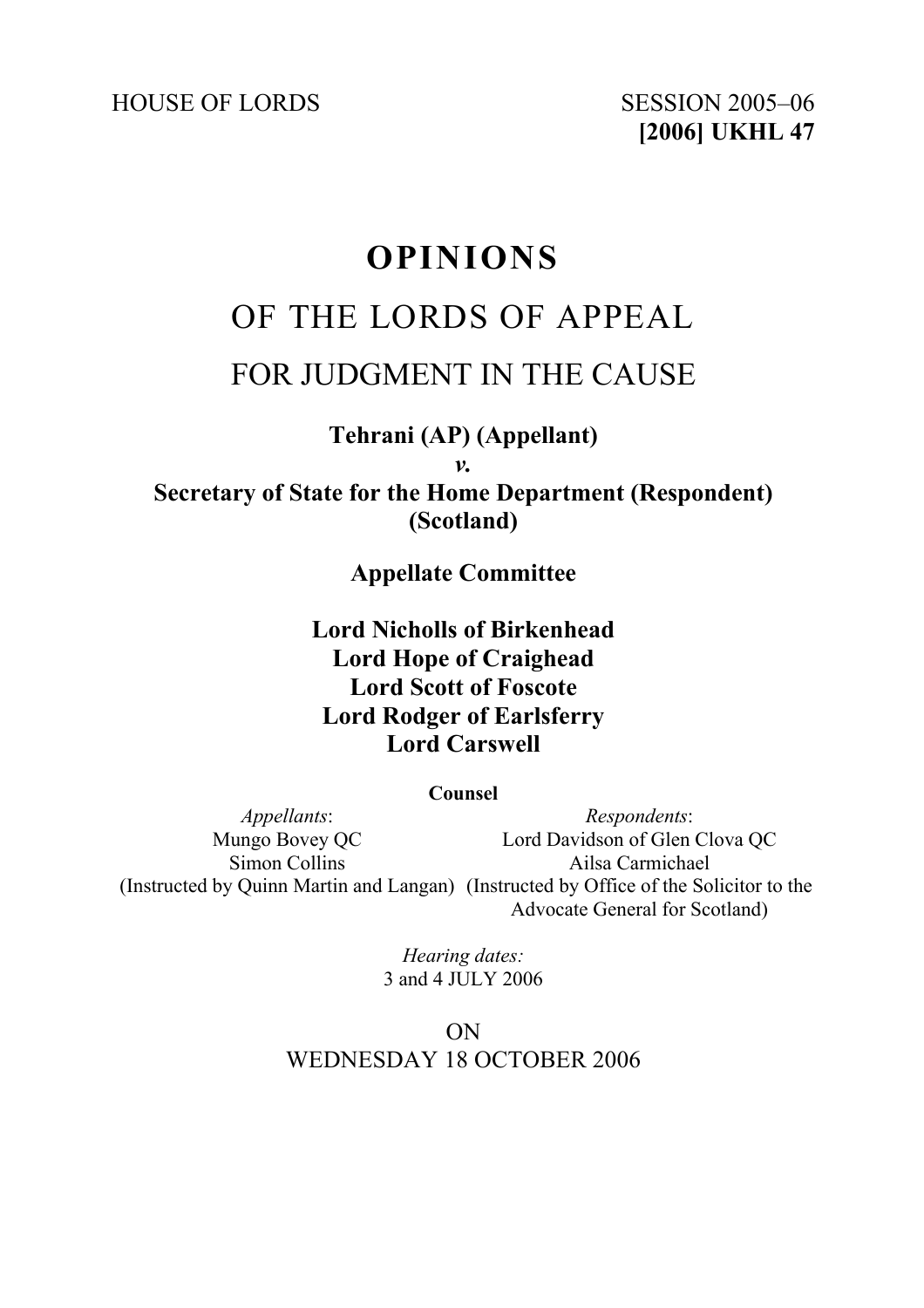#### **HOUSE OF LORDS**

#### **OPINIONS OF THE LORDS OF APPEAL FOR JUDGMENT IN THE CAUSE**

### **Tehrani (AP) (Appellant)** *v.* **Secretary of State for the Home Department (Respondent) (Scotland)**

#### **[2006] UKHL 47**

#### **LORD NICHOLLS OF BIRKENHEAD**

My Lords,

1. Legislation operating throughout the United Kingdom sometimes makes provision for appeals to appellate tribunals which, like the legislation itself, operate throughout the whole of the United Kingdom. Similarly with legislation operating throughout Great Britain. Employment, taxation and immigration are instances. In these fields the primary remedy available to a citizen aggrieved by a departmental decision is to appeal against the decision in accordance with the appeal structure set out in the legislation. In the ordinary course that is the route an aggrieved party should follow.

2. Occasionally a citizen wishes to challenge a decision of a tribunal in respect of which he has no right of appeal. He wishes to apply for judicial review of the tribunal's decision. But to which court should he make his application? If the taxation affairs of a Scottish taxpayer are dealt with by a commissioner sitting in England, should the taxpayer apply to the Court of Session in Edinburgh or the High Court of Justice in London?

3. Take a more complicated example. Take a case where a claimant for asylum is living in Scotland. An adjudicator in Glasgow dismisses his appeal against the Secretary of State's refusal of asylum. The Immigration Appeal Tribunal sitting in London then refuses the claimant permission to appeal. Clearly an application for judicial review of these two decisions should be heard by one court, either by the Court of Session in Scotland or the High Court in England. It would make no sense if the Court of Session were to review the decision of the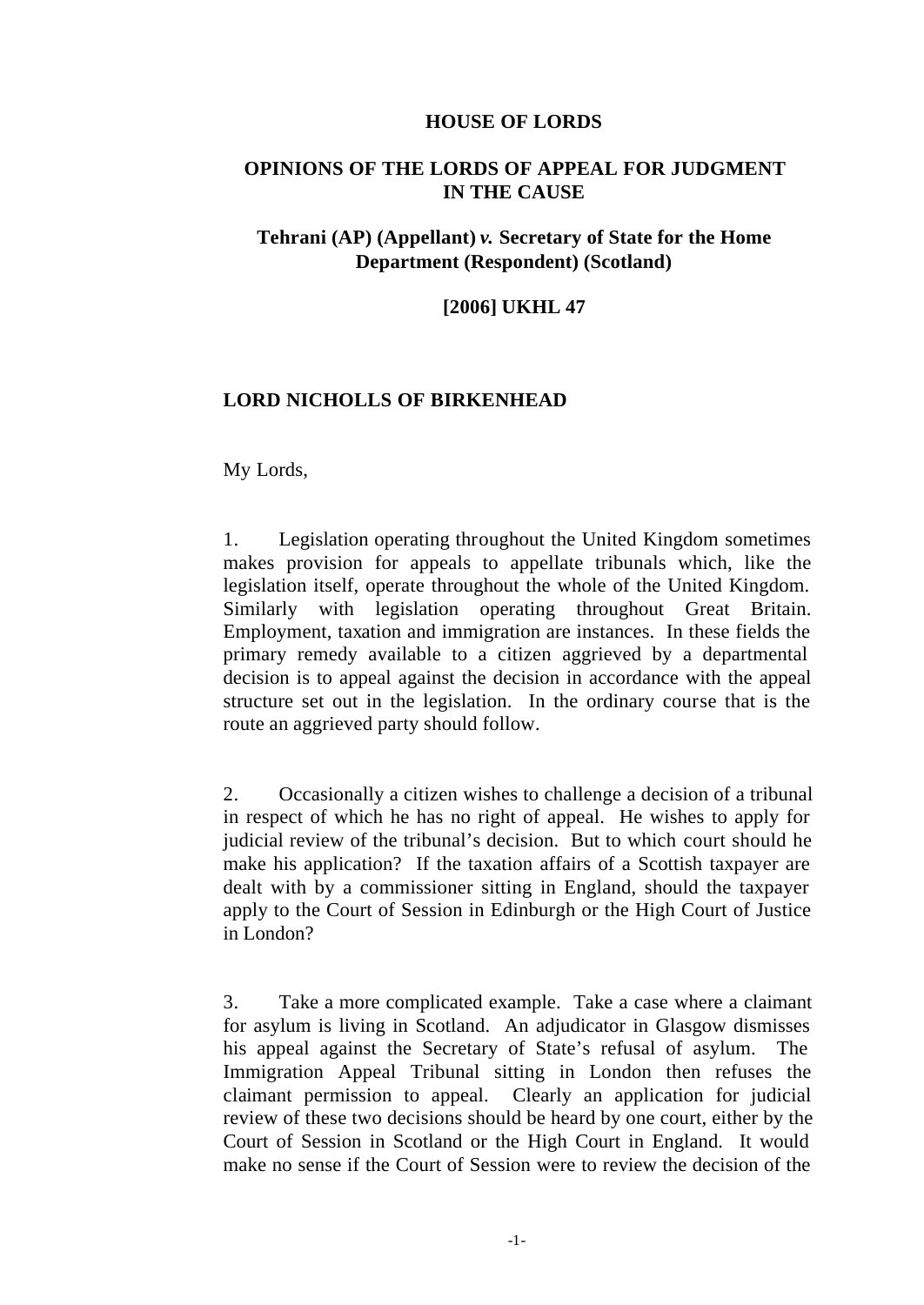adjudicator and the High Court were to review the decision of the Immigration Appeal Tribunal. But which court should this be, and on what principle should the choice be made? These are the questions arising on this appeal.

#### *The present case: the factual background*

4. The appellant, Mr Behrouz Tehrani, is a citizen of Iran. On 24 March 2001 he flew into London City airport and claimed asylum. He was given temporary admission pending a decision on his application and provided with temporary hotel accommodation in London. He stayed there for a month until the Secretary of State required him to move to Glasgow under the statutory dispersal scheme. On 19 April 2001 Mr Tehrani was allocated accommodation in a local authority flat in Glasgow. Since then he has lived continuously in Glasgow.

5. On 11 May 2001 the Immigration and Nationality Directorate of the Home Office at Croydon refused Mr Tehrani's application. The directorate sent Mr Tehrani a letter setting out the reasons why the Secretary of State was not satisfied Mr Tehrani had established a wellfounded fear of persecution. On 16 May an immigration officer of the UK Immigration Service at London City airport gave Mr Tehrani formal notice refusing him leave to enter the United Kingdom. Mr Tehrani was told that directions would be given for his removal on a scheduled flight to Iran upon a date and time to be arranged.

6. Two days later, on 18 May 2001, notice of appeal was given on behalf of Mr Tehrani by his representative, Mr Latif Zamani. At the time Mr Tehrani was unable to speak or read English. The hearing of the appeal by an adjudicator took place some months later, on 5 February 2002, in Durham. Mr Tehrani travelled from Glasgow for the hearing. He was represented by a Mr Sharif who lived in Sheffield. The Durham venue was arranged, it seems, for Mr Sharif's convenience. Mr Sharif had asked for the hearing to be transferred from London to the hearing centre at Leeds. Durham is a satellite of the Leeds' hearing centre. Mr Tehrani was not consulted about these arrangements.

7. On 21 February 2002 the adjudicator dismissed Mr Tehrani's appeal. Mr Tehrani sought leave from the Immigration Appeal Tribunal (the 'IAT') to appeal against the adjudicator's determination. On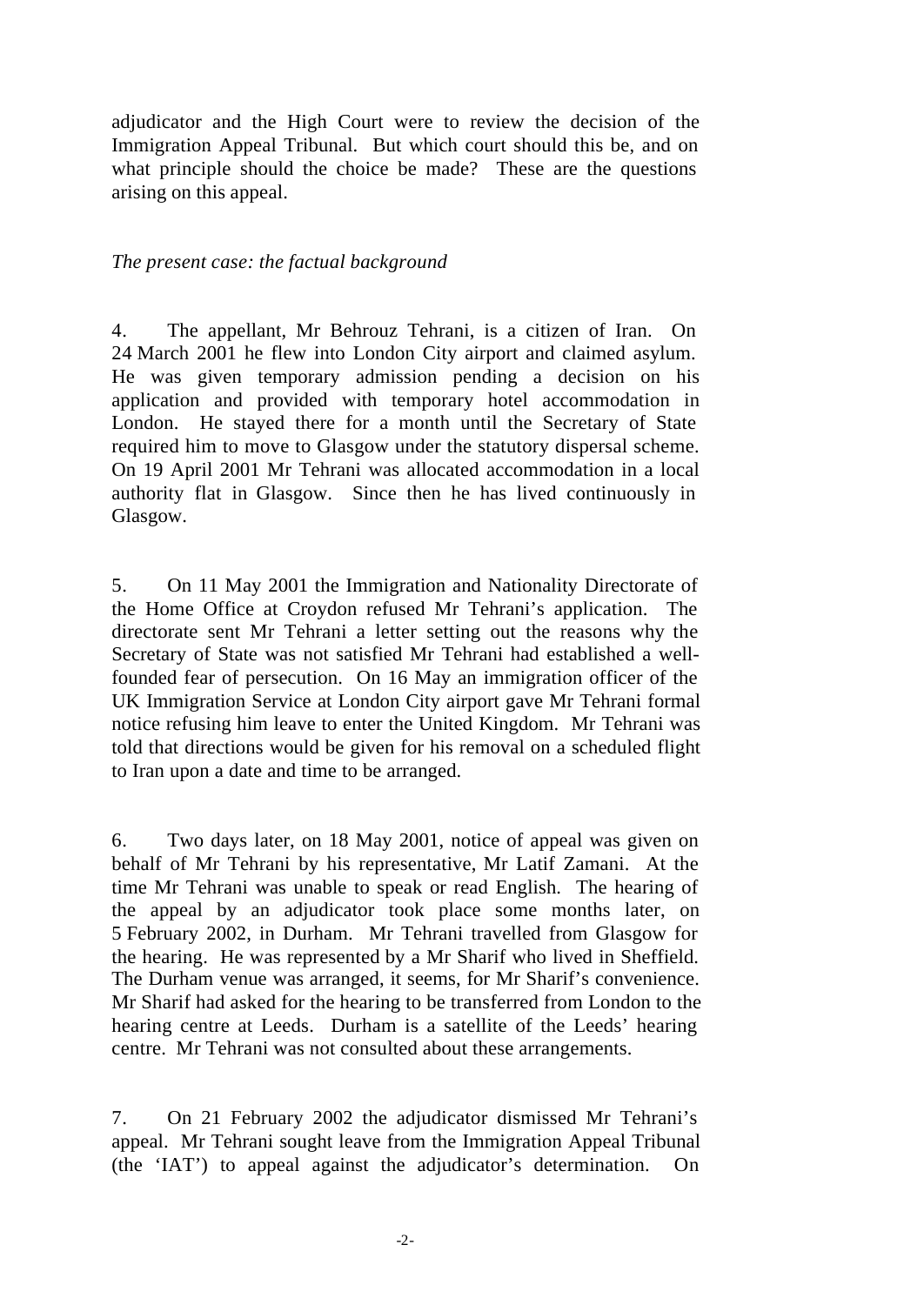22 March 2002 the tribunal, sitting in London, refused leave to appeal. This refusal decision was not susceptible of appeal.

8. In August 2002 Mr Tehrani lodged a petition with the Court of Session seeking reduction of the adjudicator's determination and the IAT's refusal of leave to appeal. On 3 April 2003 the Lord Ordinary (Philip) sustained the Secretary of State's plea to the jurisdiction of the court: 2003 SLT 808. On 27 April 2004 an Extra Division of the Inner House, comprising Lords Kirkwood, Hamilton and Macfadyen, refused a reclaiming motion by Mr Tehrani: 2004 SLT 461. Mr Tehrani has now appealed to your Lordships' House. Whether there is substance in Mr Tehrani's petition is not a matter which has been canvassed before your Lordships or in either of the courts below. The issue is solely one of the jurisdiction of the Court of Session to entertain the petition.

#### *The legislation*

9. The relevant statutory provisions in force at the material times can be noted shortly. The impugned decisions of the adjudicator and the IAT were made under the Immigration and Asylum Act 1999 ('the 1999 Act'). Section 69 makes provision for appeals to an adjudicator against refusals of leave to enter where removal in consequence of the refusal is said to be contrary to the Refugee Convention. A person who is dissatisfied with an adjudicator's determination may appeal to the IAT with the leave of that tribunal: paragraph 22 of Schedule 4 to the 1999 Act, and rule 18(1) of the Immigration and Asylum Appeals (Procedure) Rules 2000 (SI 2000/2333).

10. The legislation makes provision for further appeals to the 'appropriate appeal court' on a question of law. The identity of the appropriate appeal court depends upon where the determination of the adjudicator was made. If the adjudicator's determination was made in Scotland the appropriate appeal court is the Court of Session. Otherwise the appropriate appeal court is the Court of Appeal: paragraph 23 of Schedule 4 to the 1999 Act.

11. The 1999 Act also makes provision for the existence of the IAT and for the appointment of adjudicators: sections 56 and 57. The IAT and adjudicators sit at such times and in such places as the Lord Chancellor directs. In practice there are a dozen or so main hearing centres throughout the United Kingdom. One of these is Glasgow.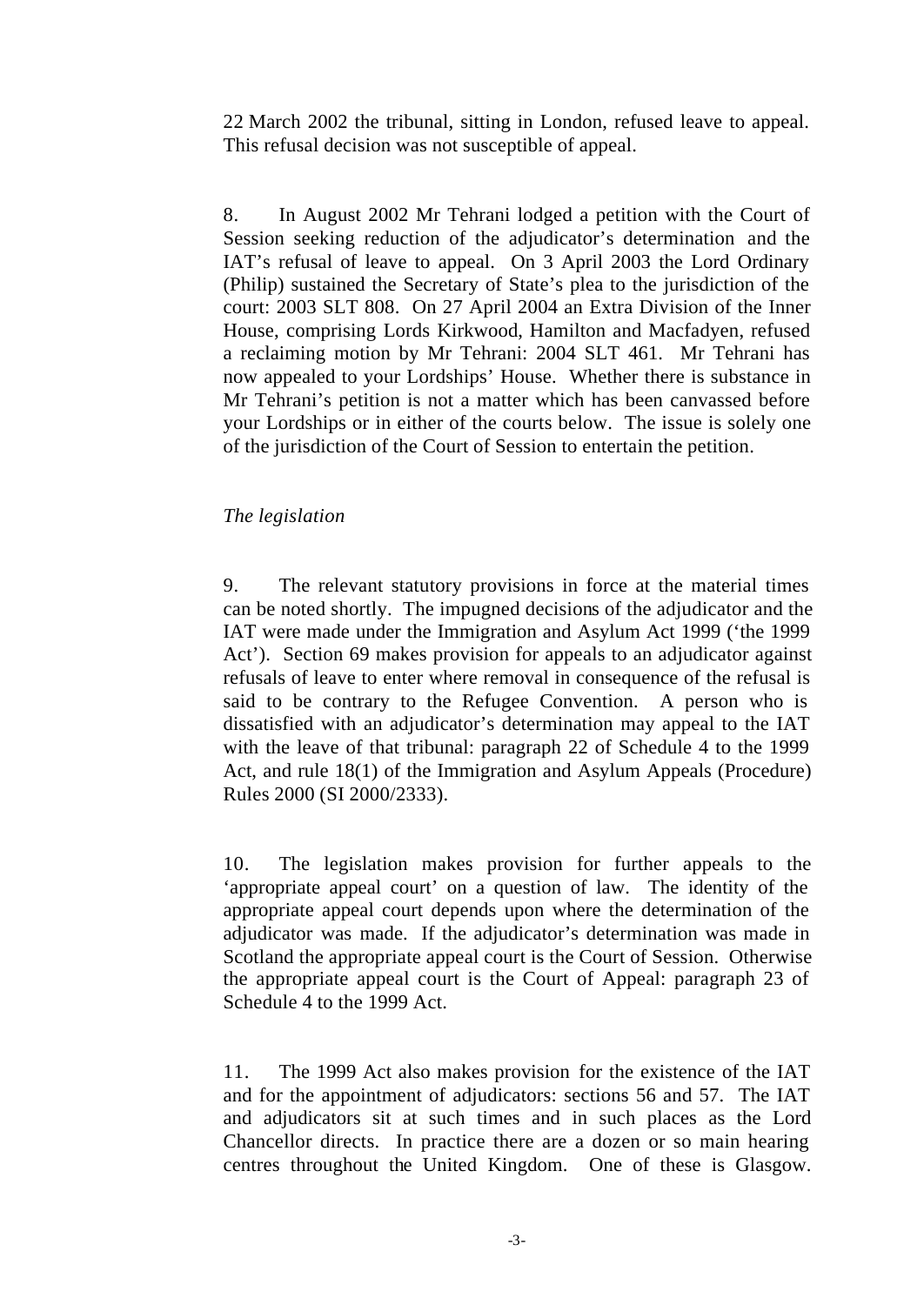Adjudicators sit from time to time in Glasgow. The IAT sits mainly in London. The venue of these hearings is determined largely by questions of practical convenience, either the administrative convenience of the adjudicator or the IAT or the convenience of the claimant or his lawyers.

12. Since April 2005 the two tier system of appeals to adjudicators and the IAT has been replaced by a single tier body, the Asylum and Immigration Tribunal.

#### *Previous decisions*

13. Problems similar to those arising in the present case have come before the courts of England and Scotland on several occasions. The jurisprudence has developed and matured. In *Rutherford v Lord Advocate* 1931 SLT 405 a taxpayer living in Scotland was assessed to tax in respect of director's fees paid to him by a company carrying on business in Warwickshire. The assessment was confirmed by general commissioners for the county of Warwick. The tax not having been paid, execution was levied on the taxpayer's furniture in Scotland. The taxpayer applied to the Court of Session to set aside this diligence. Lord Fleming held the Court of Session could not set aside the determination of the commissioners. For that the taxpayer must resort to the English courts. But it was competent for the taxpayer to invoke the 'preventive jurisdiction' to stop the diligence of which he complained: p 408.

14. In the *Forsyth* litigation a Scottish taxpayer appealed against assessments to corporation tax and applied to a special commissioner for postponement of payment. The postponement applications were due to be heard in Glasgow, but for the convenience of the company's lawyers and at their behest the venue was changed to London. The applications were largely unsuccessful. The company then applied to the High Court for judicial review of the special commissioner's postponement decisions. Meanwhile the Crown had issued summonses in the Exchequer Court of the Court of Session seeking payment of the tax due. The Lord Ordinary (Wylie) granted decree in favour of the Crown in both proceedings. The basis of his decision seems to have been that the High Court had no jurisdiction in the matter. The decision of the special commissioner on a Scottish tax case, although sitting for administrative convenience in London, remained subject to the supervisory jurisdiction of the Scottish court. Confusion could result if more than one court had jurisdiction: *Lord Advocate v R W Forsyth Ltd*  (1986) 61 TC 1.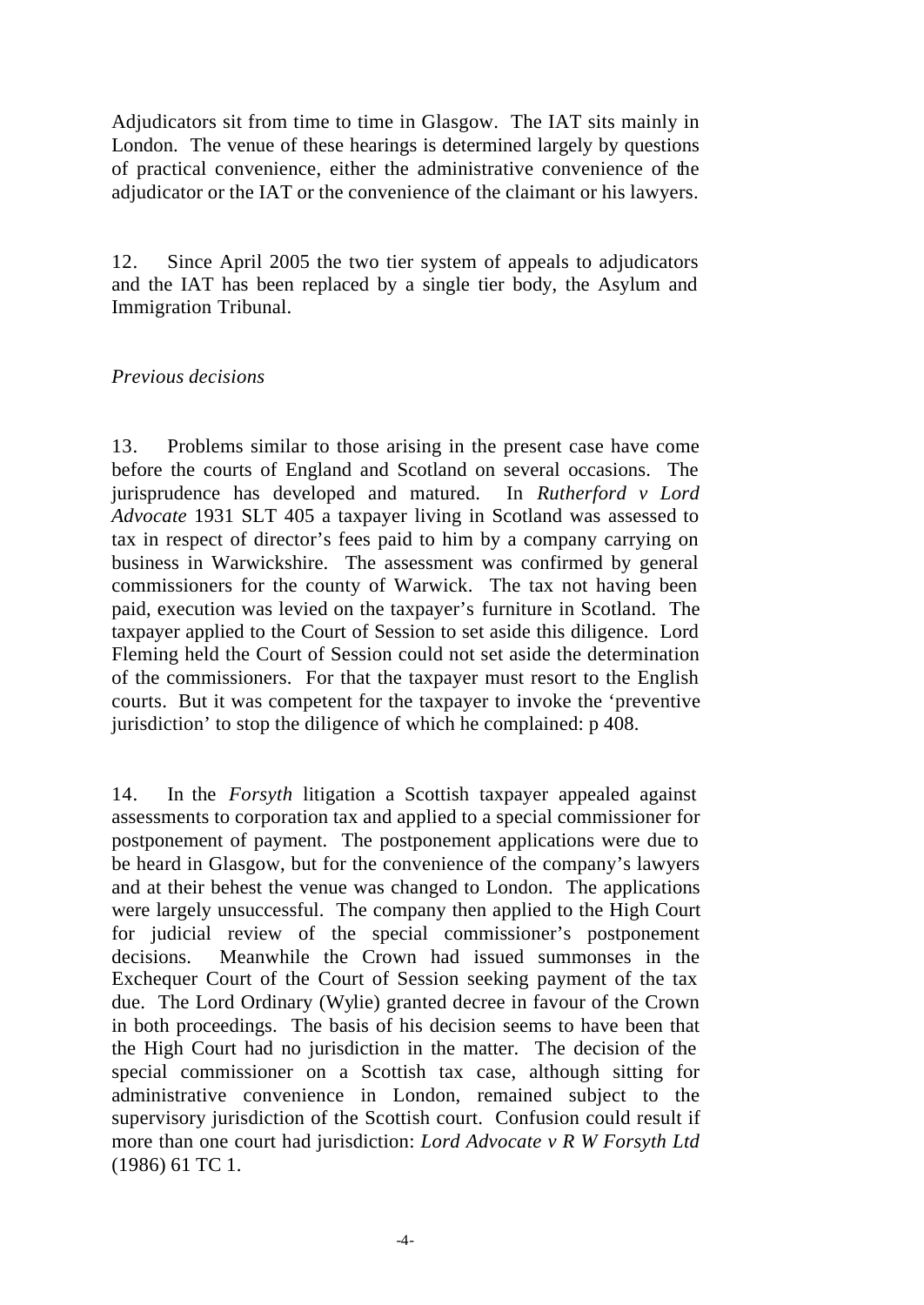15. The Crown then applied to the High Court to strike out the judicial review proceedings. Macpherson J was not persuaded the English court lacked jurisdiction. But he stayed the judicial review proceedings on the ground that as a matter of commonsense and convenience all activity in the case should be in Scotland: *R v Commissioner for the Special Purposes of the Income Tax Acts, Ex p R W Forsyth Ltd* [1987] 1 All ER 1035.

16. *Sokha v Secretary of State for the Home Department* 1992 SLT 1049 was an immigration case. The petitioner had entered and remained in England illegally. He was later detained in prison in England under the authority of an immigration officer. The petitioner then initiated proceedings in the Court of Session for judicial review of the decision to detain him in prison. He did so in the belief he had a better prospect of obtaining conditional release from a Scottish court than an English court. The Lord Ordinary (Prosser) dismissed the petition. The Secretary of State accepted that the Scottish court had jurisdiction. But the judge held the Scottish courts were a wholly inappropriate forum, and the English courts the obvious and natural forum, for any scrutiny of the decisions to detain the petitioner and keep him in detention.

17. The case of *R (Majead) v Immigration Appeal Tribunal* [2003] EWCA Civ 615 (1 April 2003) was another immigration case. The claimant arrived at Dover and claimed asylum. The Secretary of State refused the claim. Mr Majead was then 'dispersed' to Scotland. Unlike the present case, where Mr Tehrani's appeal was heard by an adjudicator in England, Mr Majead's appeal was heard by an adjudicator in Scotland. Mr Majead's application for leave to appeal to the IAT was dismissed by the IAT sitting in London. Jackson J refused Mr Majead permission to apply for judicial review, on jurisdictional grounds. His decision was upheld by the Court of Appeal: [2003] EWCA Civ 615. Brooke LJ said Parliament has made clear its wish that the courts of Scotland should have ultimate responsibility in relation to appeals to the IAT from adjudicators in Scotland. Without deciding the point he noted that in a 'real emergency' the High Court might exercise jurisdiction over IAT decisions relating to appeals from adjudicators in Scotland but that would have to be a 'very exceptional case': paragraphs 10 and 13.

18. The next case, chronologically, is the present case. The Lord Ordinary held that the supervisory jurisdiction of the Court of Session did not extend to a review of the decisions of the adjudicator or the IAT. Both of them had sat outside Scotland, and therefore any judgment of the court could not be enforced against them: 2003 SLT 808. In the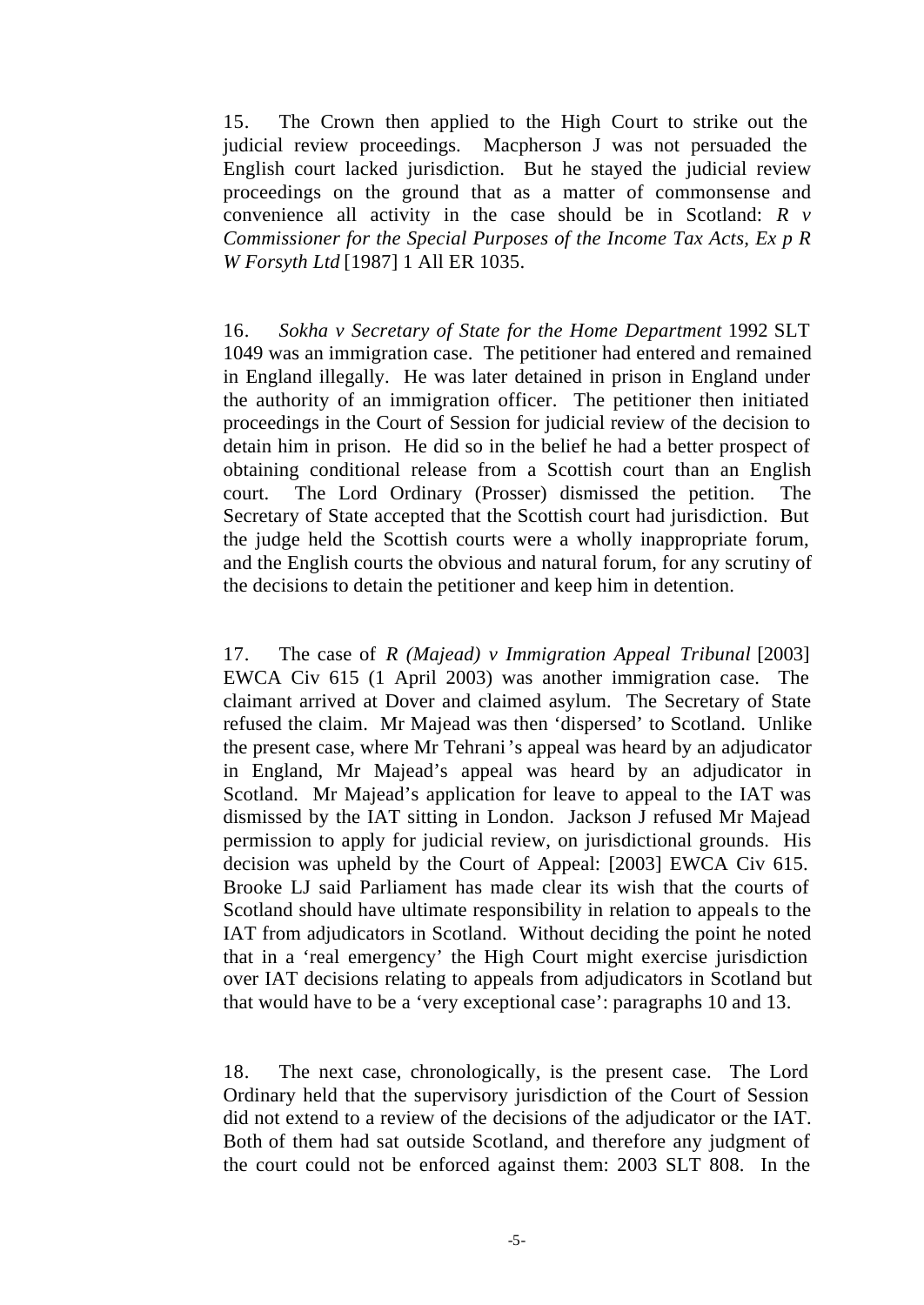Inner House the Extra Division upheld the Lord Ordinary's decision but their reasoning was different. Lord Kirkwood delive red the opinion of the court. The Extra Division rejected the contention that the Scottish and English courts have concurrent jurisdiction in applications for judicial review over adjudicators sitting in either country and the IAT sitting in London, but expressed full agreement with the approach of the Court of Appeal in the *Majead* case: 2004 SLT 461, paras 24 and 27.

19. On the same day, 27 April 2004, the Extra Division applied the same reasoning in two other cases when holding that the Court of Session had supervisory jurisdiction where the adjudicator had sat in Scotland but the IAT sitting in London had refused permission to appeal: *Struk v Secretary of State for the Home Department* 2004 SLT 468 and *Mfumu v Secretary of State for the Home Department* (unreported) 27 April 2004.

20. Finally, in *Shah v Immigration Appeal Tribunal* [2004] EWCA Civ 1665, 22 November 2004, the Court of Appeal clarified, and amplified, the reasoning in the *Majead* decision. Sedley LJ said the jurisdiction of the English and Scottish courts is concurrent but should be exercised, save in very exceptional circumstances, by the supervisory court of the jurisdiction in which the adjudicator sat: paragraph 8. Carnwath LJ agreed. He observed that the English court has jurisdiction to review a decision of the IAT, sitting as it does in London yards away from the Royal Courts of Justice and hundreds of miles away from the Scottish border, but other than in exceptional circumstances practice and comity demand the English courts should give way to the Scottish courts where the adjudicator's decision was made in Scotland: paragraph 27.

#### *Discussion*

21. Broadly stated, under the common law the superior courts of a country have jurisdiction (legal power) to review the decisions of inferior courts and tribunals and other governmental and public bodies exercising powers conferred by the laws of that country. The superior courts are charged with the task of seeing that these inferior courts and tribunals and others carry out their duties and that in making their decisions they do not exceed or abuse their powers. In the ordinary course decisions falling to be reviewed in this way will be made within the jurisdiction (the territorial reach) of the superior court by inferior courts or tribunals or others present within this jurisdiction.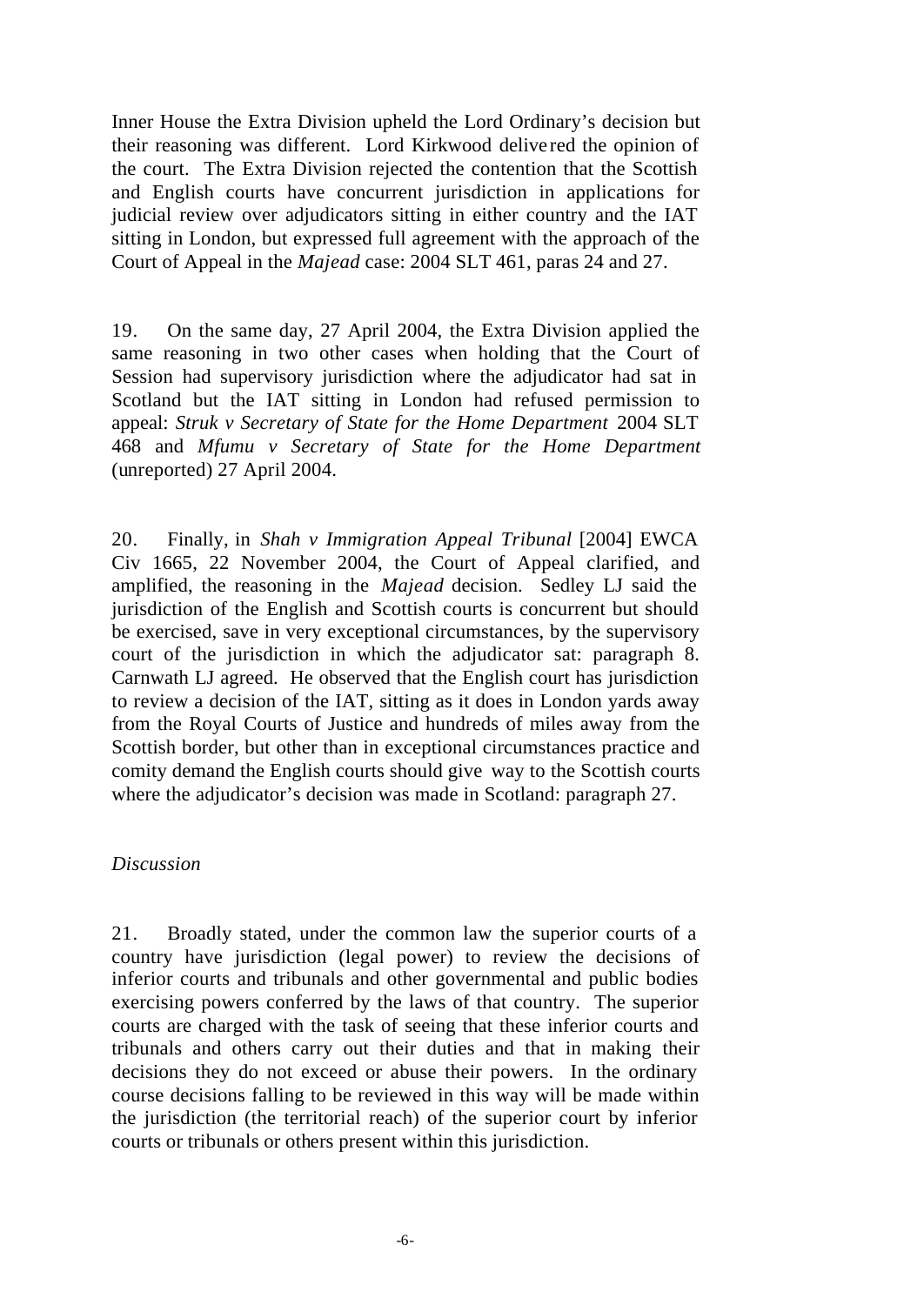22. This general principle must be handled circumspectly where the issue concerns the jurisdiction (legal powers) of courts of the constituent parts of the United Kingdom. The different parts of the United Kingdom cannot be treated as foreign countries when the decision sought to be reviewed was made by a tribunal or minister exercising powers under laws applicable throughout the United Kingdom. In the present case that is the position. The adjudicator and the IAT were implementing laws, and exercising powers, applicable nationwide. The adjudicator and the IAT are United Kingdom tribunals. In *Executors of Soutar v James Murray & Co Ltd* [2002] IRLR 22, 23, para 8, Lord Johnston said the border between England and Scotland is of no relevance to the jurisdiction of employment tribunals; their jurisdiction is national. The same is true of adjudicators and the IAT.

23. The present case goes further. A notable feature of the 1999 Act is the two-tier structure of adjudicators and the IAT. Even in the absence of this two-tier structure the supervisory jurisdiction of the courts of the constituent parts of the United Kingdom could hardly depend definitively upon the particular place where, as a matter of convenience, the decision of the tribunal under review was made. But self-evidently, given this two-tier feature, it is impossible to apply the approach that in asylum cases the legal powers of judicial review of the Court of Session and the High Court are governed rigidly by the place within the United Kingdom where an adjudicator or the IAT respectively chose to make the decision under review. As already noted, that approach would make no sense. It would make no sense because adjudicators and the IAT often sit in different parts of the United Kingdom when dealing successively with the same case. When they do so it would be absurd if an application for judicial review of the adjudicator's decision had to be made to the courts of one part of the United Kingdom and an application for judicial review of the IAT's decision in the same case had to be made to the courts of another part of the United Kingdom. Identification of the appropriate court to review the two decisions in a single case must be capable of operating better than this.

24. To my mind the nationwide nature of the legislation and the twotier appeal structure of adjudicators and the IAT point to the conclusion that, in the same way as adjudicators and the IAT have jurisdiction (legal power) throughout the United Kingdom, so the superior courts of the constituent parts of the United Kingdom have jurisdiction to review decisions of adjudicators and the IAT wherever made. Once it is recognised that adjudicators and the IAT are properly to be characterised as United Kingdom tribunals, there can be no occasion for attempting to confine the supervisory jurisdiction of the courts of England or Scotland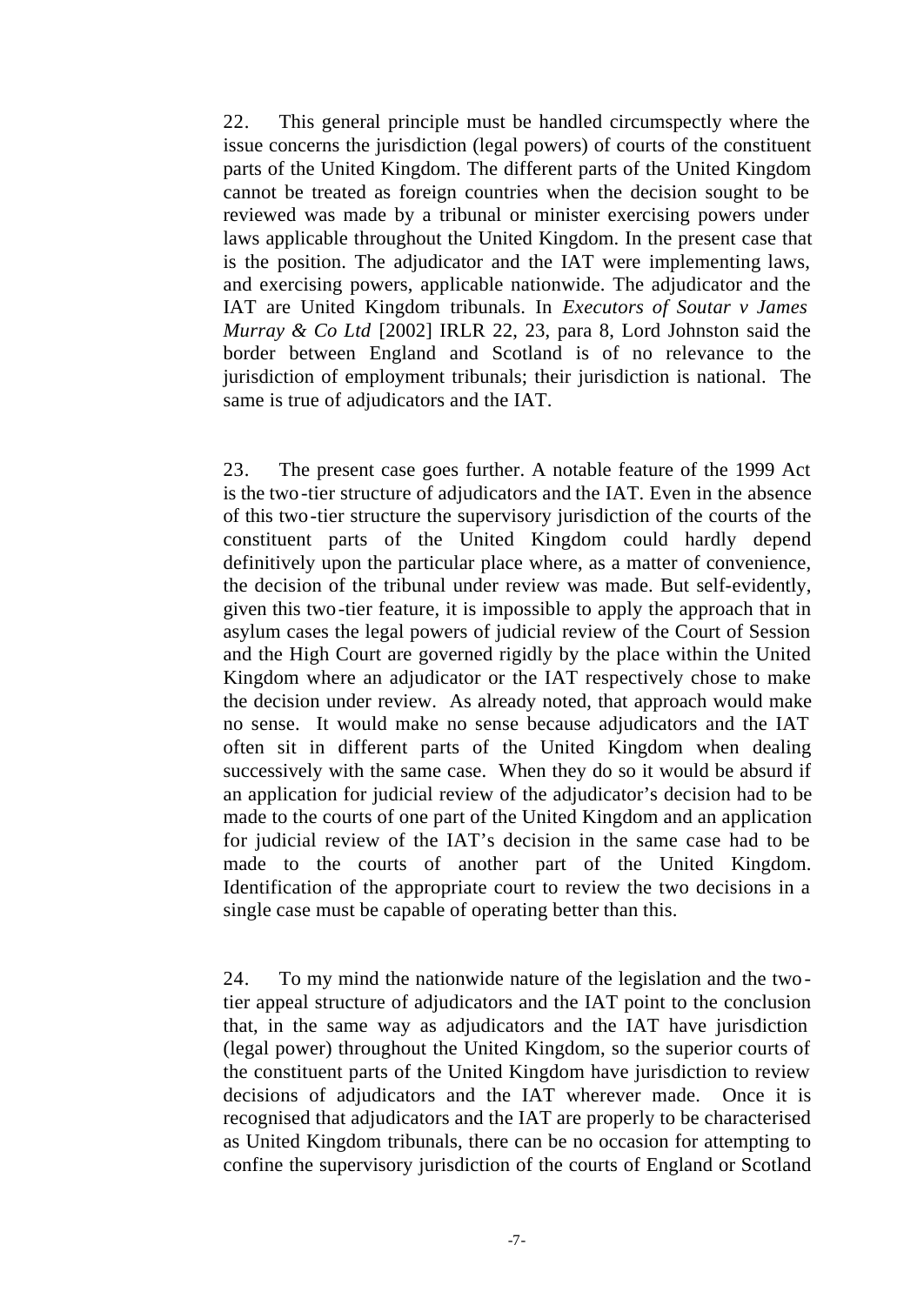by rigid rules or, even less, by rules whose bounds are vague. In respect of decisions of these tribunals the Court of Session and the High Court have concurrent jurisdiction. Decisions of the Court of Session and the High Court made in exercise of this concurrent jurisdiction are binding throughout the United Kingdom.

25. The existence of jurisdiction is one matter, the exercise of the jurisdiction is another. In the ordinary course the courts of England and Scotland apply the common law *Spiliada* principle of 'appropriateness' in deciding whether to exercise jurisdiction where the courts of more than one country have jurisdiction in respect of a claim: see *Spiliada Maritime Corporation v Cansulex Ltd* [1987] AC 460. A court will decline to exercise jurisdiction if there is available an alternative forum more appropriate for deciding the dispute in question. In the present context Parliament has itself indicated, in the 1999 Act, the basis on which the courts of Scotland or England have jurisdiction in respect of appeals. As noted above, the determining factor is where the adjudicator made his decision. The place where the IAT made its decision is of no consequence. In my view this legislative indication of which court is the appropriate appellate court should normally be applied by the courts by analogy on applications for judicial review of decisions of adjudicators or the IAT. Save in exceptional circumstances the venue of the adjudicator's decision should be determinative of the 'appropriate forum' test. In the result therefore I agree with the views expressed by the Court of Appeal in *Shah v Immigration Appeal Tribunal* [2004] EWCA Civ 1665.

#### *The outcome*

26. In the present case the adjudicator made his decision in England. But in this case there are, unquestionably, exceptional circumstances. In April 2002, when Mr Tehrani consulted Scottish solicitors after the adverse decision of the IAT, he was still in time to make an application to the High Court for permission to apply for judicial review. Instead his solicitors instructed counsel to draft a petition for judicial review in the Court of Session, seeking reduction of the decisions of the adjudicator and the IAT. A petition was duly drafted and lodged in the Court of Session.

27. That was, at the time, an unexceptionable course. Mr Tehrani was living in Scotland, and his solicitors had previously been instructed in successful judicial reviews of decisions of adjudicators sitting in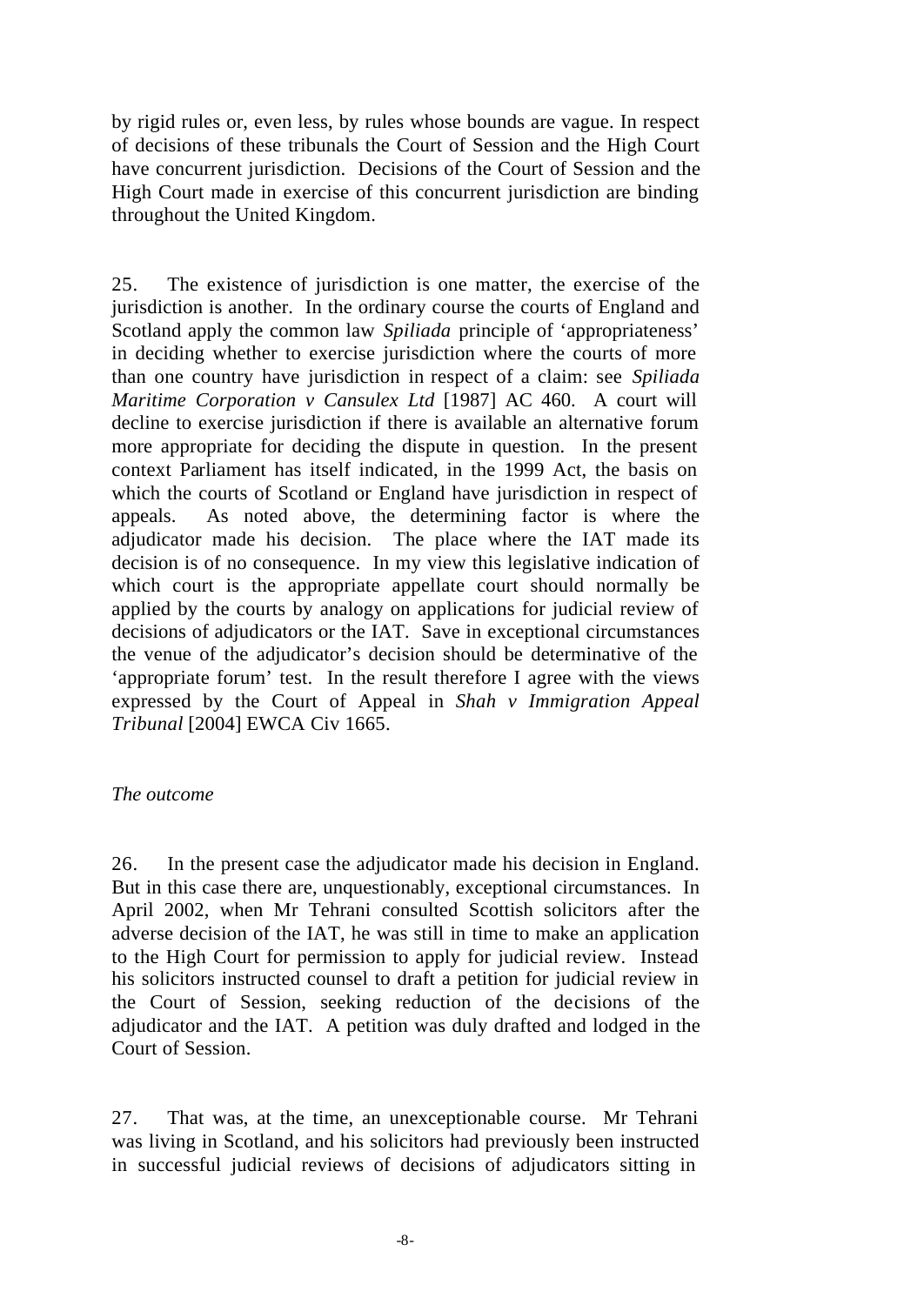England to which no plea to the jurisdiction of the Court of Session had been taken by the Secretary of State. By the time the plea was taken by the Secretary of State in the present case it was too late for Mr Tehrani to apply of right to the High Court for permission to apply for judicial review. The three month time limit had by then expired. In these circumstances it would be unconscionable if Mr Tehrani were now to be deprived of a remedy on jurisdictional grounds. I would allow this appeal accordingly. The Court of Session should exercise its jurisdiction in this case. The procedural history makes this an exceptional case for which the appropriate forum is the Court of Session.

28. For completeness I add, in agreement with my noble and learned friends Lord Hope of Craighead and Lord Rodger of Earlsferry, that Part III of the Civil Jurisdiction and Judgments Act 1982 does not assist Mr Tehrani on the question of jurisdiction. Judicial review of tribunals is excluded from the scope of Schedule 8 by paragraph 12 of Schedule 9. Moreover, for the reasons cogently explained by Lord Rodger of Earlsferry, the argument based on the 1982 Act misses the jurisdictional point in issue in the present case.

#### **LORD HOPE OF CRAIGHEAD**

My Lords,

29. The appellant, Behrouz Tehrani, is a citizen of Iran who seeks asylum in the United Kingdom. He left Iran on 18 March 2001 and entered the United Kingdom on 24 March 2001. He applied for asylum on the same day and was given temporary admission pending determination of his application. He was provided with hotel accommodation in London. On 19 April 2001 he was allocated accommodation in Glasgow. He has resided in Glasgow continuously since that date. On 11 May 2001 the respondent refused his application. By a determination dated 21 February 2002 his appeal against that refusal was dismissed by an adjudicator. He then sought leave to appeal to the Immigration Appeal Tribunal. By a determination dated 22 March 2002 his application for leave was refused by the tribunal.

30. In August 2002 the appellant presented a petition for judicial review by the Court of Session of the determinations of the adjudicator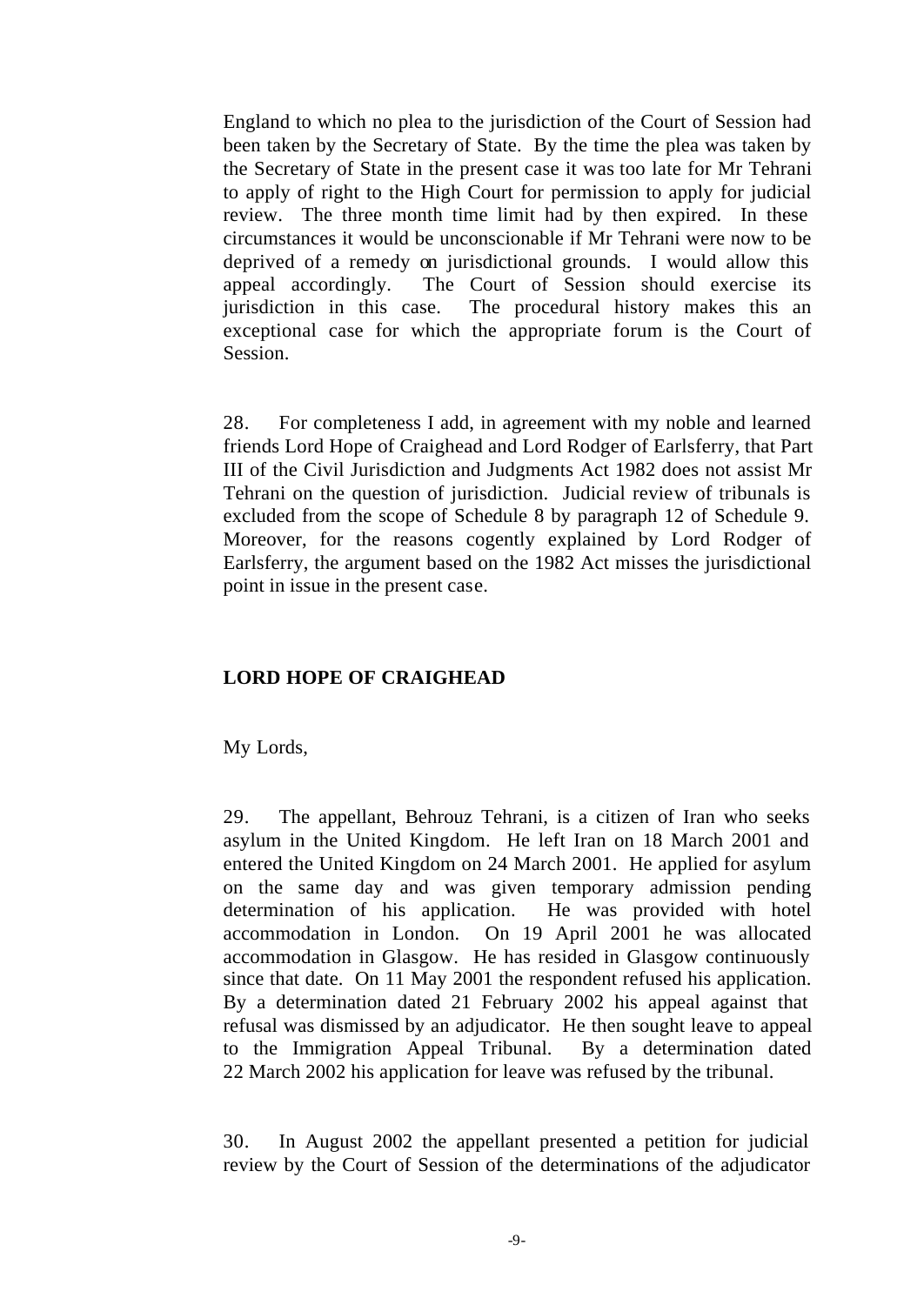and the Immigration Appeal Tribunal. The first order was granted on 22 August 2002. The respondent took a preliminary plea of no jurisdiction. This was on the ground that the hearings before the adjudicator and the Immigration Appeal Tribunal took place, and their determinations were made, in England. On 15 January 2003 this plea was debated at a First Hearing before the Lord Ordinary, Lord Philip. On 3 April 2003 the Lord Ordinary sustained the plea of no jurisdiction and dismissed the petition. On 27 April 2004 an Extra Division (Lords Kirkwood, Hamilton and Macfadyen) refused a reclaiming motion against the Lord Ordinary's interlocutor. The appellant now appeals to your Lordships' House.

#### *Background*

31. This case raises a novel and important issue about the territorial extent of the supervisory jurisdiction of the Court of Session in cases where the jurisdiction is sought to be exercised over a person or body whose decisions affect persons in Scotland but which carries out its work throughout Great Britain or, as the case may be, throughout the United Kingdom. The legislation with which we are concerned in this case extends throughout the United Kingdom, as it extends to Northern Ireland: see section 170(6) of the Immigration and Asylum Act 1999 ("the 1999 Act"). So, in the interests of brevity, I shall refer to such a person or body simply as a United Kingdom body.

32. It is not in doubt that a decision by a United Kingdom body which affects persons in Scotland and is made in Scotland is subject to the supervisory jurisdiction of the Court of Session. The question which arises in this case is whether the supervisory jurisdiction is available where the United Kingdom body makes a decision affecting persons in Scotland but that decision is made in England. If that question is answered in the affirmative, a further question arises. This is how the issue of jurisdiction is to be resolved where, because the decision was made there, it can also be judicially reviewed in England. These questions have not had to be considered hitherto, because it was not the respondent's practice to challenge the jurisdiction of the Court of Session in cases where determinations affecting asylum-seekers in Scotland were made by adjudicators or by the Immigration Appeal Tribunal sitting in England. It was not until the issue of jurisdiction was raised by Lord Hamilton in May 2002 during the course of a First Hearing in an unreported case, that he began to take this plea.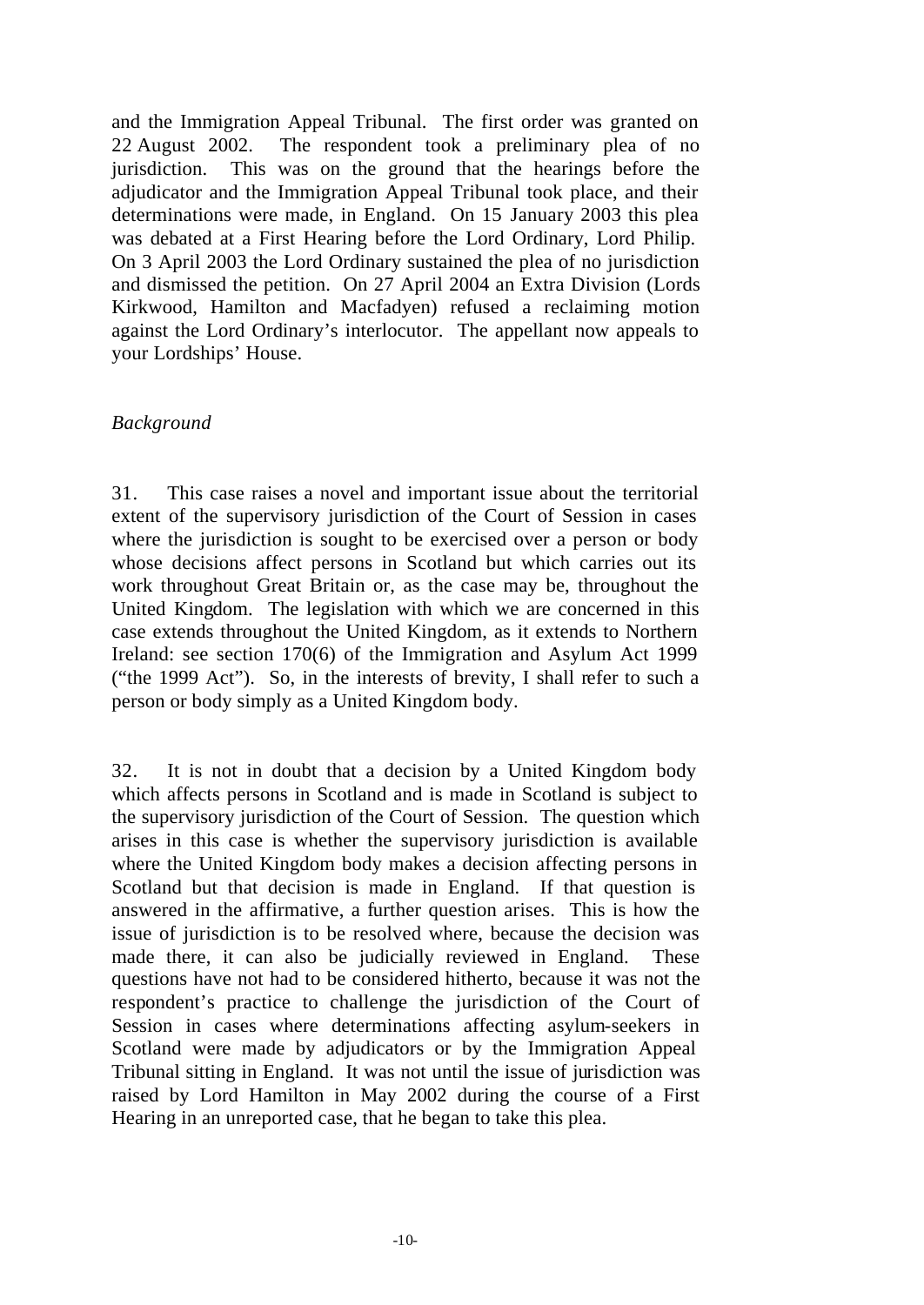33. Two other applications for judicial review by asylum seekers were reported to the Inner House by the Lord Ordinary under Rule of Court 34.1. On the joint motion of the parties they were heard by the Extra Division together with this case: *Struk v Secretary of State for the Home Department* 2004 SLT 468 and *Mfumu v Secretary of State for the Home Department* (unreported) 27 April 2004. They were cases where the adjudicator's determination was made in Glasgow where the petitioners were resident, but the Immigration Appeal Tribunal's determination was made in England. The respondent did not take a plea of no jurisdiction in those cases. It was admitted on his behalf by the Advocate General that the Court of Session's supervisory jurisdiction extended to the Immigration Appeal Tribunal's refusal of leave to appeal against the determination of an adjudicator sitting in Scotland: *Struk*, 2004 SLT 468, 470K-L. The Extra Division was satisfied that the Court of Session was entitled to exercise its supervisory jurisdiction over a determination of the Immigration Appeal Tribunal made in England refusing leave to appeal against a determination of an adjudicator sitting in Scotland, even though the petitioner did not seek judicial review of the determination by the adjudicator: *Struk*, p 471B-C.

34. The Advocate General did not suggest that the concession that was made in *Struk* and *Mfumu* was mistaken or that those cases had been wrongly decided. It should however be noted that the Lord Ordinary was told by counsel for the Advocate General in *Struk* that the respondent's position was that where the determination of the adjudicator was made in Scotland an application to the Immigration Appeal Tribunal should be treated as taking place in Scotland also: 2004 SLT 468, 470E-F. This resort to fiction was a necessary consequence of the respondent's basic argument, which is that the question whether a decision is subject to the supervisory jurisdiction of the Court of Session has to be resolved by looking to the place where the decision was made.

35. Mr Bovey QC for the appellant submitted that the Court of Session had concurrent jurisdiction with the High Court in England over the determinations which were made by the adjudicator and the Immigration Appeal Tribunal in this case. He said that this was the position at common law. He then submitted that, if this was not so, the Court of Session had jurisdiction by virtue of sections 20 and 46 of and rule 1 of Schedule 8 to the Civil Jurisdiction and Judgments Act 1982 ("the 1982 Act"). Section 46(1) provides that for the purposes of the Act the seat of the Crown as determined by that section shall be treated as its domicile. Rule 1 of Schedule 8 provides that, subject to the following rules of that Schedule, persons shall be sued in the courts for the place where they are domiciled. It should be noted that the question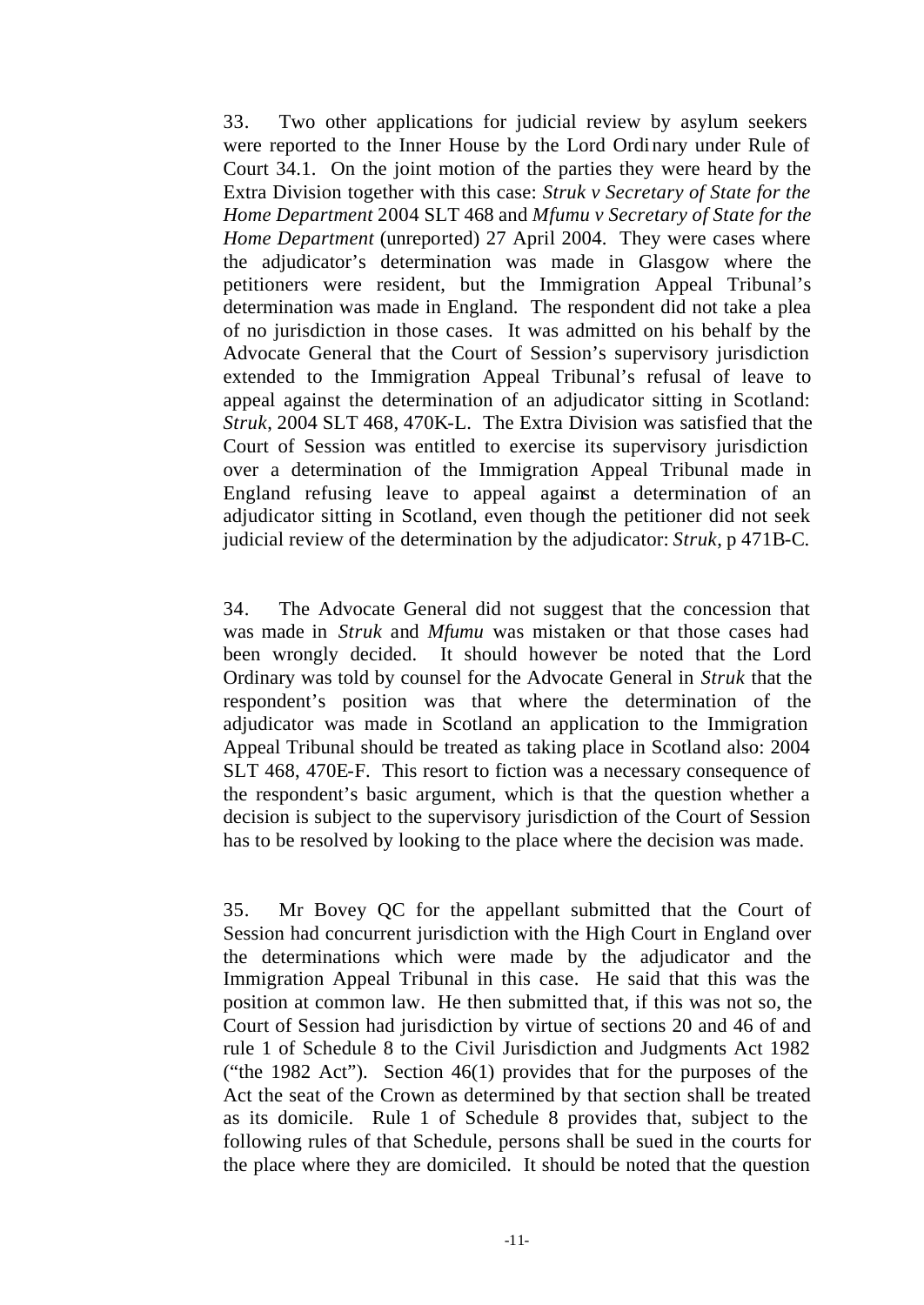whether the Court of Session had jurisdiction under the statute was not dealt with either by the Lord Ordinary or by the Extra Division, as it was not in dispute before them that the provisions of that Act did not apply to the review of decisions of tribunals: 2004 SLT 461, 463D-E.

36. In my opinion the question whether the Court of Session has jurisdiction always has to be considered in the first instance with reference to what is provided for by Part III of the 1982 Act. On the one hand there is the code of jurisdictional rules in Schedule 8 on which Mr Bovey relies. On the other hand there is the exclusion from Schedule 8 of the proceedings listed in Schedule 9 whose jurisdictional rules are continued in existence by section 21(1). The code of jurisdictional rules in Schedule 8 replaces the common law where these rules apply. The proceedings listed in Schedule 9 continue to be regulated by the common law in so far as they are not subject to rules provided for by statute. I propose therefore to consider into which Schedule this case falls, and to what effect, before examining the issues raised by Mr Bovey's submission that jurisdiction in this case is regulated by the common law.

#### *The 1982 Act*

37. The background to the Scottish provisions of the 1982 Act is to be found in the Report of the Scottish Committee on Jurisdiction and Enforcement, whose chairman was the Hon Lord Maxwell, which was published in June 1980 ("the Maxwell Committee"). That report has, of course, to be read together with the Brussels Conventions, including the 1968 Convention on jurisdiction and the enforcement of judgments in civil and commercial matters and the 1971 Protocol annexed to that Convention which the 1982 Act was designed to implement: see the relevant definitions in section 1(1) of the 1982 Act. For convenience of reference the 1968 Convention, as amended, is set out in Schedule 1 to the 1982 Act: see section 1(2)(a). Article 1 provides that the Convention shall apply in civil and commercial matters whatever the nature of the court or tribunal, but that it shall not extend to, among other things, administrative matters.

38. The Maxwell Committee was of the opinion that the opportunity should be taken to codify the rules of jurisdiction in civil proceedings for Scotland. In para 10.10 of their Report the Committee summarised the principal features of the rules whose adoption they recommended for the purposes of this exercise. Among these features were the following: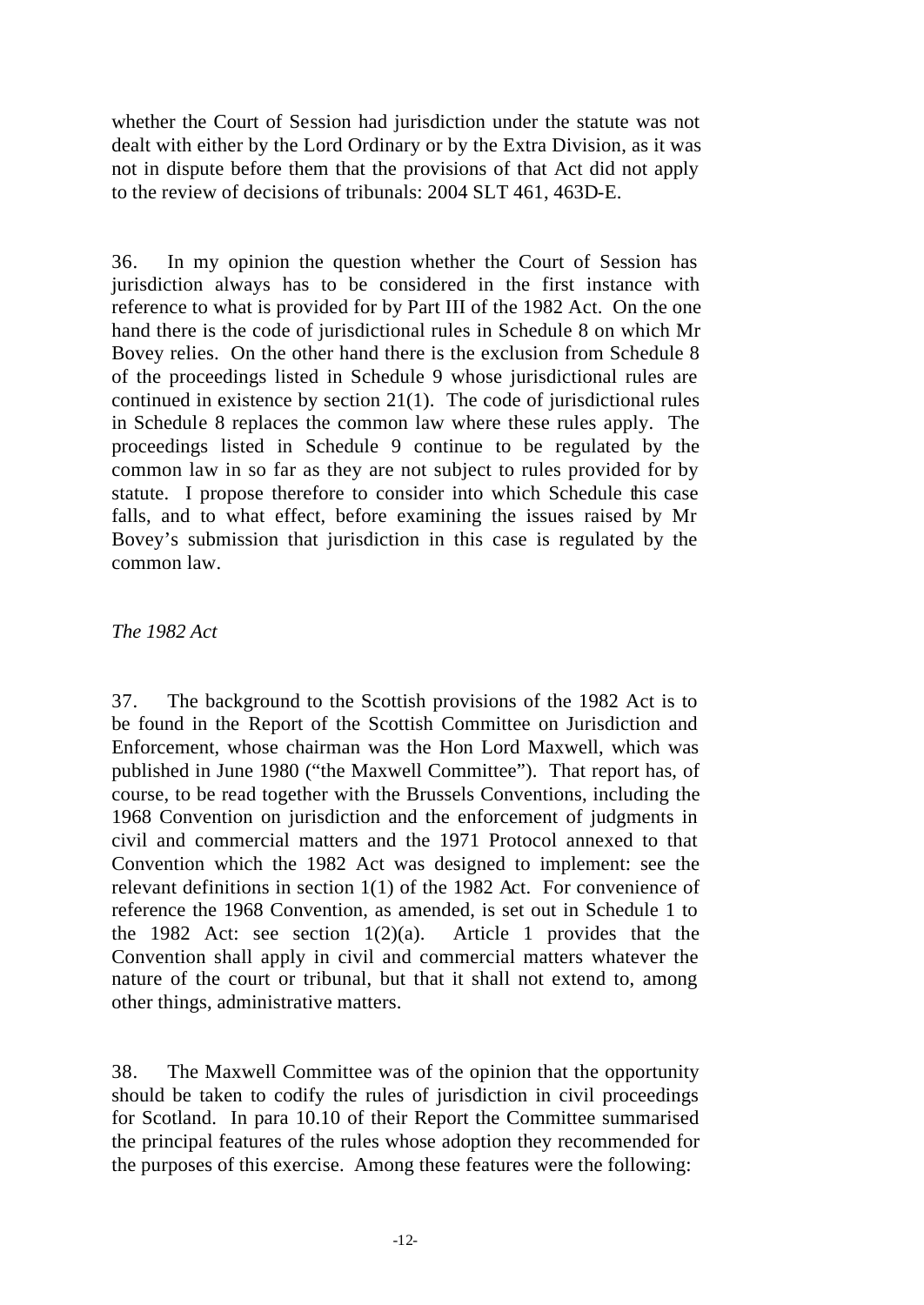"(1) These Rules would be applied by the Scottish courts, with certain exceptions referred to below, wherever the Convention does not apply, whether because the subjectmatter of the dispute is excluded from the Convention or because the defender is not domiciled in another Contracting State.

(2) The Rules would in effect supersede the Scottish common law rules of jurisdiction in civil proceedings and the statutory provisions of a general character relating to such proceedings (for example, section 6 of the Sheriffs Courts (Scotland) Act 1907 as amended and the Law Reform (Jurisdiction on Delict)(Scotland) Act 1971…."

39. As has already been mentioned, among the matters which fall outside the scope of the Convention are what it describes in article 1 as "administrative matters". In paras 13.200 – 13.201 of their Report the Maxwell Committee set out their recommendations with regard to the matters of this kind:

"13.200 We also think it appropriate that the same rules of jurisdiction should apply to administrative matters as to other civil actions. Under our present law, unlike that of most contracting states, no distinction is normally drawn between proceedings involving administrative authorities and other civil proceedings, and the same rules of jurisdiction apply. We therefore recommend that the rules proposed in this chapter shoul d apply, both the rules derived from the convention and the additional rules not derived from the convention. The additional rules should apply even though the defender is domiciled in another contracting state: see 13.198.

13.201 In this context it is important to note that:-

…

(b) these rules of jurisdiction are only intended to supersede existing common law rules of jurisdiction and statutory provisions of a *general* character. Thus statutory rules conferring jurisdiction in respect of specific administrative matters will not be superseded."

40. The provisions of the 1982 Act relating to Scotland are set out in Part III of the Act. Section 20(1) provides that, subject to Council Regulation (EC) No 44/2001 of 22 December 2000, to Parts I and II and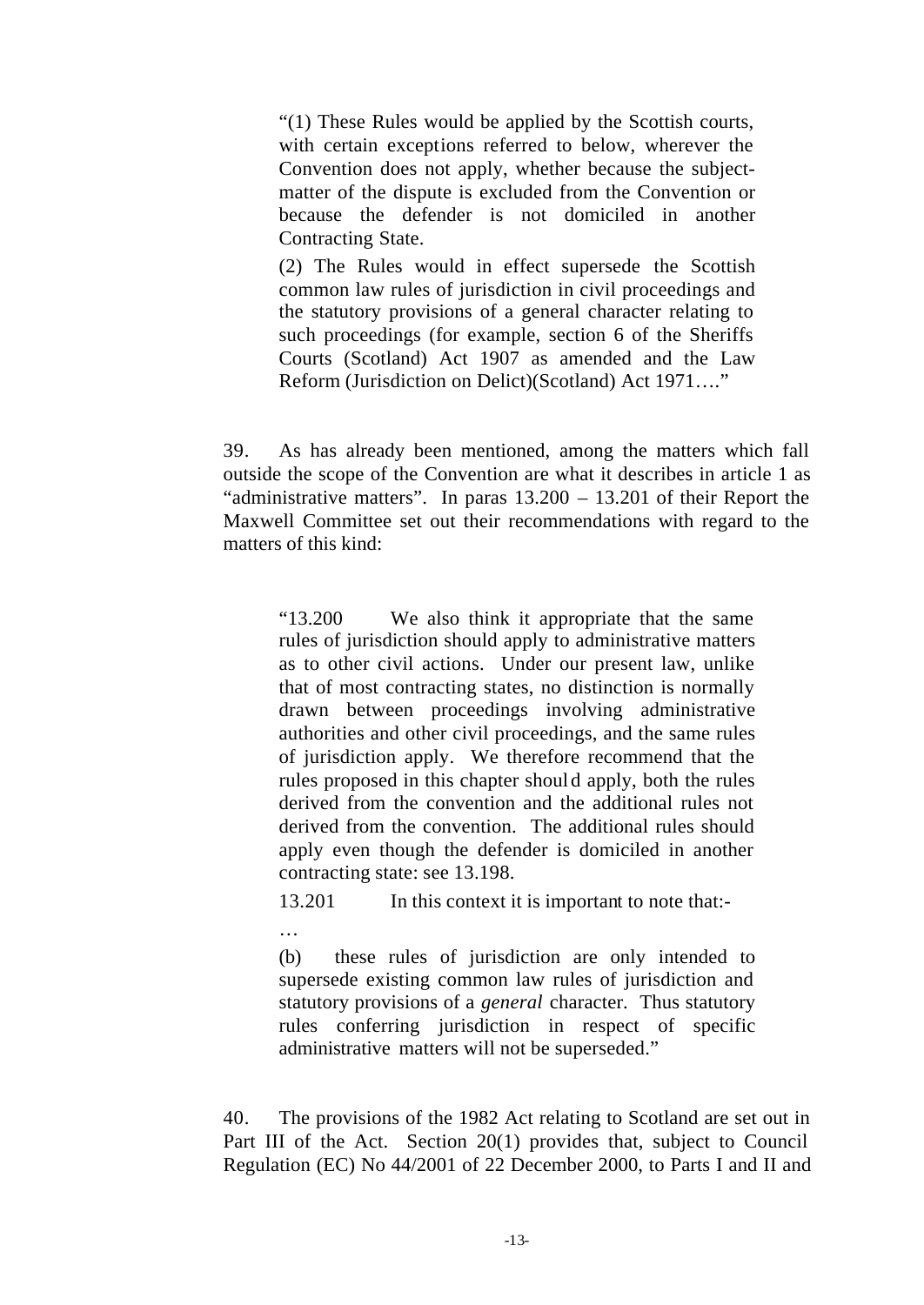to the following provisions of Part III, Schedule 8 has effect to determine in what circumstances a person may be sued in civil proceedings in the Court of Session or in a sheriff court. It is common ground that Part II of the Act, which allocates jurisdiction within the United Kingdom where the subject matter of the proceedings is within the scope of the Regulation, does not apply to this case. The Regulation does not extend to administrative matters, and proceedings on appeal from, or for review of, decisions of tribunals are excluded from the rules for allocation set out in Schedule 4 by para 4 of Schedule 5 read together with section 17(1) of the 1982 Act.

41. Rule 1 of Schedule 8 to the 1982 Act provides that, subject to the following rules of that Schedule, persons shall be sued in the courts for the place where they are domiciled. Mr Bovey submits that applications to the supervisory jurisdiction of the Court of Session are civil proceedings for the purposes of the 1982 Act. So rule 1, read together with section  $46(1)$  and section  $46(3)(a)$  of the 1982 Act, applies to this case. Section 46(1) provides:

"For the purposes of this Act the seat of the Crown (as determined by this section) shall be treated as its domicile."

Section 46(3)(a) provides that the Crown in right of Her Majesty's government in the United Kingdom has its seat in every part of, and in every place in, the United Kingdom.

42. If Part III of the 1982 Act had stopped there, the answer to the question of jurisdiction in this case would have been provided by the provisions on which Mr Bovey relies. I have no difficulty in accepting, as a general proposition, that proceedings which are brought in the Court of Session for the exercise of its supervisory jurisdiction are civil proceedings within the meaning of section 20(1) of the 1982 Act. Prior to 30 April 1985, when the procedure under rule 260B of the Rules of the Court of Session 1965 (now Chapter 58 of the Rules of the Court of Session 1994) was brought into effect by Act of Sederunt (Rules of Court Amendment No 2) (Judicial Review) 1985 (SI 1985/500), the procedure that was adopted in proceedings of this kind were indistinguishable from that used for civil proceedings generally.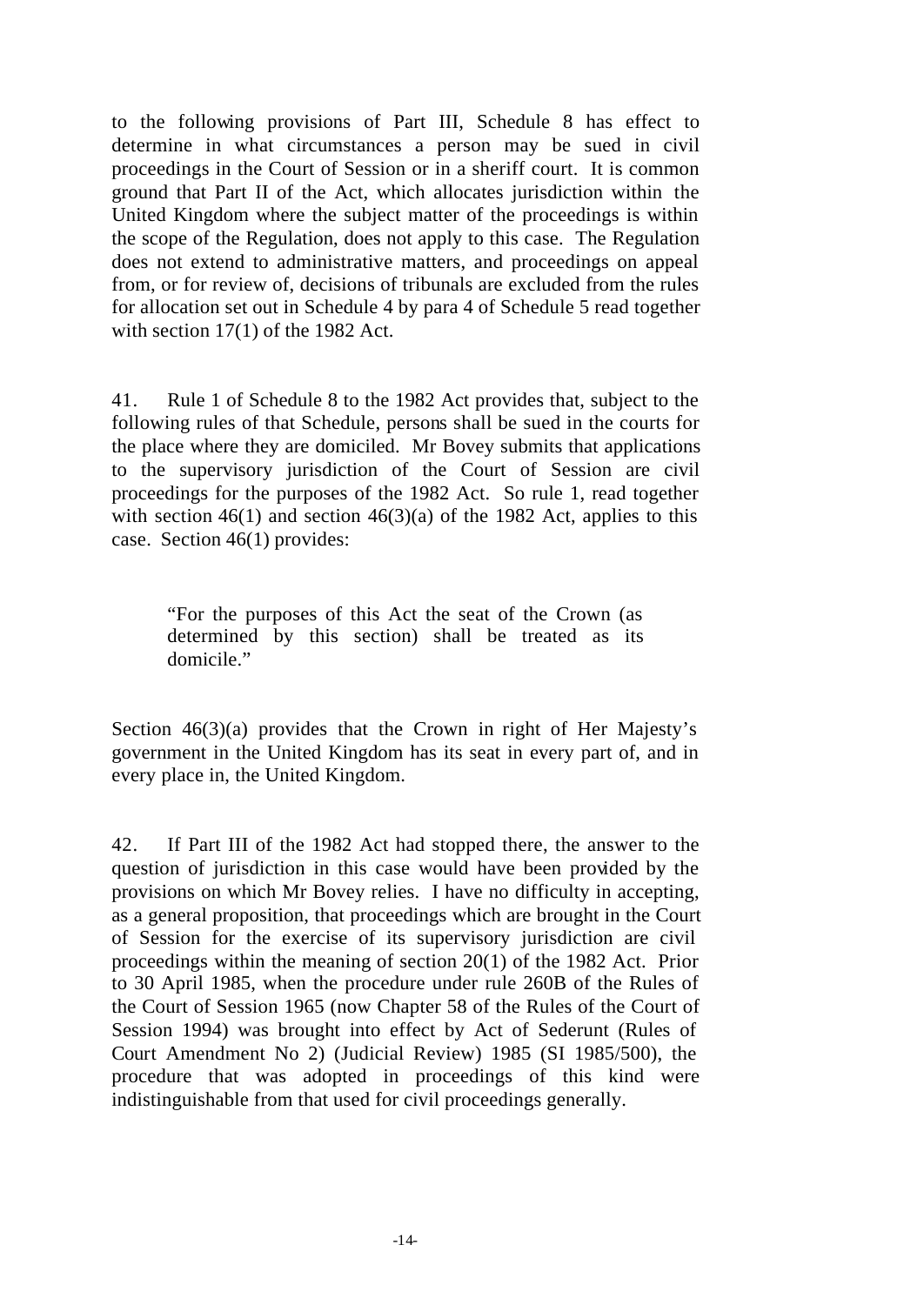43. *Brown v Hamilton District Council* 1983 SC (HL) 1 and *Stevenson v Midlothian District Council* 1983 SC (HL) 50, for example, in which Lord Fraser of Tullybelton's comments on the need for reform of the procedure are to be found at pp 49 and 59 respectively, were both cases in which the supervisory jurisdiction was being invo ked against a local authority. No one would have doubted at that time that these cases, of which many other examples can be given, fell within the description of civil proceedings. In each of these two cases the local authorities were called defenders. The conclusions in the summons that were served on them included, in *Brown's* case, conclusions for declarator, implement and damages and, in *Stevenson's* case, conclusions for declarator, reduction and interdict. Orders to this effect are all orders that the court now has power to make under rule 58.4 of the 1994 Rules. The fact that rule 58.3(1) provides that an application to the supervisory jurisdiction of the Court of Session must be made by petition for judicial review does not alter the fact that they are civil proceedings within the meaning of section 20(1) of the 1982 Act. In *West v Secretary of State for Scotland* 1992 SC 385 it was observed that, since rule 260B of the Rules of Court 1965 was introduced by Act of Sederunt without any further enabling power having been conferred on the court by general legislation, it was a procedural amendment only which did not and could not alter in any respect the substantive law.

44. But Part III of the 1982 Act did not stop there. Section 21(1), which is headed "Continuance of certain existing jurisdictions", provides:

"Schedule 8 does not affect –

- (a) the operation of any enactment which confers jurisdiction on a Scottish court in respect of a specific subject-matter on specific grounds;
- (b) without prejudice to the foregoing generality, the jurisdiction of any court in respect of any matter mentioned in Schedule 9.

Schedule 9, which is headed "Proceedings excluded from Schedule 8", contains a list of proceedings of various descriptions which includes the following:

"12. Appeals from or review of decisions of tribunals."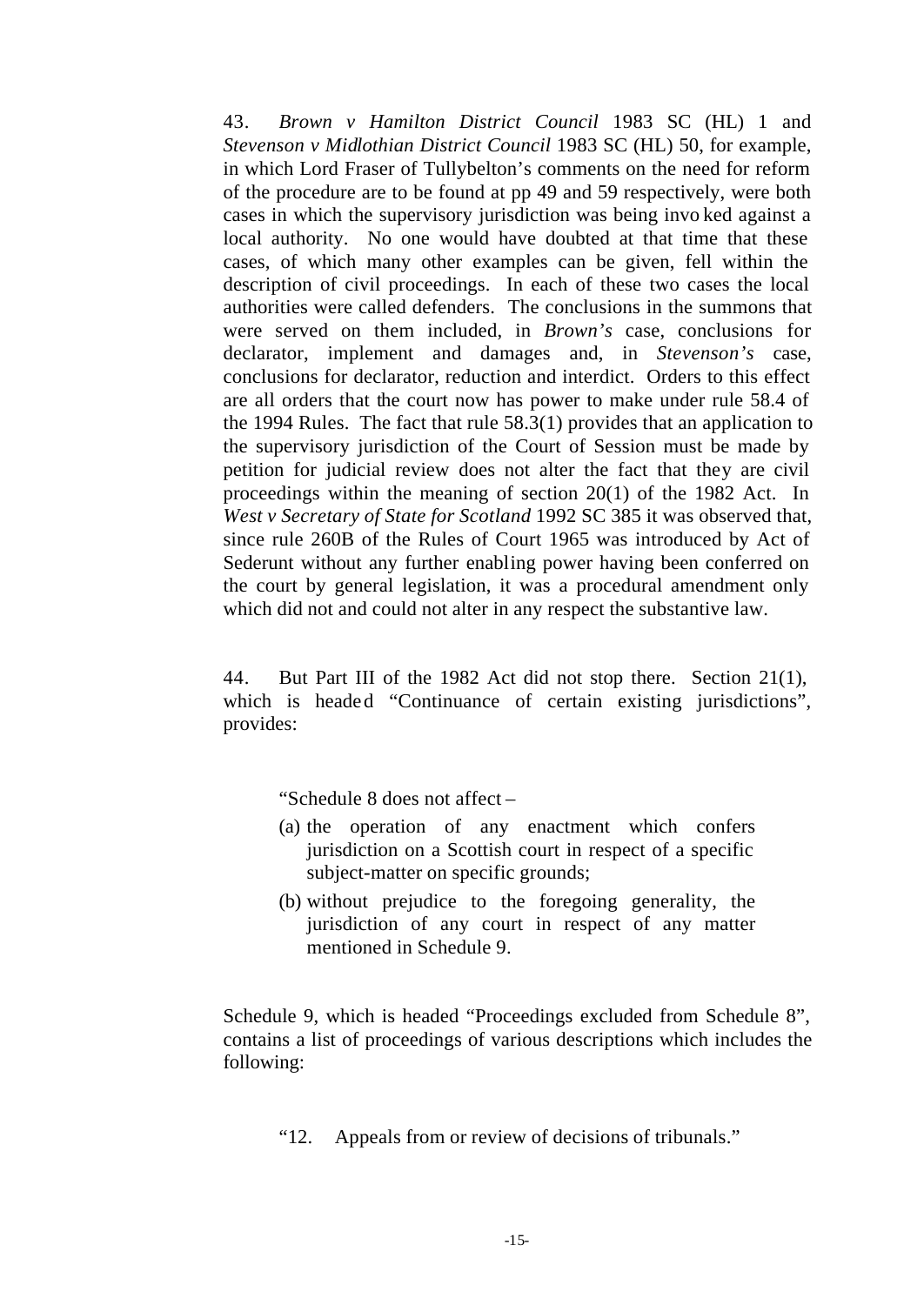Section 50 provides that, unless the context otherwise requires, "tribunal" means a tribunal of any description other than a court of law. In my opinion any person or body exercising functions of a judicial character, other than a court of law, falls within this description. It is plain that the Immigration Appeal Tribunal is a "tribunal" within the ordinary meaning of that word. I would hold that its ordinary meaning includes an adjudicator exercising functions under the 1999 Act.

45. What then is the effect of the 1982 Act as regards appeals from or review of decisions of tribunals? In my opinion the answer to the question whether the Court of Session has jurisdiction in such proceedings must be found in the statutory rules, if any, which identify the court which has jurisdiction in respect of appeals from or the review of decisions of the particular tribunal or, if there are no such rules, in the common law. Para 13.201(b) of the Report of the Maxwell Committee suggests that it was the fact that such proceedings are normally the subject of statutory rules that led to the decision to include appeals from or review of decisions of tribunals in Schedule 9. But the wording which Schedule 9 uses to describe proceedings of that kind is unqualified. It does not restrict this exclusion from Schedule 8 to proceedings by way of appeal or review that are provided for by statute.

46. Mr Bovey said that, as the process now known as judicial review was not part of the law of Scotland in 1982, it was not within the scope of the word "review" in paragraph 12. He referred to the observation by the Lord Chancellor, Lord Lyndhurst, in *Campbell v Brown* (1829) 3 W & S 441, 448, quoted in *West v Secretary of State for Scotland* 1992 SC 385, 396, that jurisdiction was given to the Court of Session, not to review the presbytery's judgment on its merits, but to take care to keep the court of presbytery within the line of its duty and conform to the provisions of the Act of Parliament. But the Lord Chancellor's words should not be taken out of their context. The word "review" in paragraph 12 of Schedule 9 must be taken to mean something different from the word "appeal". Its ordinary meaning includes proceedings by way of judicial review, irrespective of whether a jurisdiction in respect of such proceedings is conferred by statute.

47. Provision is made in Part III of Schedule 4 to the 1999 Act for appeals from an adjudicator to the Immigration Appeal Tribunal and, in its turn, from the Immigration Appeal Tribunal to what para 23(1) refers to as "the appropriate appeal court". Para 23(3) of the Schedule provides: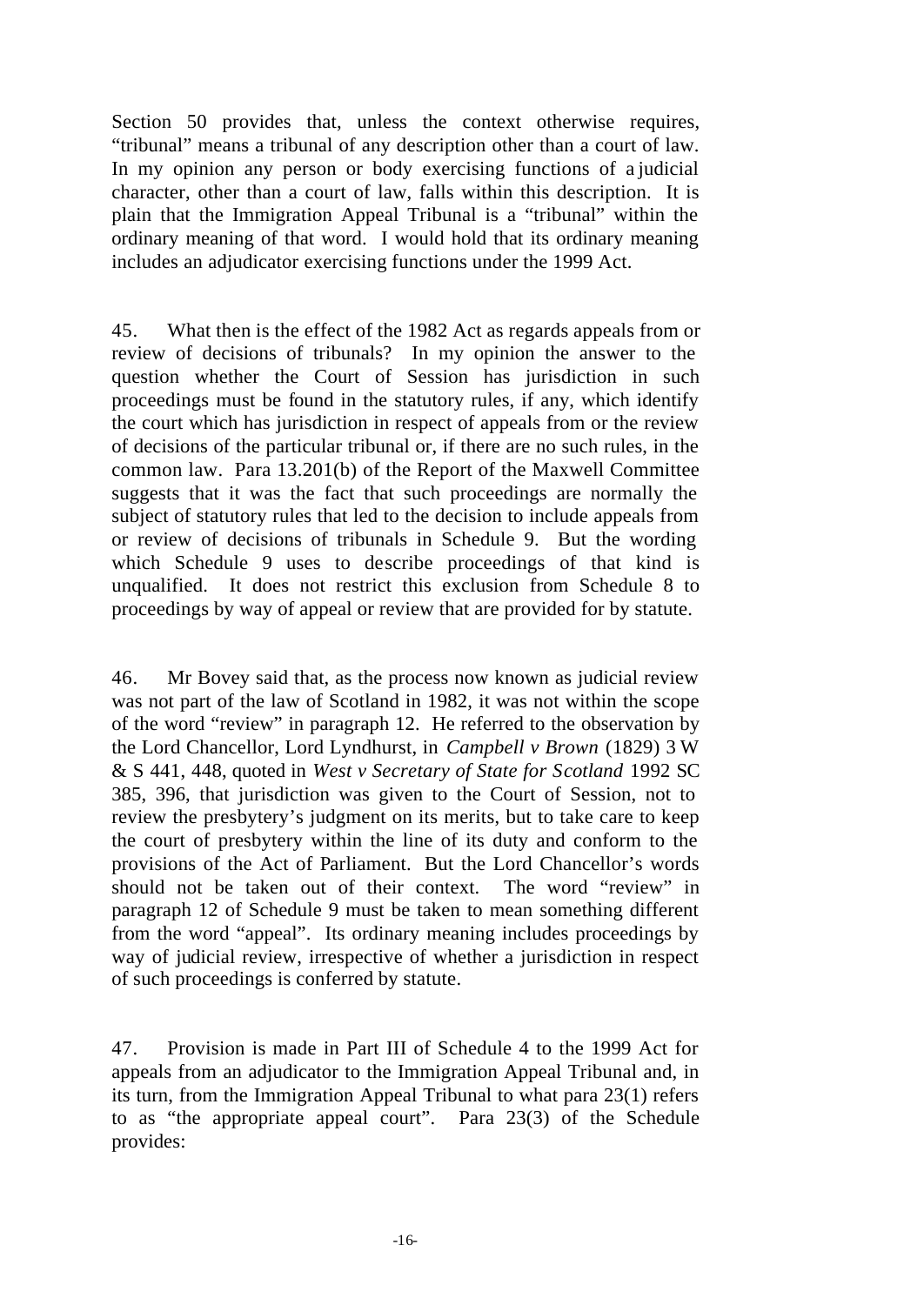" 'Appropriate appeal court' means –

- (a) if the appeal is from the determination of an adjudicator made in Scotland, the Court of Session; and
- (b) in any other case, the Court of Appeal."

The exclusion of appeals from tribunals from Schedule 8 to the 1982 Act enables effect to be given to the rules relating to appeals laid down by the statute. This means that the Court of Session has jurisdiction if the appeal is from the determination of an adjudicator made in Scotland. In any other case it does not. But the 1999 Act makes no provision for the judicial review of determinations by an adjudicator or by the Immigration Appeal Tribunal. It leaves this to the common law. So it is to the common law that one must go to discover the rules which identify the circumstances in which proceedings for the judicial review of determinations by these tribunals may be brought in the Court of Session.

#### *The common law*

48. I take as my starting point the purpose for which the supervisory jurisdiction of the Court of Session may be exercised. It is to ensure that the person or body to which a jurisdiction, power or authority has been delegated or entrusted by statute, agreement or other instrument does not exceed or abuse that jurisdiction, power or authority or fail to do what it requires: see *West v Secretary of State for Scotland* 1992 SC 385, 412- 413. But, for the reasons that I have already explained, it is only where the Court of Session is being asked in the exercise of its supervisory jurisdiction to review the decision of a tribunal within the meaning of paragraph 12 of Schedule 9 to the 1982 Act that the question arises whether it has jurisdiction to do so at common law. In all other cases of judicial review the rules that regulate its jurisdiction are those set out in Schedule 8 to the 1982 Act.

49. Where tribunals exercise a jurisdiction that is given to them by statute, it is to the statute under which that jurisdiction is exercised that one must look to see whether the supervisory jurisdiction of the Court of Session is available. The supervisory jurisdiction has its origins in the principle that, where an excess or abuse of the power or jurisdiction conferred in a decision-maker is alleged, the Court of Session in the exercise of its function as the supreme court has power to correct it: *West*, p 395. For that jurisdiction to be exercised however there must be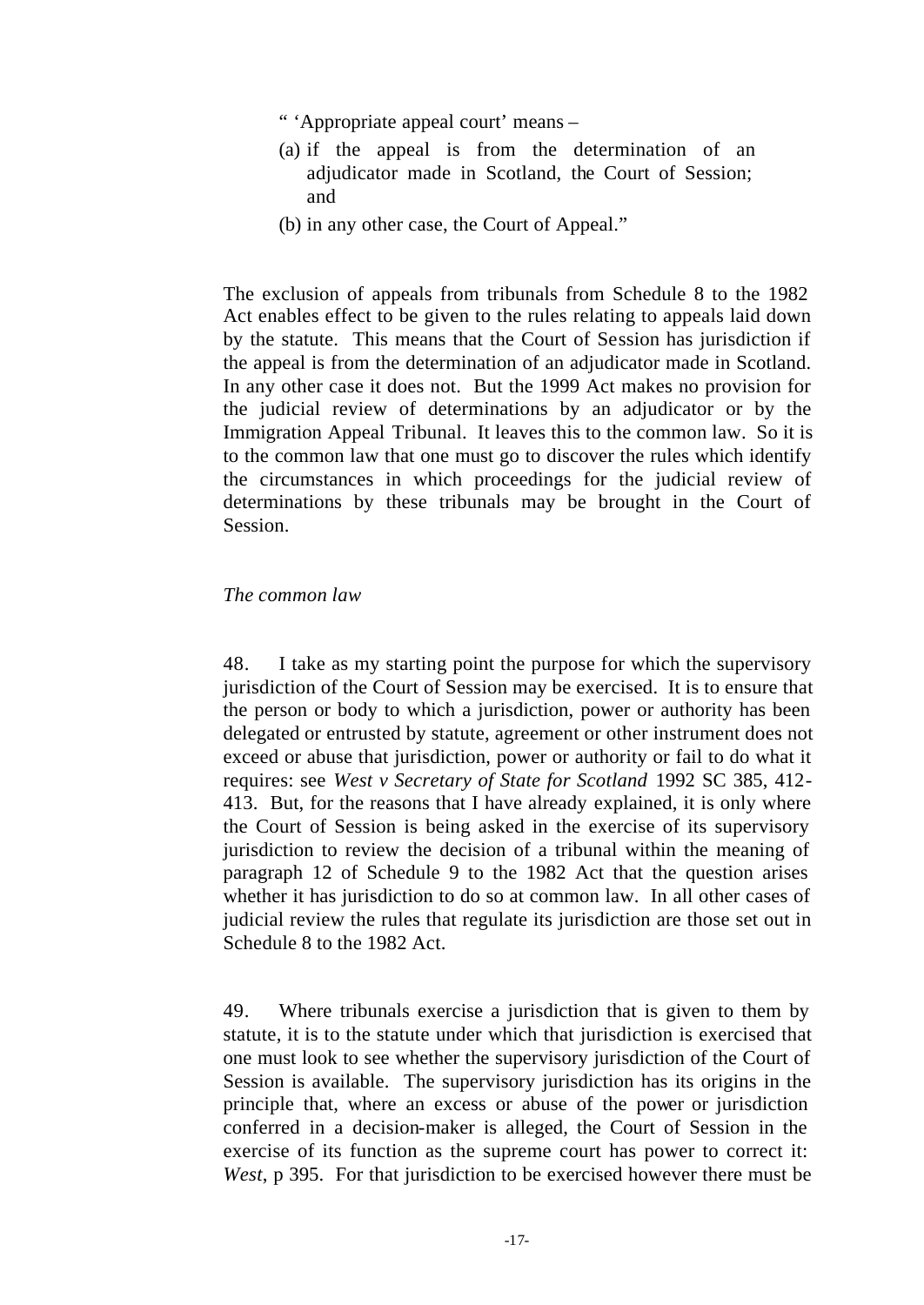some connection between Scotland, within which the functions of the Court of Session as the supreme court are exercised, and the power or jurisdiction conferred on the decision-maker. As a general rule the Court of Session has power to intervene where the excess or abuse of power gives rise to a wrong done or a harm suffered in Scotland. But it can only do so in the case of a statutory tribunal which exercises its functions in Scotland or whose proceedings are governed by Scots law. Rule 2(m) of Schedule 8 to the 1982 Act, which provides that a person may be sued in the Court of Session in proceedings concerning an arbitration which is conducted in Scotland or in which the procedure is governed by Scots law, gives effect to the same principle. A decision that is taken outside Scotland under the law of another part of the United Kingdom is not subject to the supervisory jurisdiction of the Court of Session just because the effects of its decision are felt within Scotland.

50. The part of the United Kingdom within which a tribunal is constituted will normally determine the system of law in accordance with which the tribunal is required to operate. In the present case however the appellate authorities for which provision was made in Part IV of the 1999 Act (now replaced by the unified appeal system provided for by section 26 of the Asylum and Immigration (Treatment of Claimants, etc) Act 2004) exercised a jurisdiction that extended to all parts of the United Kingdom. They were designed to enable the United Kingdom to fulfil its obligations under the 1951 Convention relating to the Status of Refugees, irrespective of the place within the United Kingdom that the asylum seeker happened to be for the time being. The decisions which they were required to make had implications throughout the United Kingdom. Decisions to grant or to refuse leave to enter or to remain are made with reference to the United Kingdom as a whole, not to part of it.

51. No rules were laid down by the statute to regulate the place where, or the system of law by reference to which, the appellate authorities were to perform their functions. The places where they exercised their functions during the relevant period appear to have been those where it was most convenient for them to be exercised. The normal administrative practice of the Immigration Appellate Authority was to assign an appeal by an asylum seeker to an adjudicator at the hearing centre nearest to his address as stated on the notice of appeal. One of the hearing centres for this purpose was located in Glasgow. The hearing before the adjudicator in the appellant's case took place in Durham to suit the convenience of the appellant's solicitor. A letter that was sent to the appellant in Glasgow on 21 February 2002 by the Immigration Appellate Authority told him that any application for leave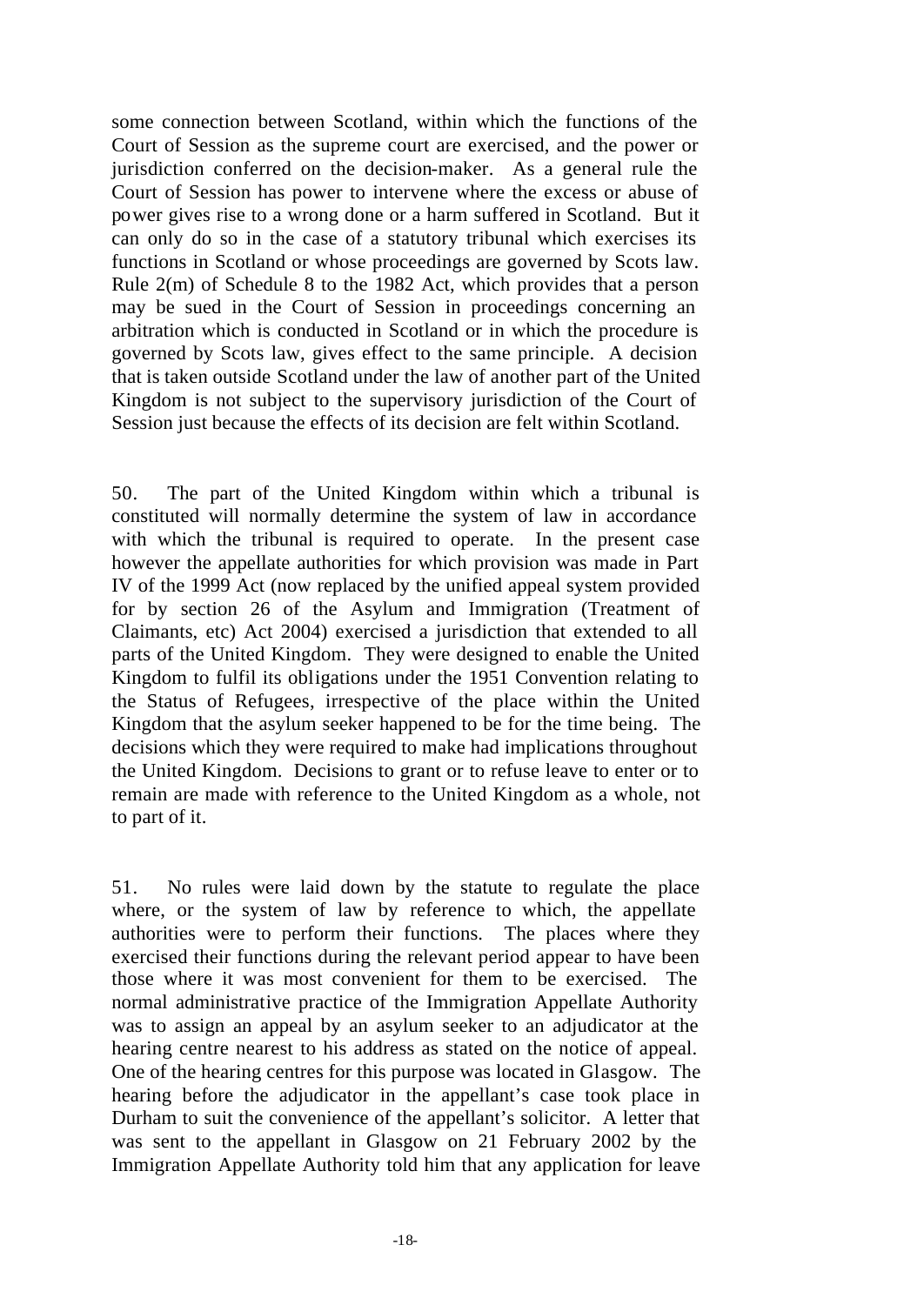to appeal to the Immigration Appeal Tribunal was to be submitted to the Secretary to the Immigration Tribunal at an address in Loughborough. The letter that was sent to him in Glasgow on 28 March 2002 informing him that leave to appeal had been refused was sent from an address of the Immigration Appeal Tribunal in London. This was the address to which, according to a notice at the foot of the letter, any further correspondence to the tribunal was to be sent. This appe ars also to be the place where all applications for leave to appeal were dealt with by the tribunal, irrespective of the place where the determination by the adjudicator was made.

52. It cannot be said on these facts that the exercise by the appellate authorities of their functions under the 1999 Act in this case was carried out under a system of law that applied in one part of the United Kingdom only. Furthermore, the appellant was at all relevant times living in Glasgow. So the adverse consequences to him of the decisions that were taken by the appellate authorities in England under a jurisdiction that was exercisable throughout the United Kingdom were liable to be felt by him in Scotland. I would hold that this was a sufficient connection with Scotland to bring their decisions within the supervisory jurisdiction of the Court of Session. But, as the appellate authorities were sitting in England when these decisions were taken, it appears that they were subject also to the concurrent jurisdiction of the High Court in England and Wales. This raises the question whether, as there was a concurrent jurisdiction that was available to be exercised in England and Wales as well as in Scotland, the supervisory jurisdiction of the Court of Session ought to be exercised in this case.

#### *Declinature of jurisdiction*

53. It is important to appreciate that the exercise by the Court of Session of its supervisory jurisdiction is, in principle, not a discretionary remedy. Every person who complains that he has suffered a wrong because of an excess or abuse of the power or jurisdiction conferred in a decision-maker is entitled to apply to the Court of Session for judicial review under Chapter 58 of the Rules of Court as of right in exactly the same way as he could have done by way of an ordinary action before the Rules of Court were amended in 1985. As has already been noted, that amendment was a procedural amendment only which did not and could not alter in any respect the substantive law.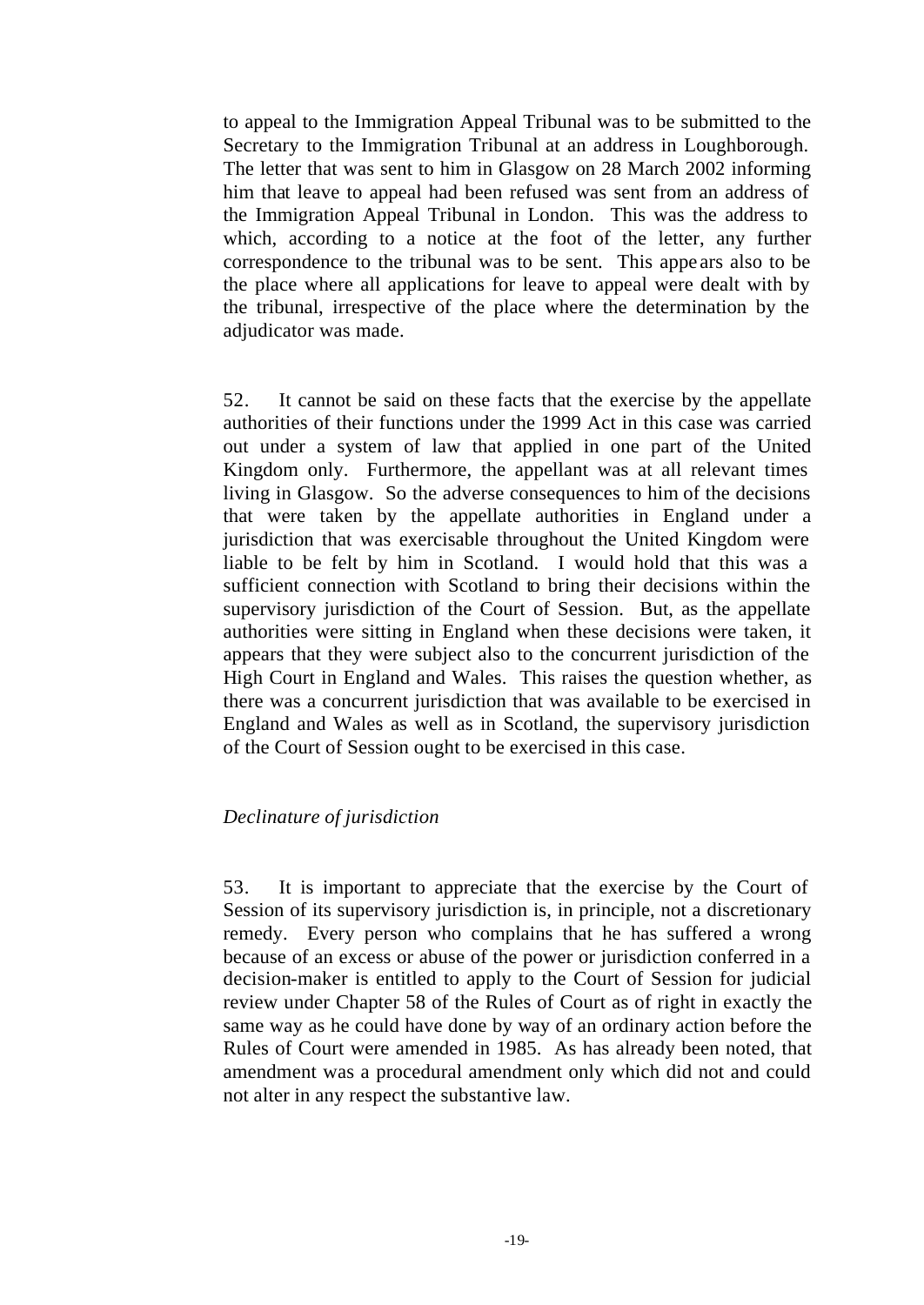54. The principle by reference to which the jurisdiction of the Court of Session is exercised was described by Lord Kinnear in *Sim v Robinow* (1892) 19 R 665 in a passage as to which, in *The Abidin Daver* [1984] AC 398, 411, Lord Diplock stated English law and Scots law may now be regarded as indistinguishable: see also *Spiliada Maritime Corporation v Cansulex Ltd* [1987] AC 460, 474-475, per Lord Goff of Chieveley. Commenting on the defender's plea of forum non conveniens Lord Kinnear said 19 R 665, 668:

"The general rule was stated by the late Lord President in *Clements v Macaulay*, 4 Macph 593, in the following terms:- 'In cases in which jurisdiction is competently founded a court has not discretion whether it shall exercise its jurisdiction or not, but is bound to award the justice which a suitor comes to ask. Judex tenetur impertiri judicium suum; and the plea under consideration must not be stretched so as to interfere with this general principle of jurisprudence.' And therefore the plea [of forum non conveniens] can never be sustained unless the court is satisfied that there is some other tribunal, having competent jurisdiction, in which the case may be tried more suitably for the interests of all the parties and for the ends of justice."

In *Spiliada*, at p 474A-C, Lord Goff recognised that jurisdiction is founded as of right where a party has been served with proceedings in a court where jurisdiction is competently founded. He said that it was proper to regard what he described as the classic statement by Lord Kinnear of forum non conveniens as expressing the principle now applying in both jurisdictions. He added that an earlier statement of the same principle, in similar terms, was to be found in the speech of Lord Sumner in *Société du Gaz de Paris v Société Anonyme de Navigation "Les Armateurs Français"* 1926 SC (HL) 13, 22.

55. In *Sokha v Secretary of State for the Home Department* 1992 SLT 1049 the petitioner, who was an asylum seeker who had no connection with Scotland apart from the fact that he had consulted a Scottish solicitor, sought judicial review by the Court of Session of the decision by an immigration officer to detain him pending the giving of directions and his possible removal from the United Kingdom. The Home Secretary accepted that the Scottish courts had jurisdiction under section 16 of the 1982 Act because the Home Secretary was domiciled in Scotland as well as in England. But he pleaded forum non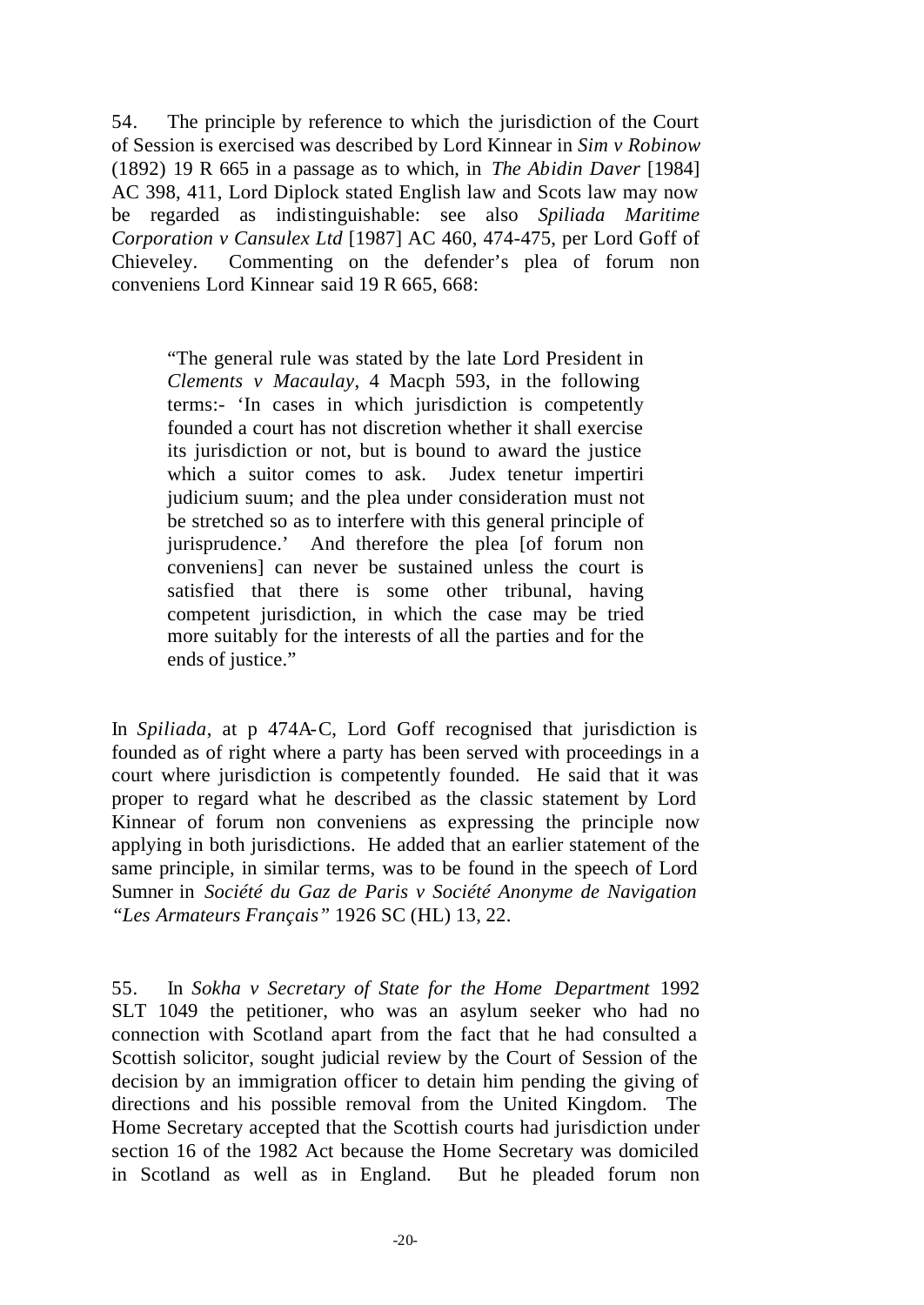conveniens on the ground that the English courts were the more appropriate forum. The Lord Ordinary, Lord Prosser, sustained the plea and dismissed the petition. The case is of interest in the present context because Lord Prosser accepted that the general rule referred to in *Sim v Robinow* applied to petitions for judicial review in the same way as it does to ordinary actions. At p 1053A he said that Lord Kinnear's formulation of the general rule, and of what was required for a departure from it, remains a correct statement of the law.

56. In my opinion, provided always that the application to the supervisory jurisdiction is competent and the Court of Session has jurisdiction over the exercise of the power that has been given to it by the decision-maker, the court is bound to entertain the application. To put the matter another way, if the petitioner is entitled to a remedy for an abuse of power by the decision-maker such as reduction, damages or interdict, the court must provide the remedy unless the petitioner is barred by mora, taciturnity and acquiescence or is subject to the plea of forum non conveniens. As Lord Prosser said in *Hanlon v Traffic Commissioner* 1988 SLT 802, 806:

"The fact that a remedy may be described as 'equitable', and the fact that the court is exercising a discretionary and supervisory jurisdiction, does not seem to me to mean that the court should embark upon a balancing of interests where a substantive right has been denied."

57. This feature of the Scottish system of judicial review suggests that it would only be in exceptional circumstances, if at all, that the Court of Session would be entitled to decline to exercise a jurisdiction that it was otherwise bound to exercise. Of course, as Lord President Rodger explained in *King v East Ayrshire Council* 1998 SC 182, 194, the court is not bound to reduce a decision reached by an administrative body even where it is satisfied that they erred in law in reaching their decision. In that sense the supervisory jurisdiction of the Court of Session is discretionary. But I do not think that the mere fact that it has a supervisory jurisdiction which it shares with courts in other parts of the United Kingdom provides the Court of Session with a discretion as to whether or not it should exercise its jurisdiction when a petitioner who can establish that it has jurisdiction to provide him with a remedy calls upon it to do so.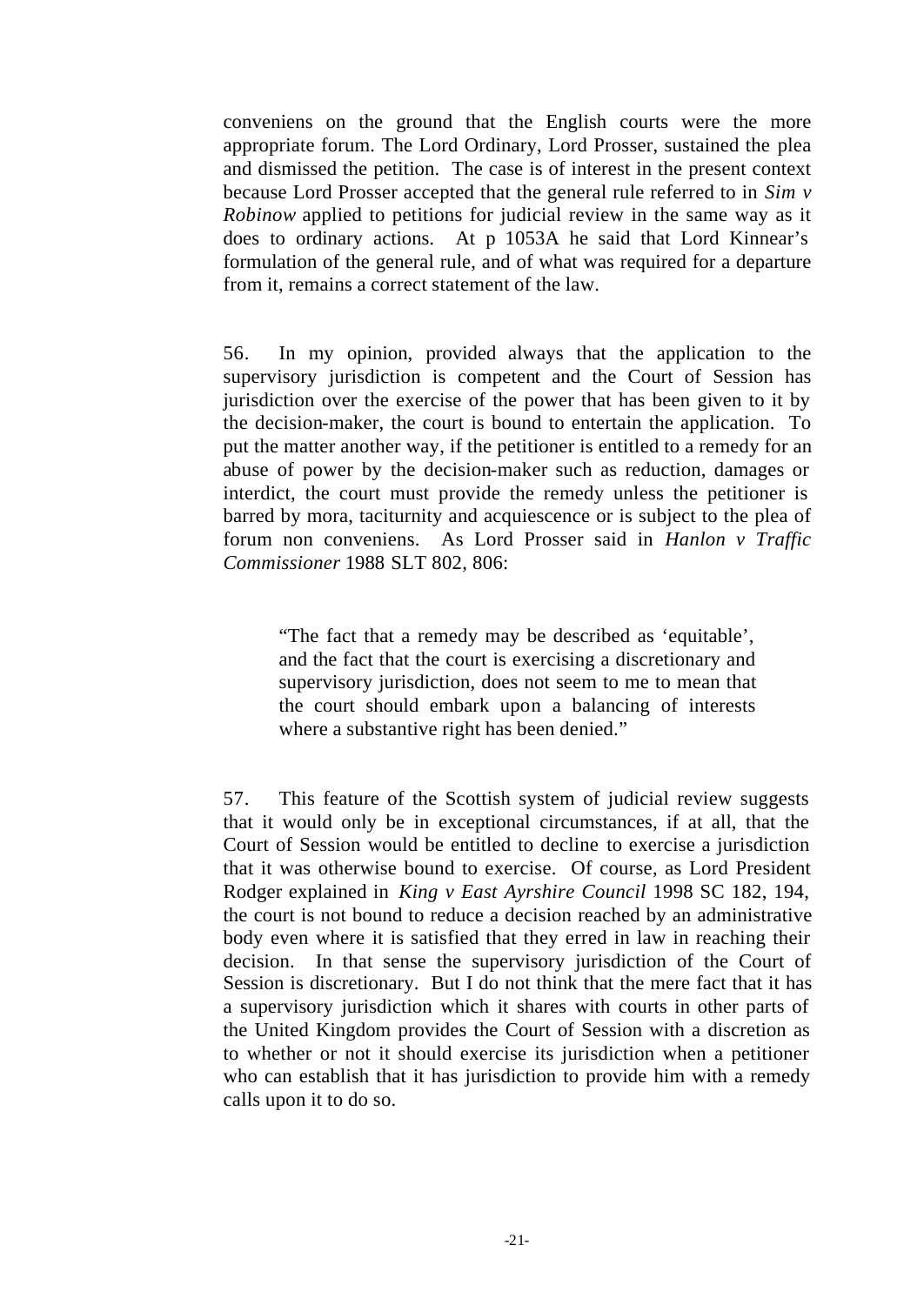58. In *R v Commissioners for the Special Purposes of the Income Tax Acts, Ex p R W Forsyth Ltd* [1987] 1 All ER 1035 the Crown applied to strike out or to stay proceedings on the ground that the court in England had no jurisdiction over a commissioner sitting in London who was dealing with a purely Scottish matter and that, even if there were jurisdiction in the High Court as well as the Court of Session, it would be right to stay the proceedings in England in the interests of comity. Macpherson J refused the application to strike out. As he put it at p 1038j, it seemed to him that he should beware of ruling that the High Court was wholly without jurisdiction as this might lead to later problems. But he agreed that Scotland was the more appropriate forum and stayed the proceedings. He referred in the course of his discussion of that part of the argument to Lord Diplock's acknowledgment in *The Abidin Daver* [1984] AC 398, 411, of the Scottish legal doctrine of forum non conveniens. Although he did not say so in as many words, he was in effect applying that doctrine when he decided that the proceedings should be stayed.

59. The Advocate General suggested that Macpherson J's decision in that case showed that the critical question, where there was concurrent jurisdiction in both the Court of Session and the High Court, was the place where the originating decision was made. But in my opinion that submission misreads Macpherson J's decision, and it is contradicted by the general rule referred to in *Sim v Robinow*. As the passage from the opinion of Lord Justice Clerk (later Lord President) Inglis in *Clements v Macaulay* (1866) 4 M 583, 593 which Lord Kinnear quoted in *Sim v Robinow* at p 668 explains, if the court has jurisdiction it has no discretion as to whether or not it should exercise it. So the plea of forum non conveniens can never be sustained unless the court is satisfied that there is some other tribunal having competent jurisdiction in which the case may be tried more suitably for the interests of the parties and for the ends of justice.

60. The respondent does not seek to argue that the doctrine of forum conveniens applies to this case. His only plea is that the Court of Session has no jurisdiction. I would hold that the Court of Session has jurisdiction in these proceedings at common law. I respectfully disagree with the Extra Division that the court's supervisory jurisdiction does not extend to the determinations that were made in this case because they were made in England. In my opinion the facts (1) that the petitioner was resident in Scotland at the time when the determinations were made, (2) that their harmful effects were liable to be felt by him in Scotland and (3) that the determinations were made in the exercise of a statutory jurisdiction which extends throughout the United Kingdom, taken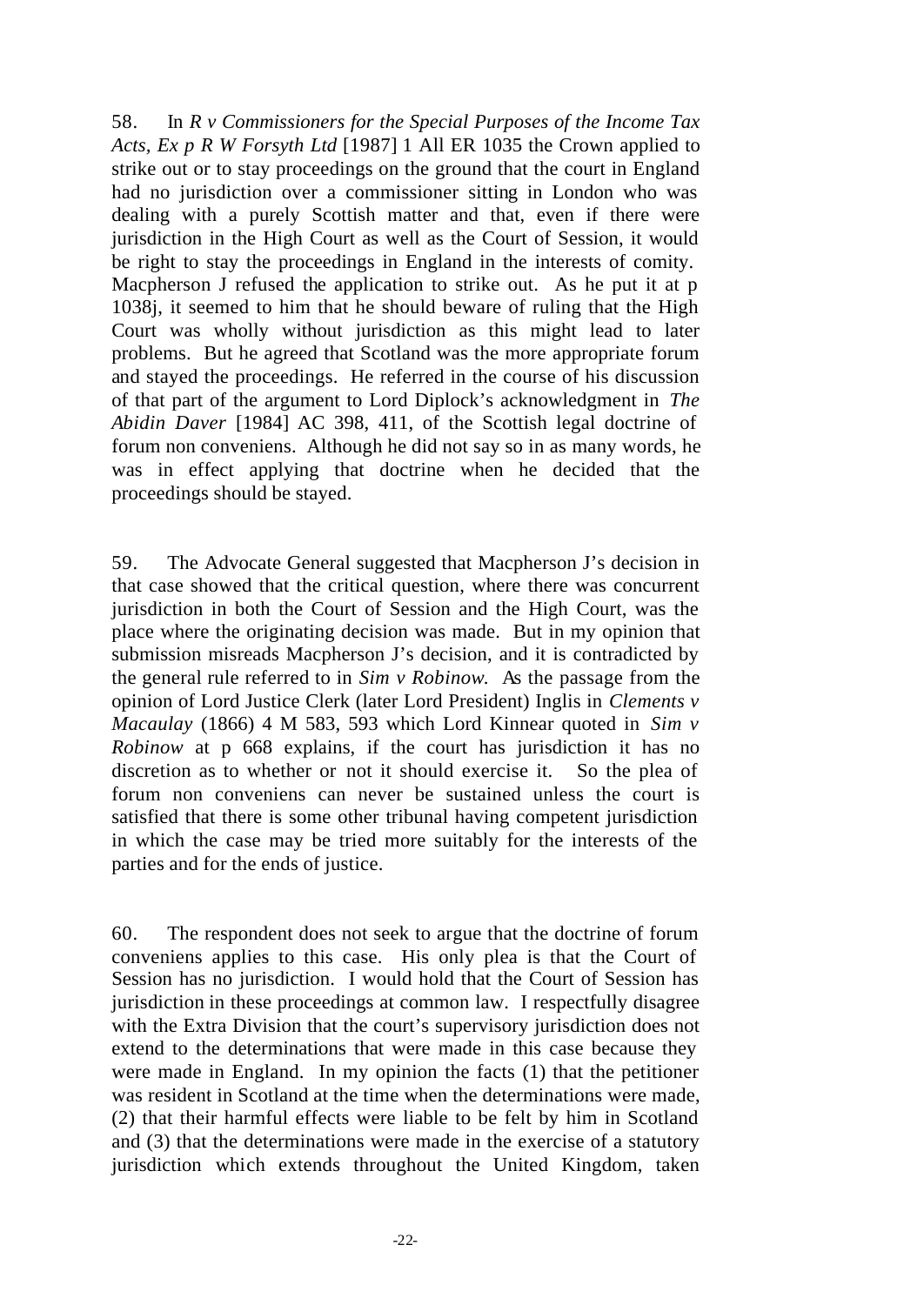together, indicate that there is a sufficient connection with Scotland for the supervisory jurisdiction to be exercised. I would repel the plea of no jurisdiction.

61. Although the Advocate General did not seek to base his argument on the principle of forum non conveniens, it may be worth adding these comments. Cases where jurisdiction can competently be founded both in England and in Scotland are not at all unusual. The unusual feature of this case is that, while the jurisdiction of the appellate authorities extended throughout the United Kingdom, Parliament provided in para 23(3) of Schedule 4 to the 1999 Act as to how a conflict of jurisdiction within the United Kingdom was to be resolved in the case of an appeal from the Immigration Appeal Tribunal. The statutory rule is that the appropriate court is identified by the place where the determination of the adjudicator was made. The common law principle of forum non conveniens is more flexible. But it shares with the statutory rule the idea that the court where the proceedings should be brought is the court which is "appropriate". Lord Goff drew attention to this point in *Spiliada*, at pp 474E-475C. As he put it at p 474F-G, it is important not to be mislead by the Latin phrase into thinking that the question at issue is one of practical convenience. He pointed out that in *Société du Gaz de Paris v Société Anonyme de Navigation "Les Armateurs Français"*  1926 SC (HL) 13, 18 Lord Dunedin said that the proper translation of the Latin words, so far as the plea was concerned, was "appropriate".

62. There is clearly much to be said for regarding the statutory rule as the best guide, for the purposes of the plea of forum non conveniens, as to whether in any given case the appropriate forum for judicial review is the Court of Session or the High Court. But it would not be right to treat this as a rule that was inflexible. The question, after all, is where the issue may be tried more suitably for the interests of all the parties and the ends of justice. All other things being equal, it will normally be possible to resolve the issue by reference to the place where the determination of the adjudicator was made rather than the petitioner's place of residence. But in my opinion the facts show that it would not be appropriate to resolve it in that way in this case.

63. The Advocate General accepts that, until the issue was raised for the first time by Lord Hamilton in May 2002, it had been his practice not to challenge the jurisdiction of the Court of Session in proceedings by petitioners resident in Scotland for judicial review where the decision of the adjudicator was made in England. The appellant was acting in accordance with the usual practice at the time when in April 2002,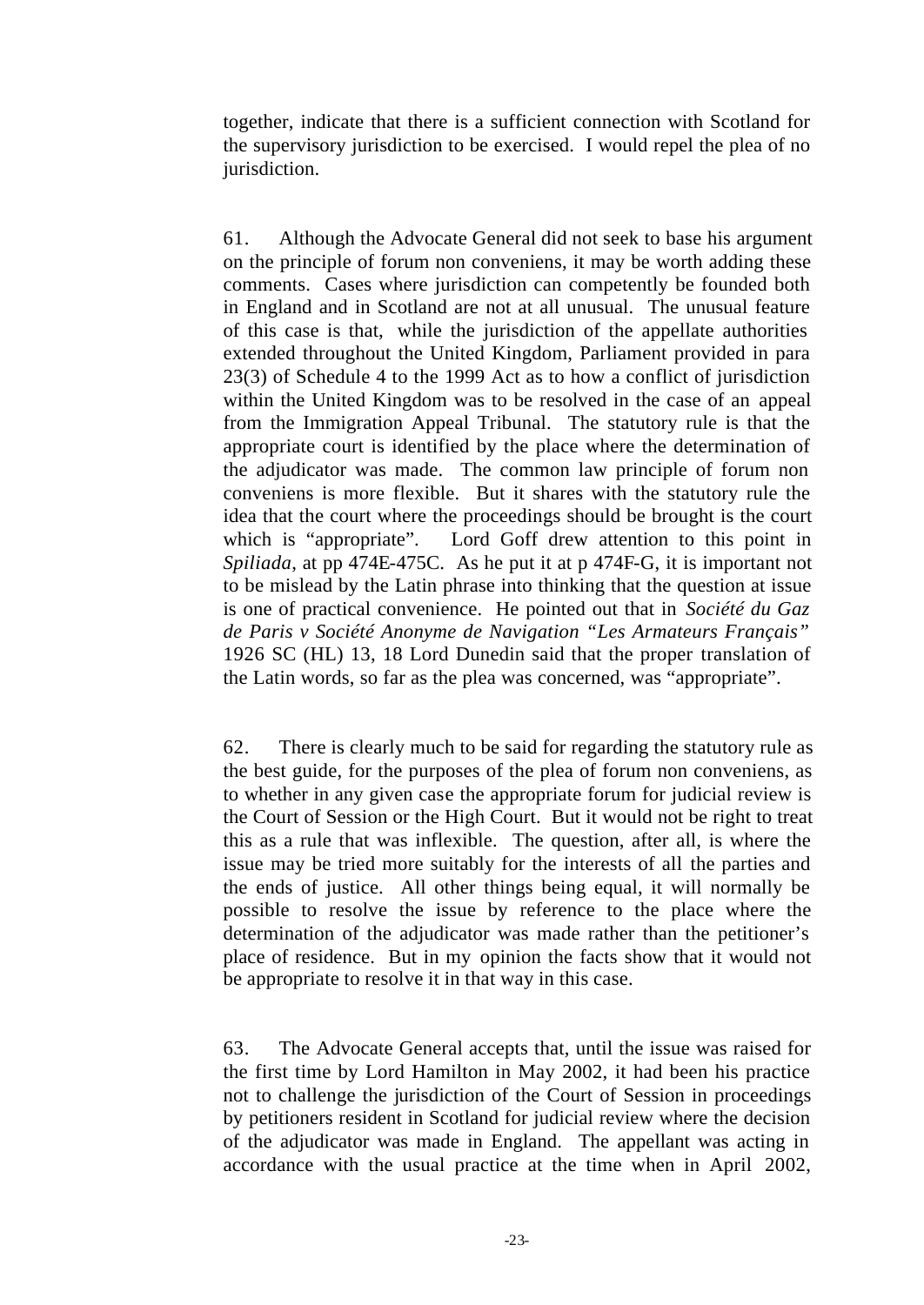following the refusal of his application for leave to appeal, he sought the advice of a Scottish solicitor, and his solicitor was acting in accordance with the usual practice at the time when he advised that proceedings should be brought in the Court of Session regardless of where the adjudicator had sat. The application for judicial review would have been out of time in England when the petition was lodged in the Court of Session in August 2002. But the same objection is not available under the Scottish procedure. In my opinion it would be unfair to deprive the appellant of that advantage at this stage in these circumstances. Otherwise he would be left without a remedy.

#### *Conclusion*

64. I would allow the appeal and repel the respondent's plea of no jurisdiction. The interlocutors of the Court of Session should be recalled and the appellant's petition remitted to the Lord Ordinary to proceed as accords.

# **LORD SCOTT OF FOSCOTE**

My Lords,

65. I have had the advantage of reading in advance the opinions of my noble and learned friends Lord Hope of Craighead and Lord Rodger of Earlsferry and am in agreement with them that this appeal should be allowed. The issue to be decided by your Lordships has been expressed as being whether or not the Court of Session has jurisdiction to deal with the appellant's complaint that his application for leave to appeal to the Immigration Appeal Tribunal (the "IAT") from the adjudicator's refusal of his asylum application ought not to have been refused. True it is that the appellant's petition to the Court of Session, presented in August 2002, sought the judicial review by the Court of Session not only of the IAT's refusal of leave to appeal but also of the adjudicator's dismissal of his asylum application. But the avenue for relief, prescribed by the Immigration and Asylum Act 1999 if the adjudicator's dismissal of the asylum application is claimed to be flawed, is an appeal to the IAT and the appellant duly applied for leave to appeal. If his application for judicial review of the IAT's refusal of leave should fail, I find it very difficult to see how he can have any other avenue for relief.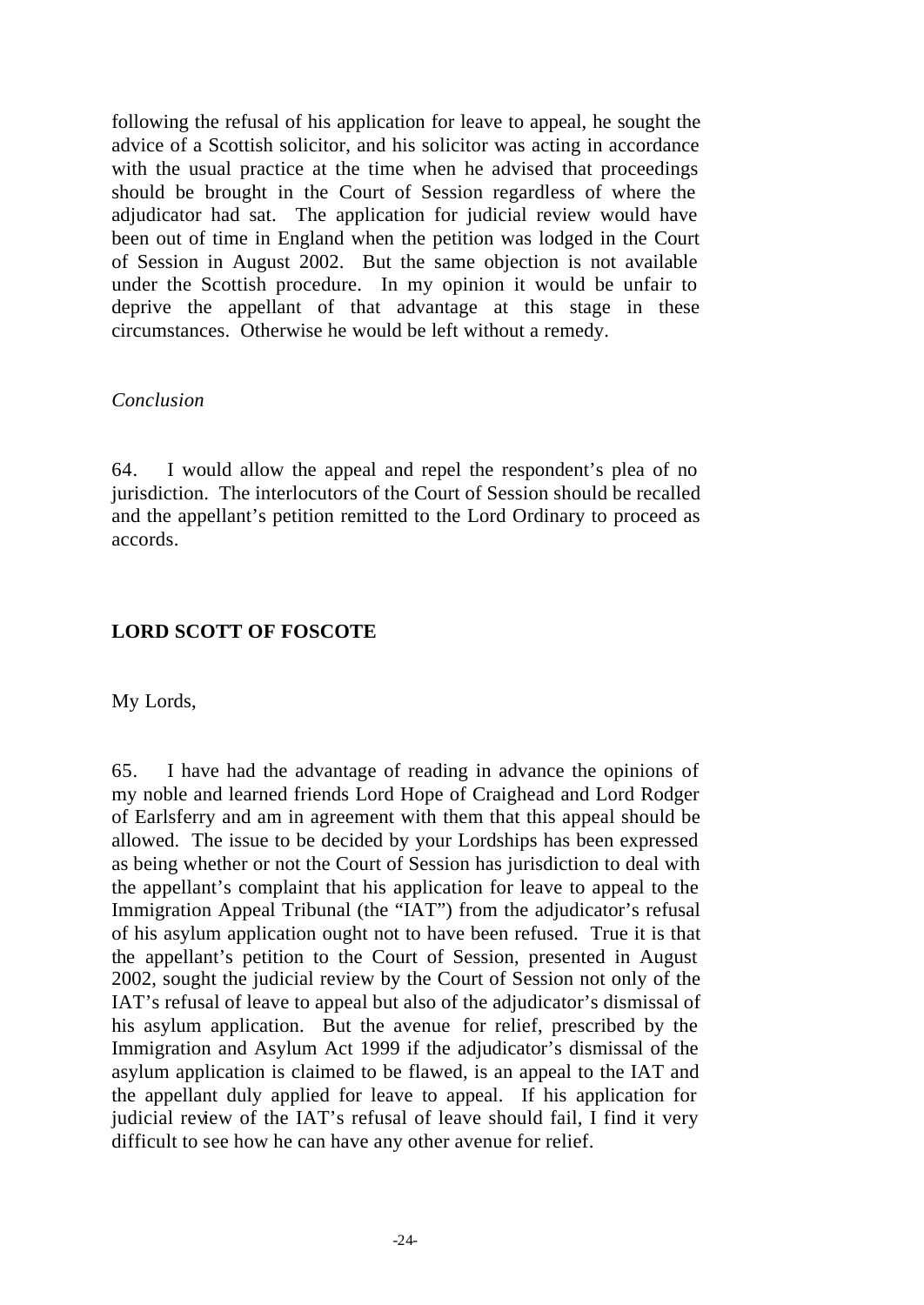66. When issues are raised as to whether or not a court of law has jurisdiction to deal with a particular matter brought before it, it is necessary to be clear about what is meant by "jurisdiction". In its strict sense the "jurisdiction" of a court refers to the matters that the court is competent to deal with. Courts created by statute are competent to deal with matters that the statute creating them empowered them to deal with. The jurisdiction of these courts may be expressly or impliedly limited by the statute creating them or by rules of court made under statutory authority. Courts whose jurisdiction is not statutory but inherent, too, may have jurisdictional limits imposed on them by rules of court. But whether or not a court has jurisdictional limits (in the strict sense) there are often rules of practice, some produced by long-standing judicial authority, which place limits on the sort of cases that it would be proper for the court to deal with or on the relief that it would be proper for the court to grant. The distinction was referred to by Pickford LJ in *Guaranty Trust Co of New York v Hannay & Co* [1915] 2 KB 536, 563. He said:

"The word 'jurisdiction' and the expression 'the court has no jurisdiction' are used in different senses which I think often leads to confusion. The first and, in my opinion, the only really correct sense of the expression that the court has no jurisdiction is that it has no power to deal with and decide the dispute as to the subject-matter before it, no matter in what form or by whom it is raised. But there is another sense in which it is often used, ie that although the court has power to decide the question it will not according to its settled practice do so except in a certain way and under certain circumstances."

These comments were endorsed by Diplock LJ (as he then was) in *Garthwaite v Garthwaite* [1964] P 356. He referred with approval (at p 387) to what Pickford LJ had said and continued:

"In its narrow and strict sense, the 'jurisdiction' of a validly constituted court connotes the limits which are imposed upon its power to hear and determine issues between persons seeking to avail themselves of its process by reference (1) to the subject-matter of the issue or (2) to the persons between whom the issue is joined or (3) to the kind of relief sought, or to any combination of these factors. In its wider sense it embraces also the settled practice of the court as to the way in which it will exercise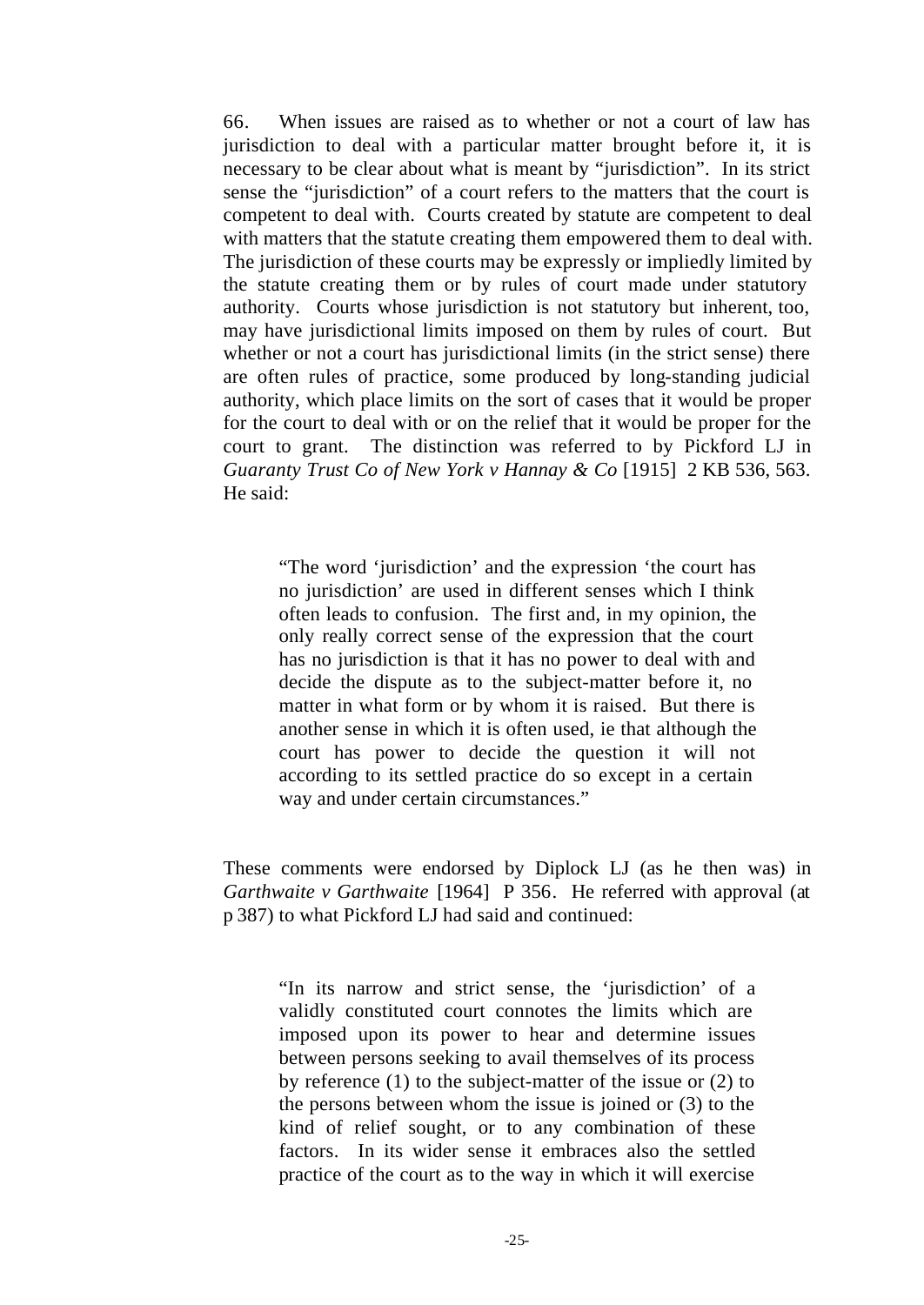its power to hear and determine issues which fall within its 'jurisdiction' (in the strict sense) or as to the circumstances in which it will grant a particular kind of relief which it has 'jurisdiction' (in the strict sense) to grant, including its settled practice to refuse to exercise such powers, or to grant such relief in particular circumstances."

67. The doctrine of forum non conveniens is a good example of a reason, established by judicial authority, why a court should not exercise a jurisdiction that (in the strict sense) it possesses. Issues of forum non conveniens do not arise unless there are competing courts each of which has jurisdiction (in the strict sense) to deal with the subject matter of the dispute. It seems to me plain that if one of the two competing courts lacks jurisdiction (in the strict sense) a plea of forum non conveniens could never be a bar to the exercise by the other court of its jurisdiction.

68. In the present case, the Secretary of State's plea of no jurisdiction, taken as an objection to the Court of Session hearing the appellant's judicial review application, raises, in my opinion, the same ambiguity as was referred to by Pickford LJ and Diplock LJ in the cases cited. The ground of the objection is that the hearings before the adjudicator and the IAT took place in England but there has been some lack of clarity, in my respectful opinion, as to whether it is said that the Court of Session therefore lacks competence to deal with the application; or whether it is said that the circumstance that the hearings took place in England makes it improper for the Court of Session to entertain the application.

69. If the plea is indeed based on a lack of competence, a lack of jurisdiction in the strict sense, I would, for my part, have no hesitation and find no difficulty in rejecting it. The appellant's complaint about the IAT's refusal of leave to appeal cannot simply be that the IAT exercised its discretion wrongly, but has to be either that the IAT must have misdirected itself in some critical respect so that its decision was legally flawed or that its decision was so unreasonable as to be outside the bracket of discretion within which a decision to refuse leave could lawfully be reached. In short, the appellant's contention must be that in the circumstances of this case the refusal of leave was unlawful.

70. If the refusal of leave to appeal was unlawful, the appellant's application for leave to appeal is still outstanding. The appellant has the right, under the 1999 Act, not to be removed from the United Kingdom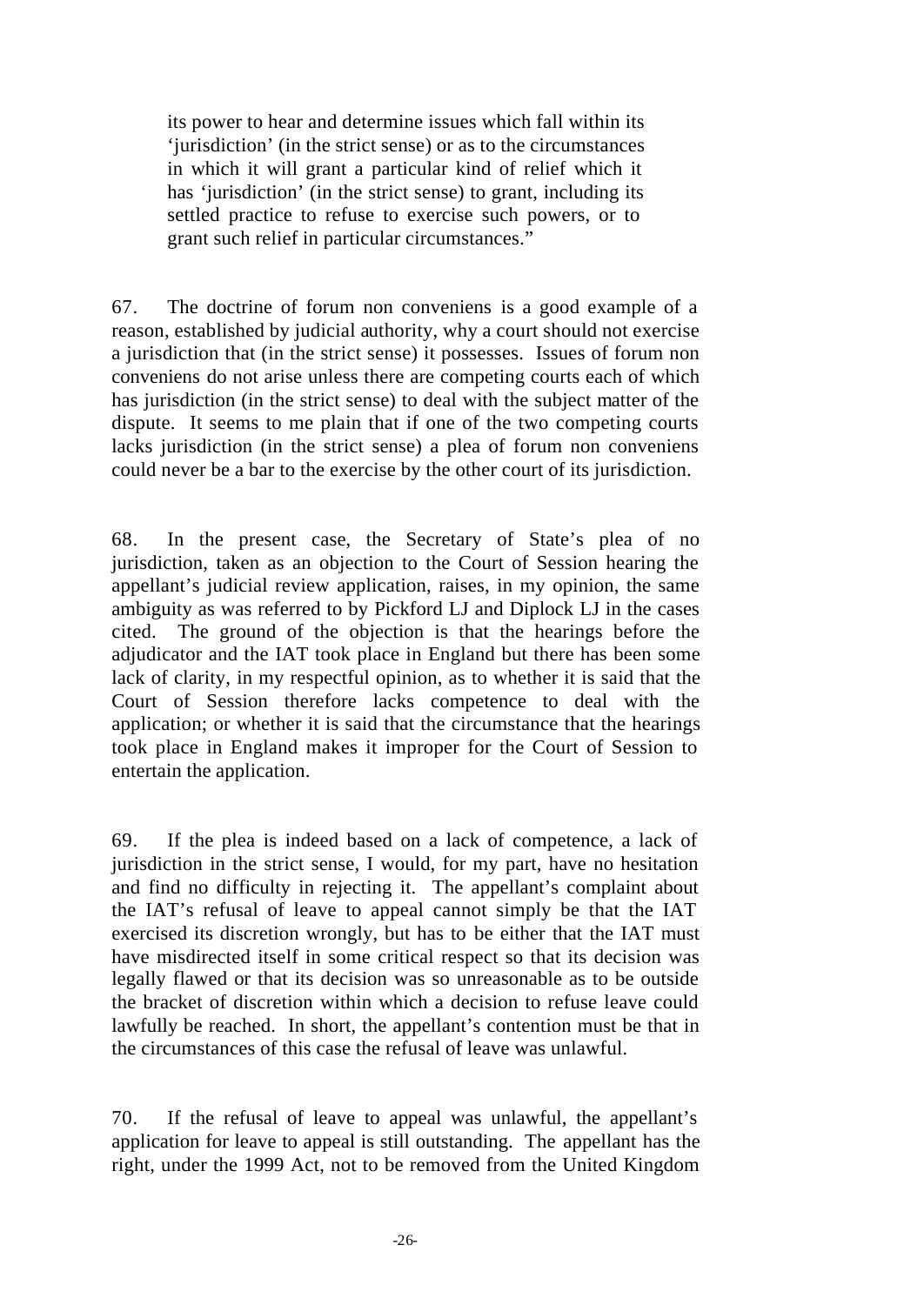as a failed asylum seeker until his statutory rights of appeal have been exhausted. And, since he is resident in Scotland, he is surely entitled to look to the courts of Scotland for protection against unlawful removal. The Court of Session must, therefore, have jurisdictional competence to review the legality of any directions given by the Home Secretary for the removal of the appellant from Scotland. And it must, in my opinion, follow that the Court of Session has competence, ie jurisdiction in the strict sense, to review the legality of the IAT's refusal to grant the appellant leave to appeal against the adjudicator's decision.

71. The critical issue, therefore, is whether in the circumstances of this case it would not be proper for the Court of Session to exercise its jurisdictional competence in order to review the legality of the IAT's refusal of leave. There are two particular features of this case which, in my opinion, make it impossible to say that it would not be proper for the Court of Session to do so.

72. First, the Court of Session has hitherto exercised its supervisory jurisdiction in cases where determinations affecting asylum seekers in Scotland have been made by adjudicators or by the IAT in England (see paragraph 33 of Lord Hope's opinion). It was, presumably, in reliance on this practice that the solicitor for the appellant commenced the appellant's judicial review application in Scotland. Second, the appellant is now heavily out of time for making a similar judicial review application to the High Court in England. It is possible that in the circumstances of this case the High Court might extend time but the appellant would be at the mercy of the court and could not commence the proceedings as of right.

73. Had it not been for these two features of the case I would have been of the opinion that it would not have been proper for the Court of Session to have exercised jurisdiction.

74. The 1999 Act constitutes United Kingdom law, the law, therefore, of Scotland and the law of England and Wales. The adjudicators whose job it is to deal with asylum applications are United Kingdom officials, who may sit in Scotland or in England and Wales, whichever seems convenient. The IAT is a United Kingdom tribunal which, as I understand it, usually sits in London but which may, and sometimes does, sit in Scotland. In these circumstances rules as to where appeals from the IAT or other challenges to decisions of the IAT should take place are plainly necessary, in order to produce certainty as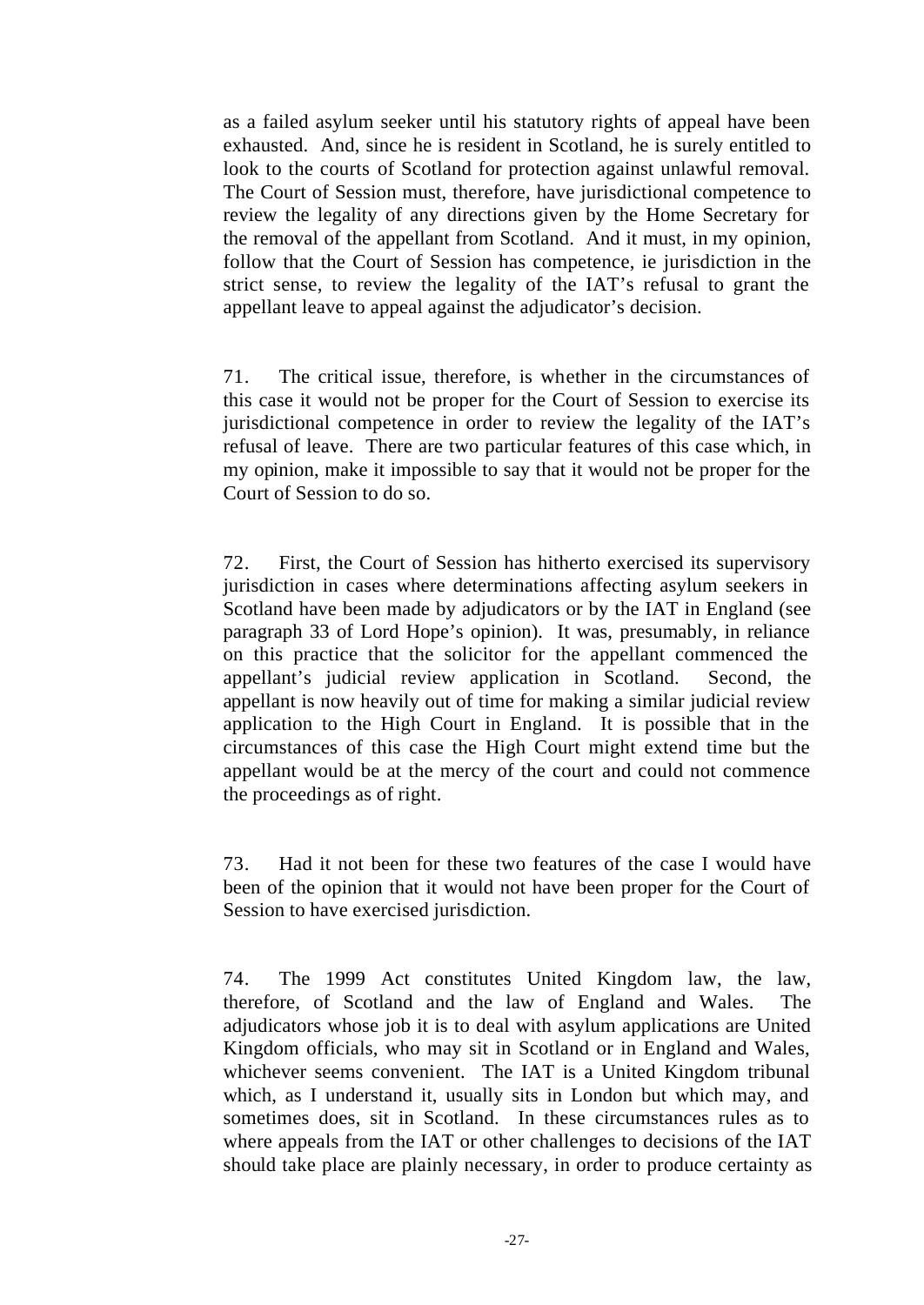to the appropriate forum and to avoid forum non conveniens issues being raised. The 1999 Act said that an appeal from the IAT was to go to the Court of Session if the adjudicator's decision had been made in Scotland and to the Court of Appeal in any other case. Unfortunately, however, no provision was made by the Act for challenges to refusal by the IAT of leave to appeal against adjudicator's decisions. Nevertheless the scheme of the Act, and the high desirability of consistency suggest strongly, in my opinion, that the venue of these challenges, too, should depend upon the place where the decision of the adjudicator had been made. In general, therefore, I would be of opinion that it would not be proper for the Court of Session to exercise its supervisory jurisdiction in cases where the adjudicator's decision had been made in England, and vice versa.

75. However, to apply such a rule to this appellant would not, in view of the two factors that I have mentioned, constitute a just response. I would, therefore, hold, first, that the Court of Session does have jurisdiction, in the strict sense, to review the IAT's refusal of leave to appeal and, second, that in the particular circumstances of this case it would be proper for that jurisdiction to be exercised. I would allow this appeal and make the order suggested by my noble and learned friend Lord Hope of Craighead.

#### **LORD RODGER OF EARLSFERRY**

My Lords,

76. The appellant, Behrouz Tehrani, arrived at London City Airport on 24 March 2001 and asked for asylum. The immigration officer granted him limited leave to enter. He went to live at first in London, but a few weeks later, under the policy which was current at the time, he was allocated accommodation in Glasgow, where he has been living ever since. On 11 May of the same year, the Home Secretary, who is the respondent in the appeal, rejected his claim for asylum. On 16 May an immigration officer at London City Airport therefore refused Mr Tehrani leave to enter the United Kingdom and gave directions for his removal, at a date and time to be arranged, on a scheduled air service to Iran. Mr Tehrani appealed and the adjudicator treated the appeal as having been brought under section 69(5) of the Immigration and Asylum Act 1999 ("the 1999 Act"). It appears that Mr Tehrani also raised an issue under section 65. On 21 February 2002 the immigration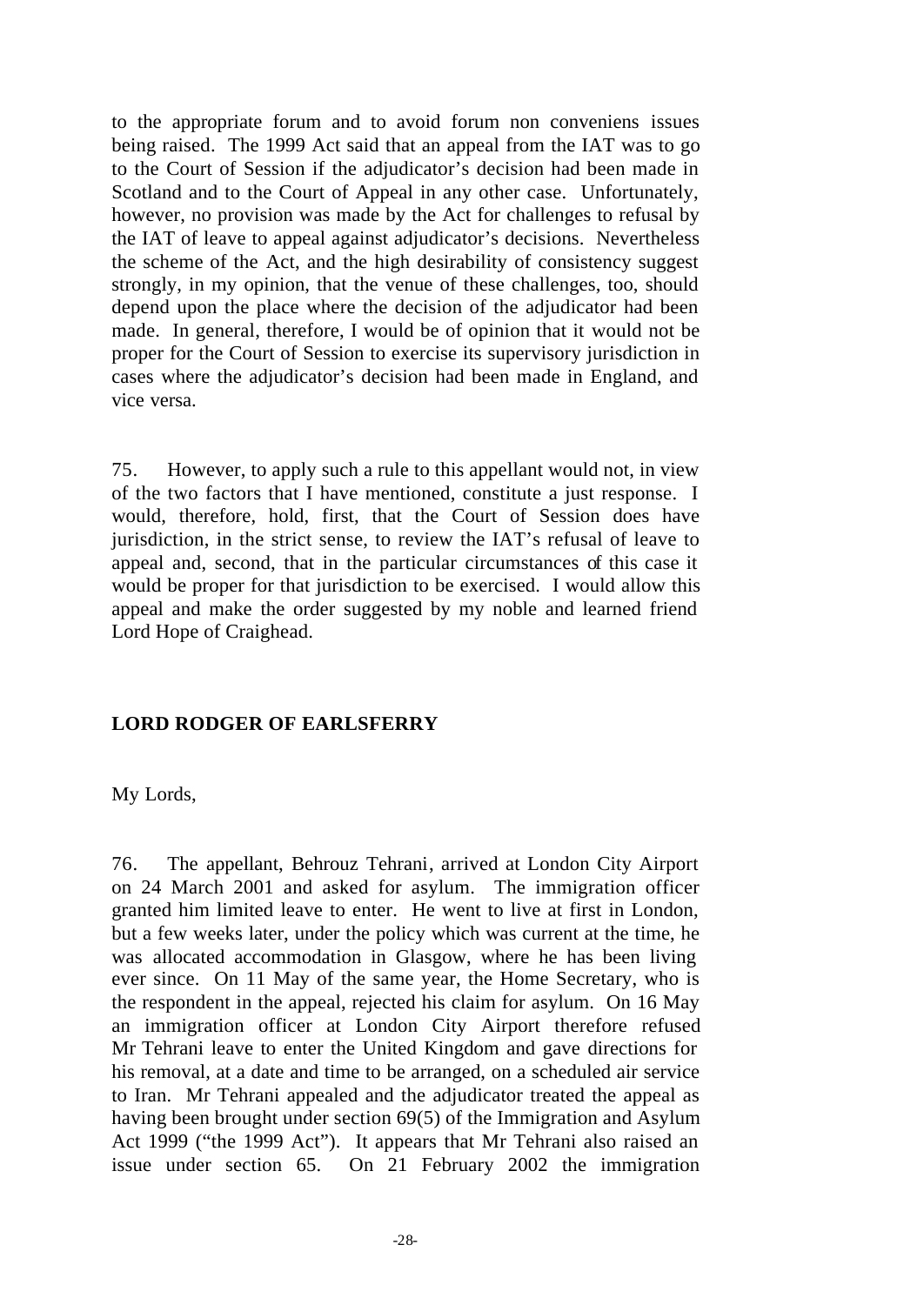adjudicator, sitting in Durham, refused his appeal. By virtue of rule 18(1) of the Immigration and Asylum Appeals (Procedure) Rules 2000 (SI 2000/2333), Mr Tehrani required the leave of the Immigration Appeal Tribunal ("the Appeal Tribunal") to appeal to that tribunal. On 28 March 2002 the Vice-Chairman of the Appeal Tribunal, sitting in London, refused him leave to appeal.

77. In about August 2002, ie after the expiry of the three-month timelimit in CPR r 54.5(1) for judicial review proceedings in the High Court in England, Mr Tehrani presented a petition to the Court of Session for judicial review of the decisions of the adjudicator and of the Appeal Tribunal. There is no suggestion that he was forum shopping. On the contrary, it is accepted that, in raising judicial review proceedings in the Court of Session, although the relevant immigration decisions had been taken in England, Mr Tehrani's lawyers were following an established practice for petitioners living in Scotland. The first plea-in-law in the Home Secretary's answers was, however: "The court not having jurisdiction to review the determinations of the adjudicator and Immigration Appeal Tribunal, the petition should be dismissed." The Home Secretary accepts that this was the first case of this kind in which he had taken a plea to the jurisdiction of the Court of Session. The Lord Ordinary (Lord Philip) sustained the plea: 2003 SLT 808. An Extra Division (Lords Kirkwood, Hamilton and Macfadyen) refused Mr Tehrani's reclaiming motion: 2004 SLT 461.

78. Although Mr Tehrani seeks reduction of the adjudicator's decision as well as the decision of the Appeal Tribunal, the real target of his petition is the decision of the Appeal Tribunal. Since Parliament has provided a statutory appeal from the adjudicator's decision in para 22(1) of Schedule 4 to the 1999 Act, judicial review of that decision would be competent only in exceptional circumstances. In this case Mr Tehrani does not aver any exceptional circumstances. Mr Bovey QC said that in practice reduction of the adjudicator's decision tended to be sought in a petition of this kind because experience had shown that the grounds for reducing the Appeal Tribunal's decision to refuse leave to appeal might on occasion demonstrate that the adjudicator's decision was also unlawful and should be reduced. Even assuming, without deciding, that this could be so, in a case like the present the critical determination is that of the Appeal Tribunal. If it is reduced and the tribunal then grants leave to appeal, in principle it should be possible to address any defects in the adjudicator's decision in any substantive appeal hearing. Therefore the essential question in the case is whether the Appeal Tribunal's refusal of leave to appeal can be reviewed by the Court of Session.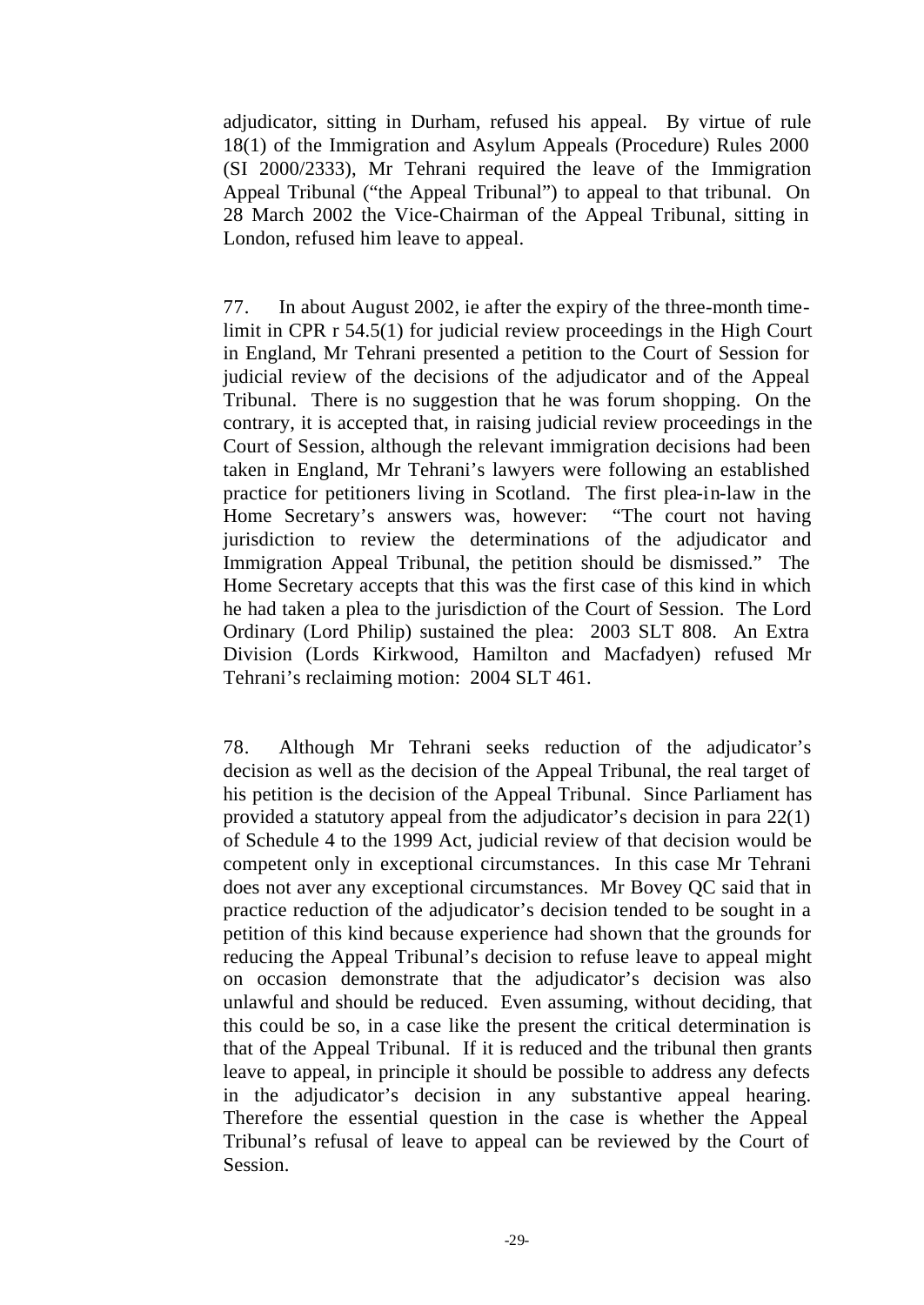79. The first argument advanced by Mr Bovey on behalf of the appellant was based on the common law; the second was based on the Civil Jurisdiction and Judgments Act 1982 ("the 1982 Act"). It is convenient to start by quickly clearing away the argument based on the 1982 Act which is not only unsound on its own terms but, as I go on to explain, completely misses the point.

80. Put shortly, Mr Bovey contended that the Court of Session has jurisdiction in the present case because Mr Tehrani's petition for judicial review is a "civil proceeding" for the purposes of section 20(1) of the 1982 Act and Schedule 8 has effect to determine in what circumstances a person may be sued in civil proceedings in the Court of Session. Rule 1 of Schedule 8 provides a general rule (subject to exceptions) that persons shall be sued in the courts of the place where they are domiciled. It is common ground that, by reason of section 46(1) and (3)(a), for the purposes of the 1982 Act, the Home Secretary is domiciled throughout the United Kingdom, including Scotland. Therefore, Mr Bovey submitted, by virtue of rule 1 of Schedule 8, the Court of Session has jurisdiction in these proceedings in which the Home Secretary is the respondent.

81. Counsel acknowledged, of course, that, by reason of section 21(1) of the 1982 Act, Schedule 8 does not affect "the jurisdiction of any court in respect of any matter mentioned in Schedule 9." Para 12 of Schedule 9 mentions "Appeals from or review of decisions of tribunals". But Mr Bovey submitted that the term "review" in para 12 does not cover judicial review: so the general rule in para 1 of Schedule 8 applies.

82. Mr Bovey pointed out – rightly – that, before the change in the procedures of the Court of Session in 1985, the expression "judicial review" was not current as a term of art in Scots law. But that is quite different from saying that the legislature did not use the expression "review" to cover the existing remedy by way of action of reduction. In fact, it is not hard to find express provisions in which Parliament had used the term "review" to include review by way of reduction. I need only refer to two instances. Section 112 of the Turnpike Roads (Scotland) Act 1823 (4 Geo 4 c 49) provided that the judgment of the sheriff and certain other officials on various matters was to be "final and conclusive, and shall not be subject to review by advocation or suspension or reduction, or by any process of review whatever...." Reduction is specifically mentioned as a mode of "review". Similarly, under section 30 of the Small Debt (Scotland) Act 1837 (7 Will 4 & 1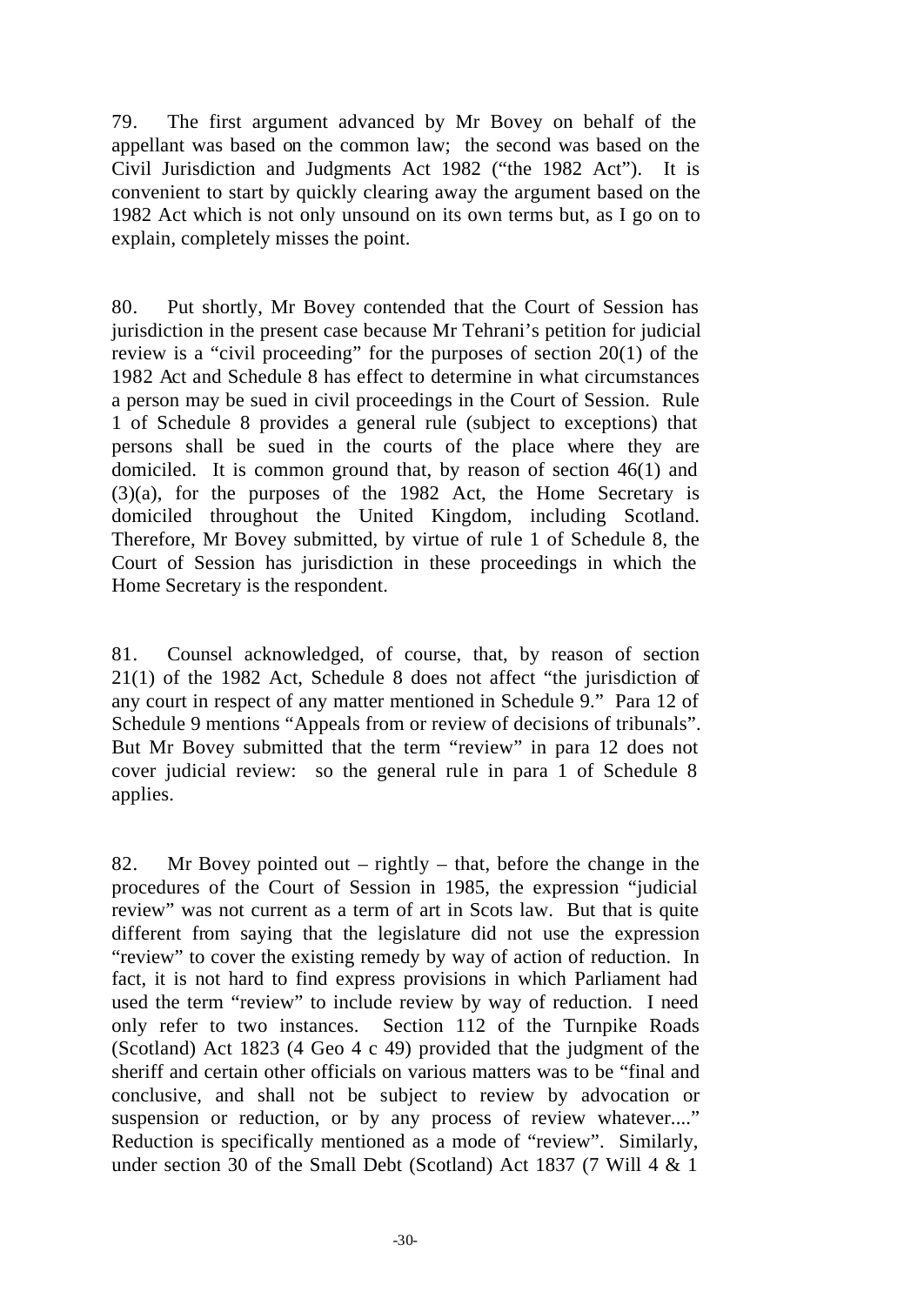Vict c 41) "no decree given by any sheriff in any cause or prosecution decided under the authority of this Act shall be subject to reduction, advocation, suspension, or appeal, or any other form of review or stay of execution other than provided by this Act...." As the reference to "any other form of review" shows, for Parliament reduction was just one of a number of forms of review. These examples confirm that, long before 1982, the term "review" was used to refer, inter alia, to the remedy of reduction of a judicial or similar determination. There is nothing in para 12 in Schedule 9 to the 1982 Act to indicate that a narrower meaning was intended: indeed, the reference to "review" would be superfluous if it simply meant "appeal". I am therefore satisfied that, when it came into force, para 12 applied to review of the decision of a tribunal in an action of reduction - the procedure in use in the Court of Session in 1982. It is equally apt to cover the more modern proceedings by way of a petition for judicial review, seeking reduction of the decision of a tribunal such as the Appeal Tribunal. It follows that Schedule 8 does not affect the present proceedings.

83. My Lords, Mr Bovey only embarked on his vain attempt to invoke Schedule 8 to the 1982 Act because the respondent to the petition is the Home Secretary. During the hearing it passed through my mind that it was indeed somewhat surprising that the Home Secretary was the respondent, since, with certain exceptions, the method of convening the Crown as a party to proceedings in the Scottish courts is to be found in the Crown Suits (Scotland) Act 1857 (20 & 21 Vict c44).

84. The Crown Suits Act was not passed to give the Court of Session jurisdiction over the Crown. It had long been accepted that, whether the seat of government was in Edinburgh or London, in an appropriate case the Crown could sue and be sued in the Court of Session. Lord Maclaren dealt with the point in *Somerville v Lord Advocate* (1893) 20 R 1050, 1075:

"I do not think that it ever was doubted in Scotland that the Crown might be called as a defender in a proper action, either through the officers of state collectively, or through the King's advocate or other officer representing the Crown in the matter of the action; and the reported decision by Balfour which negatives the jurisdiction of the inferior judges also asserts inferentially that His Highness, or his advocate as representing the King, may be convened in the Court of Session in actions and pleas at the instance of any private person."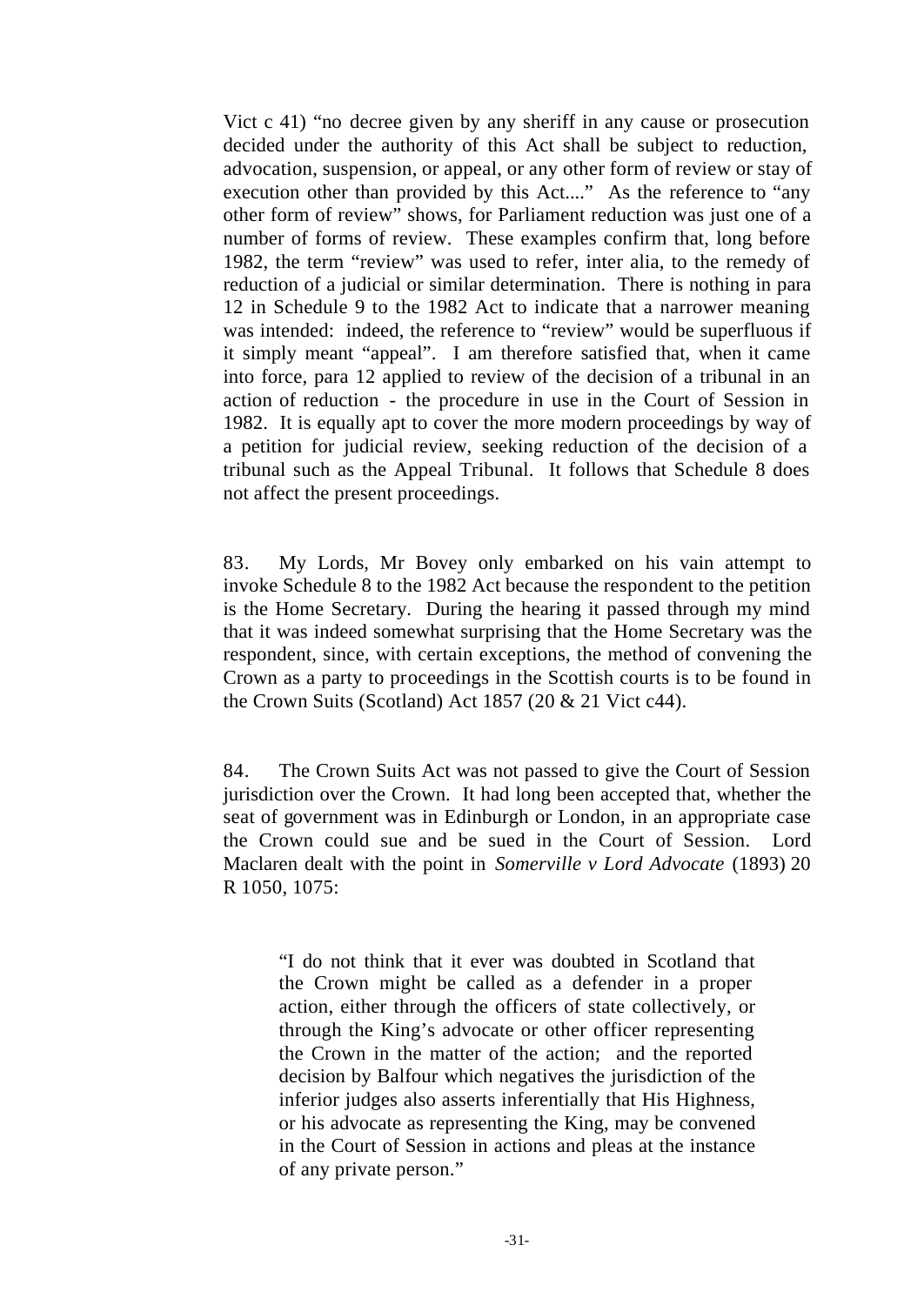There is, incidentally, no sign that jurisdiction was asserted on the basis that the Crown was domiciled throughout the United Kingdom, a concept adopted by section 46 of the 1982 Act simply in order to fit the approach of the Act and the underlying Convention on jurisdiction and the enforcement of judgments in civil and commercial matters 1968. For Scottish common law it is enough that the government of the sovereign, Her Majesty's government, is carried out – now by more than one ministry – throughout the United Kingdom: where appropriate, the Crown can be held responsible for its decisions and acts not only in the Court of Session but, since the Crown Proceedings Act 1947, in the sheriff court too.

85. By the early decades of the 19th century doubts had, however, arisen about the correct form of the instance in cases involving the Crown. In particular, there was doubt as to whether or not the Lord Advocate needed to have a mandate before he could sue or be sued on behalf of the Crown by himself, rather than as one of the Officers of State. The question was discussed in great detail in *King's Advocate v Lord Dunglas* (1836) 15 S 314. Eventually, the Crown Suits (Scotland) Act 1857 was passed to settle this somewhat arid dispute by establishing that the Lord Advocate could always sue or be sued on behalf of the Crown. Section 1 provided that every action or proceeding to be instituted in Scotland on behalf of or against "Her Majesty ... or on the behalf of or against any public department, may be lawfully raised in the name and at the instance of or directed against Her Majesty's Advocate for the time being as acting under this Act." While the Act does not establish that the Court of Session has jurisdiction over the Crown, it presupposes that it does and settles how the Crown is to be convened in proceedings.

86. So from 1857 onwards it would have been clear, for example, that if you wanted to sue the Crown in the Court of Session in respect of some matter for which the Home Secretary was responsible, you would do so by taking proceedings against the Lord Advocate. See, for instance, *Agee v Lord Advocate* 1977 SLT (Notes) 54. In practice, of course, the matter would be handled by the appropriate officials and lawyers dealing with Home Office business. On devolution, when the Lord Advocate became a member of the Scottish Executive, the Crown Suits Act was amended to substitute the Advocate General as the appropriate person to sue in cases involving the United Kingdom Government. See section 125 of, and para 2 of Schedule 8 to, the Scotland Act 1998. So one might have expected the Advocate General, who represented the Home Secretary in the proceedings before the House, actually to have been the respondent to this petition.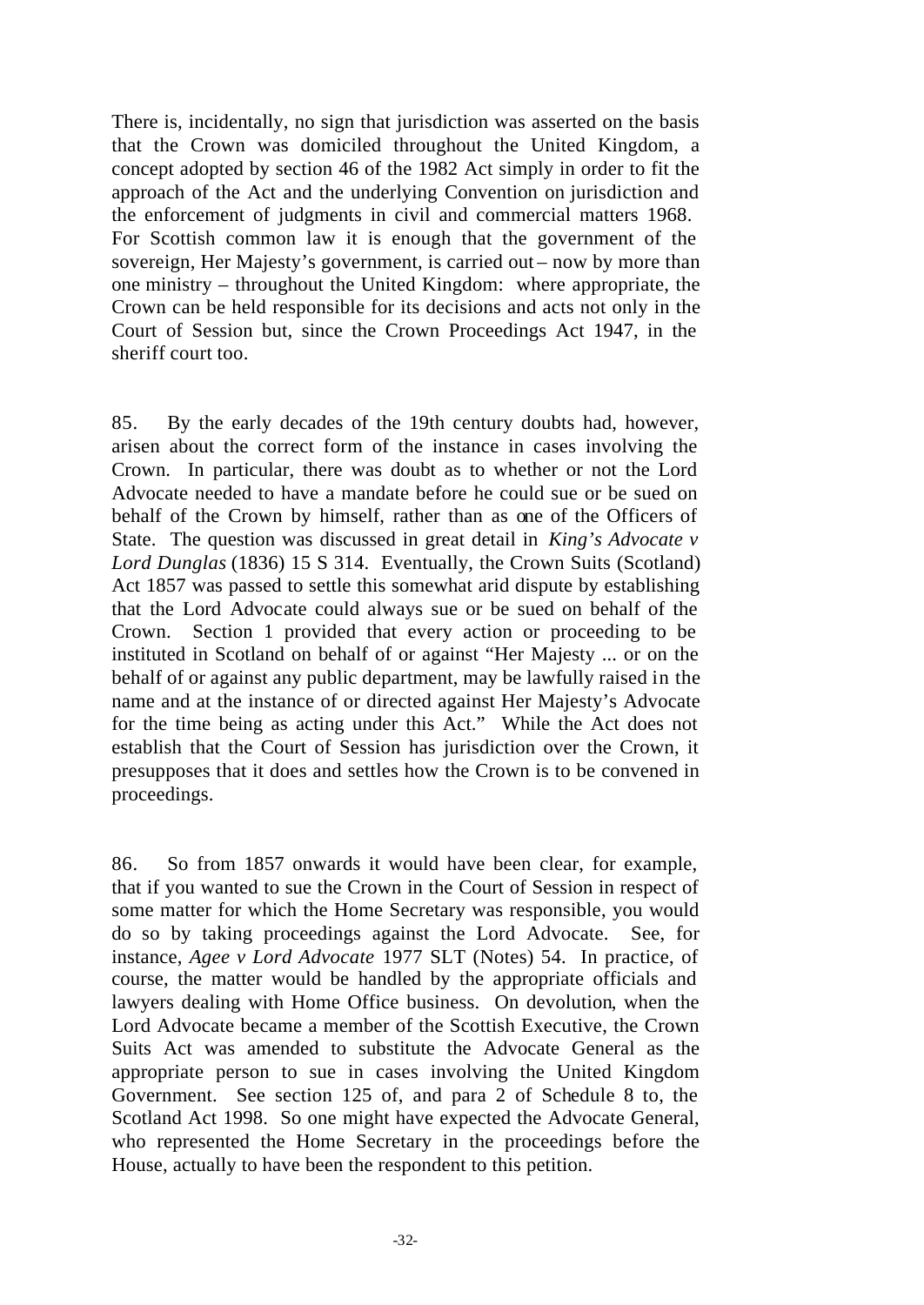87. It appears likely that the practice of making the Home Secretary the respondent in immigration cases goes back to a Court of Session Practice Note: No 1 of 1992, 9 January 1992:

"1. Practitioners are advised that, where a decision of an adjudicator appointed under section 12 of the Immigration Act 1971 is subject to an application for judicial review in terms of Rule of Court 260B, the adjudicator should not be called as a respondent in the petition but he should receive intimation thereof as a person who may have an interest.

2. In any such petition, the Home Secretary should be called as respondent."

The intention was plainly to point out to practitioners that the appropriate respondent in the judicial review of a decision of an immigration adjudicator was not the adjudicator but the Home Secretary. This is in line with the decision in *Mackintosh v Arkley* (1868) 6 M (HL)  $141$  – which might indeed go further and suggest that the adjudicator could not be a person with an interest in a judicial review of his determination. But, in pointing out that the Home Secretary rather than the adjudicator is the appropriate respondent, the Practice Note was not purporting to change the law or to say how the Home Secretary should be called as respondent. Some, at least, of the arguments in the present case would never have seen the light of day if the Advocate General had been called as the respondent on the Home Secretary's behalf under the Crown Suits Act. In my view it would therefore be advisable in future to treat immigration cases in the same way as other cases involving the Home Secretary and to call the Advocate General as the respondent, since that is the method of convening the Crown which is sanctioned by statute for such cases.

88. For the Court of Session to have jurisdiction, two elements must combine. First, the person against whom, or with reference to whom, decree is sought must be subject to the jurisdiction of the court; secondly, the cause or proceeding must be a fit subject for judicial determination and must not belong to the exclusive jurisdiction of another court. Cf Ae J G Mackay, *The Practice of the Court of Session*  (1877) vol 1, pp 165-166. Leaving aside cases which are not fit for judicial determination, a defender or respondent may accordingly take a plea of no jurisdiction on either, or both, of two grounds: that he himself is not subject to the jurisdiction of the Court of Session or that (even if he is subject to its jurisdiction) the Court of Session has no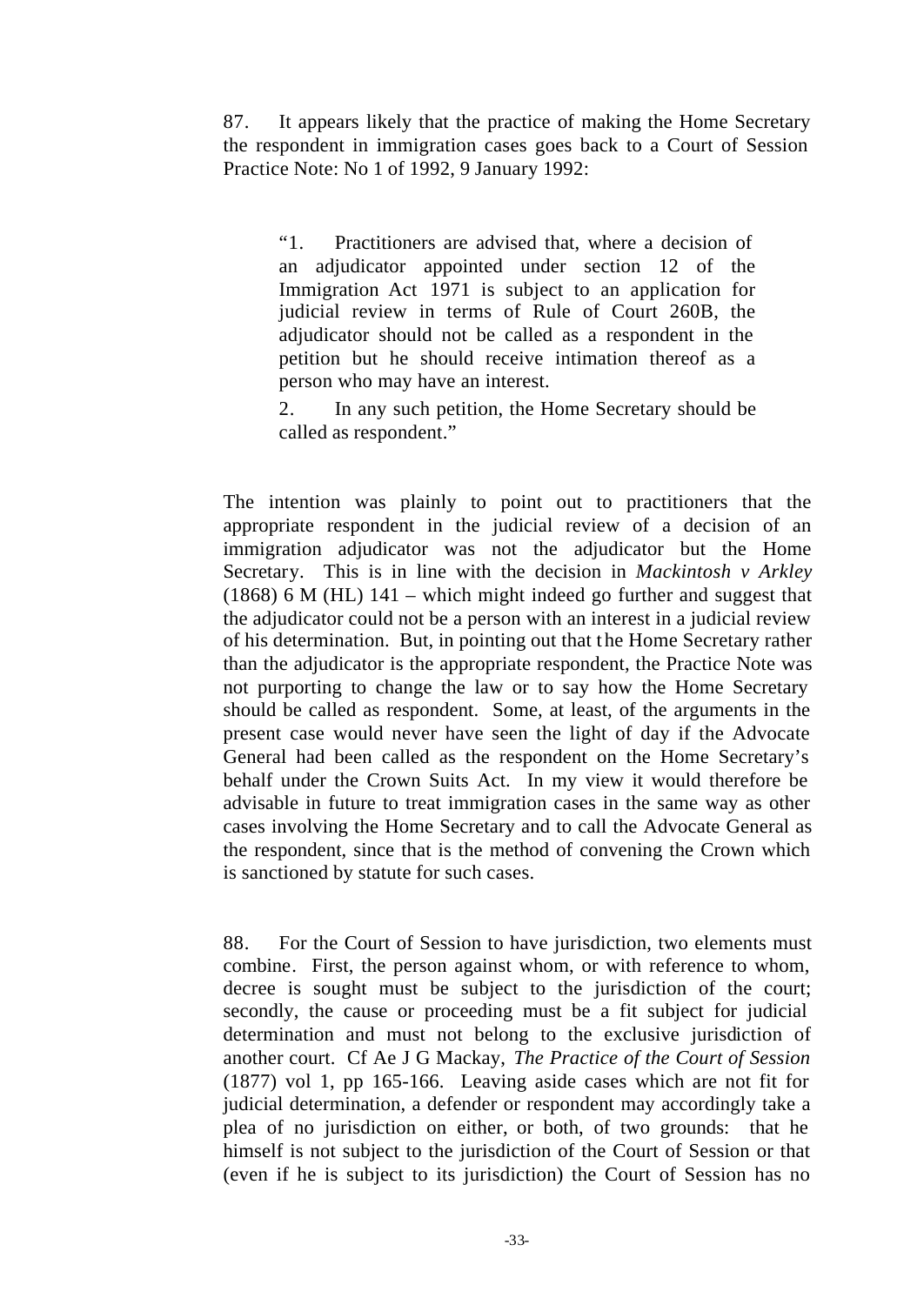power to grant the remedy which the pursuer or petitioner seeks, because only some other court can do so. An objection of the second kind is really a plea to the competency of the proceedings: the defender or respondent is saying that, if you simply look at the conclusions of the summons or at the remedies sought in the petition, you can see that the Court of Session has no power to give the pursuer or petitioner what he wants. The substance of the plea is reflected in the older phrase, forum non competens, properly used and understood*.* As Mackay, *Practice of the Court of Session* vol 1, p 274 and note (b), points out, formerly the plea of forum non competens was sometimes used, inappropriately, as an equivalent to the plea of forum non conveniens. This gave rise to Lord Dunedin's observation that, in that context, "competens" should not be translated as "competent" but as "appropriate": *Société du Gaz de Paris v Société Anonyme de Navigation "Les Armateurs Français"* 1926 SC (HL) 13, 18.

89. An example of the first kind of objection is to be found in *Longworth v Yelverton* (1868) 7 M 707. The pursuer sought reduction of the decree of putting to silence which the defender in that action had obtained in earlier proceedings in the Court of Session and this House. The ground on which reduction was sought was that in the earlier action the Court of Session had not had jurisdiction since, contrary to the false averments which he had made, the defender had been domiciled in Ireland rather than Scotland. In the action of reduction the defender admitted that he was domiciled in Ireland. The First Division dismissed the action on the ground that, even though, in an appropriate case, the Court of Session could grant the remedy which the pursuer sought, it could not do so in a case where the defender was domiciled in Ireland and was not otherwise subject to the jurisdiction of the Court of Session. The decision was followed in *Acutt v Acutt* 1936 SC 386.

90. Here, as I have explained, and as would have been immediately obvious if the Advocate General had been called as the respondent, the Court of Session undoubtedly has jurisdiction over the Crown in respect of the responsibilities of the Home Secretary.

91. Moreover, it is clear that a party in Scotland who has been affected by some decision or act of the Crown can take proceedings against the Crown in the Court of Session, even though the decision was taken or the act occurred in England or abroad. So, for instance, in *Cameron v Lord Advocate* 1952 SC 165 the pursuer, who was domiciled in Scotland, sued the Lord Advocate, as representing the Custodian of Enemy Property in Nigeria, for breach of contract. The Custodian was a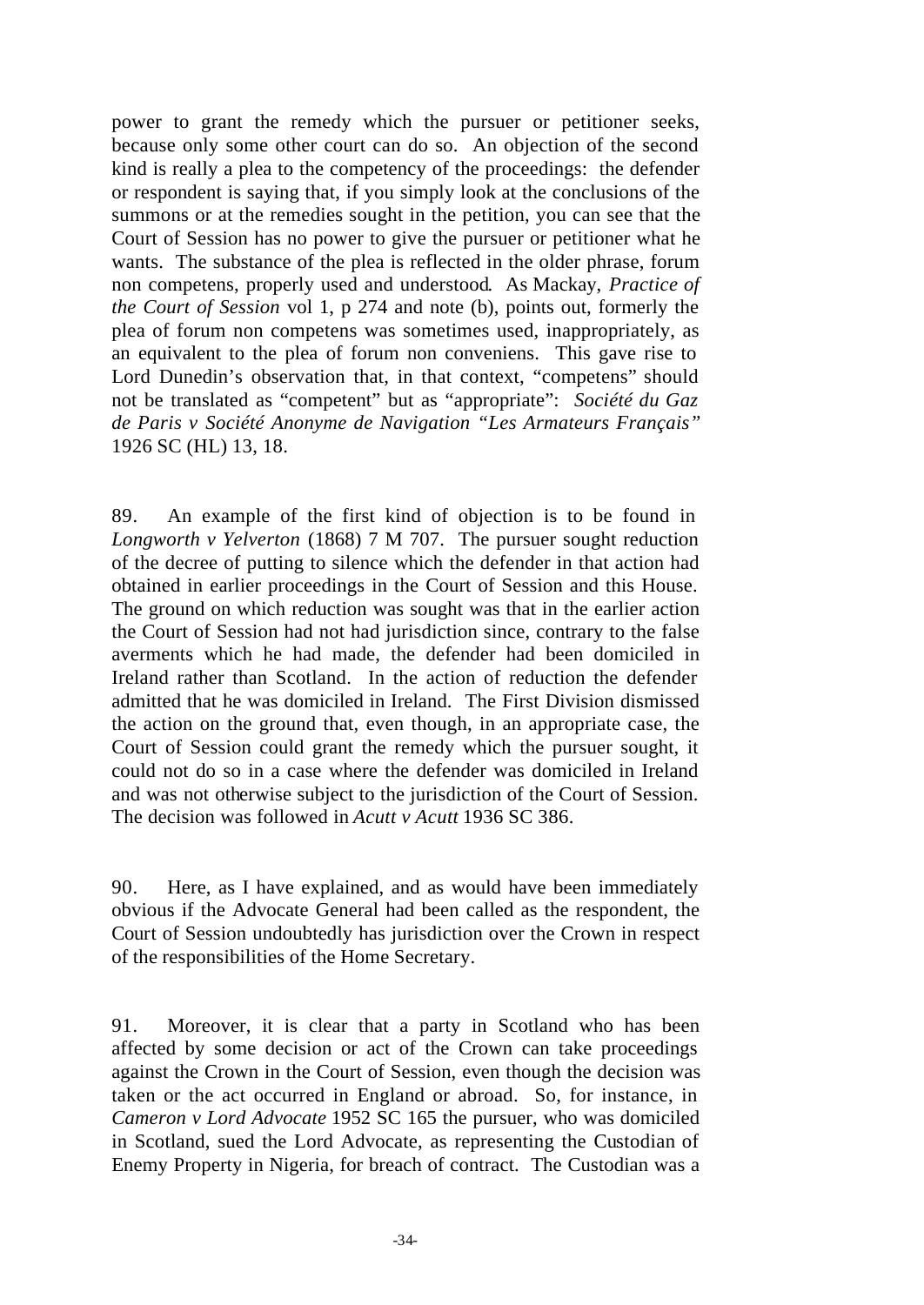Crown servant. As the Lord Ordinary (Lord Mackay) put it, the Lord Advocate disputed his title to defend. Lord Mackay rejected that argument, holding, at p 169, that the term "public department" in section 1 of the Crown Suits (Scotland) Act included:

"whatever be the colonial department of the Government of the King at any particular time, covering all that department's mandatories, like the Governor-General and his subordinate officers.... I hold that [the Lord Advocate's] competency and right (and therefore his duty) extends to every case, civil and criminal, which is litigated in the Scottish courts, wherever the locus actus may be, or have been. The question of limits depends solely on the locus fori and on nothing else."

92. Perhaps no more striking example could be found than *Burmah Oil Co (Burma Trading) Ltd v Lord Advocate* 1963 SC 410; 1964 SC (HL) 117. A company registered in Scotland sued the Lord Advocate as representing the Crown for declarators that it was entitled to compensation for the damage it had sustained as a result of the destruction of its assets in Burma in March 1942 and that the damage was a sum in excess of £2 million. The British Army had destroyed the company's property, on the orders of the commanding officer in Burma, to prevent it falling into the hands of the Japanese. The Lord Advocate was sued in respect of those orders and acts of the British forces in Burma. In the litigation a multitude of points was debated by a cast of distinguished counsel. Two former Lord Advocates heard the case at different stages. Despite the undoubted vigilance of all concerned, no plea to the jurisdiction of the Court of Session was contemplated. And the two pleas to the competency were not general, but limited to specific points. Ultimately this House allowed a proof before answer.

93. It cannot therefore be doubted that, in an appropriate case, the Court of Session would have the power to judicially review a decision of the Home Secretary which affected a party in Scotland, even though the decision in question had actually been taken in England or elsewhere. For instance, the Home Secretary or a Minister of State might sign an order while flying from London to Belfast or while at home in Scotland. The courts do not inquire into such matters since they do not affect their jurisdiction to review the validity of the order. Wherever the order is made or the decision taken, whether by a minister or by an official, it is a decision of a minister of the Crown who is subject to the jurisdiction of the Court of Session. So, for instance, in *Agee v Lord Advocate* 1977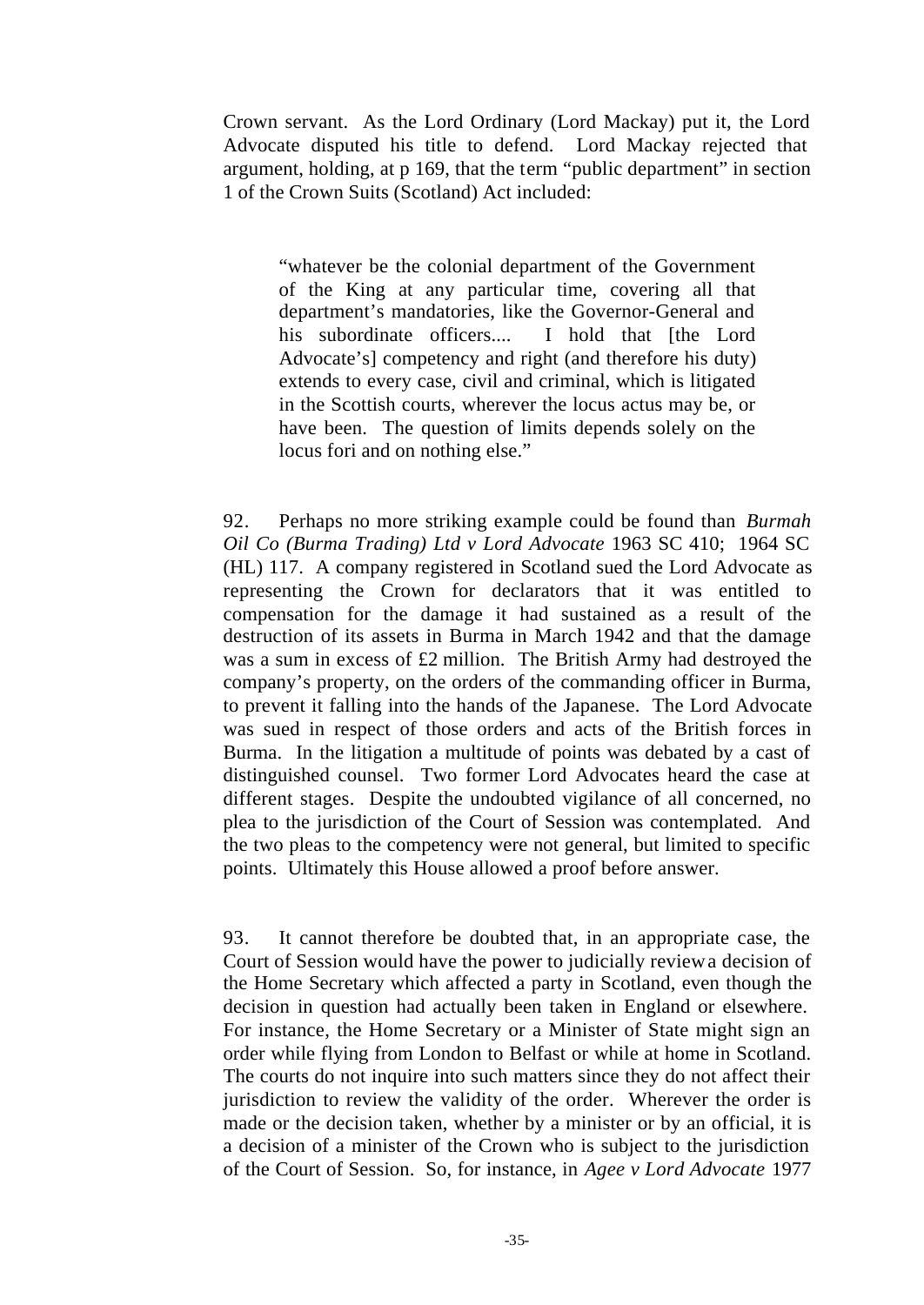SLT (Notes) 54 the petitioner sought suspension of a deportation order which the Home Secretary had signed in London, a declarator that the order was funditus null and interdict against the Chief Constable from arresting him and from removing him forcibly from the jurisdiction of the court. Leaving aside the particular form of procedure which the petitioner had adopted, a declarator of nullity would undoubtedly have been a competent remedy if the Home Secretary's order had been null. In fact the Lord Ordinary (Lord Kincraig) dismissed the petition, which was manifestly irrelevant.

94. In the present case, of course, the principal decision which the Court of Session is asked to review is not a decision of the Crown but a decision of the Appeal Tribunal sitting in London. The Crown is called as respondent because it may have an interest to uphold that decision: *Mackintosh v Arkley* (1868) 6 M (HL) 141. By taking his plea of no jurisdiction, the Home Secretary is saying that, even though, as a minister of the Crown, he is subject to the jurisdiction of the Court of Session, the court does not have any power to reduce the decision of the Appeal Tribunal because it is a decision of a tribunal in England. In other words, he takes a plea of forum non competens, to the effect that in the present petition Mr Tehrani is seeking a remedy which the Court of Session has no power to grant him. It is because this is the true nature of the Home Secretary's plea that, as I mentioned at the outset, the appellant's argument on the 1982 Act misses the point.

95. In relation to the scope of the Court of Session's power of judicial review, the House was referred to the well-known statements in cases such as *Moss' Empires Ltd v Assessor for Glasgow* 1917 SC (HL) 1, 11 per Lord Shaw of Dunfermline, and *Brown v Hamilton District Council* 1983 SC (HL) 1, 42 per Lord Fraser of Tullybelton. I did not derive any assistance from them, however, since there is nothing to suggest that their Lordships had in mind the territorial extent of the court's powers. At the hearing, both counsel said that they had been unable to identify any case in which the Court of Session had reviewed a decision of a foreign court or tribunal. And indeed counsel did not cite any decision where the point had been addressed specifically.

96. In fact there is at least one very old case, *Eliot v Riddel* (1663) M 13505, where the Court of Session reduced a decision of an English court. The pursuer had wadset, or mortgaged, his lands to the defender in respect of a sum of money which he owed the defender. The wadset contained an irritancy clause under which the pursuer would lose his right of reversion to the lands if the sum in question was not paid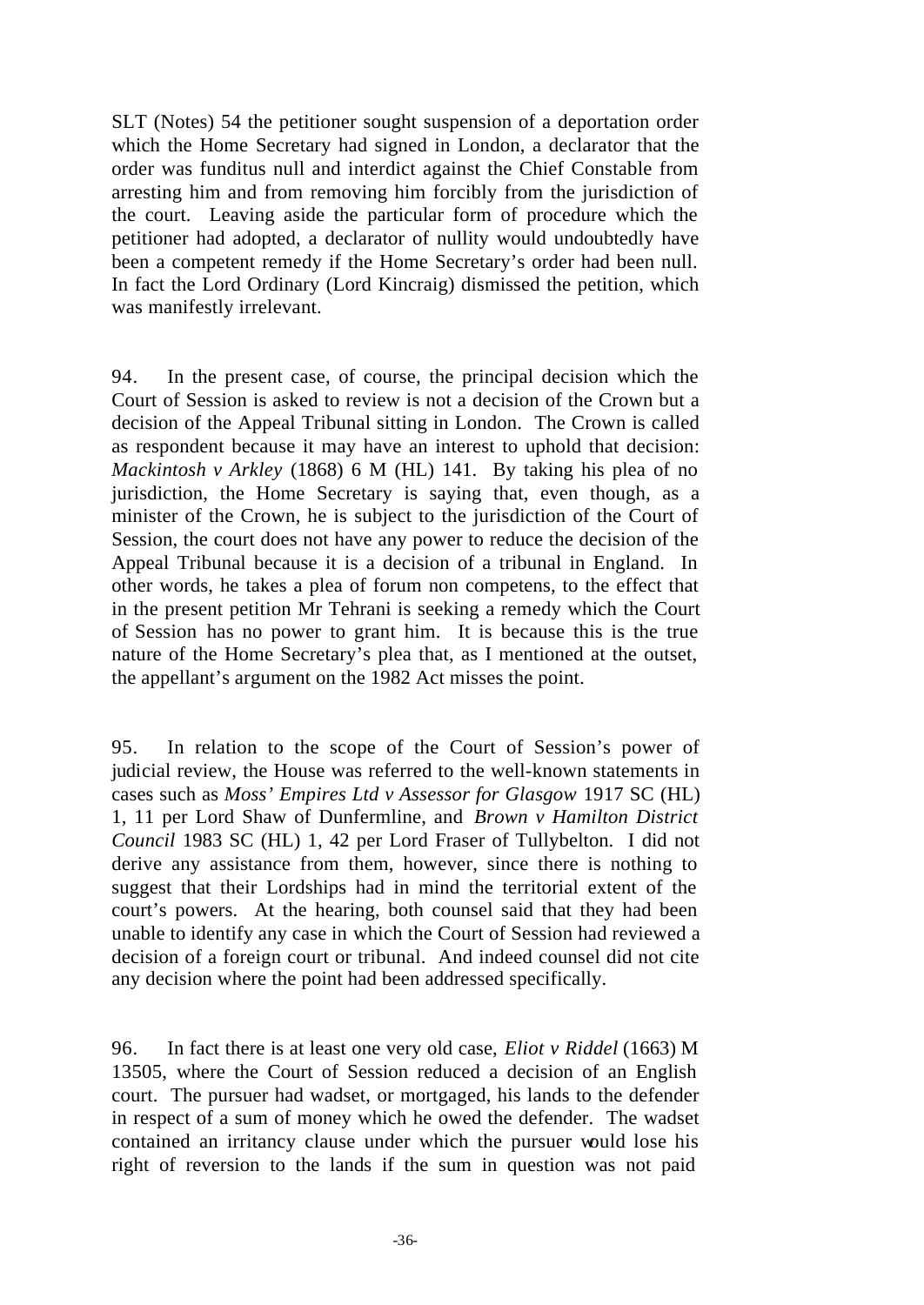precisely at the due term. Eventually, the defender obtained a "declarator" from "the English Judges" that the sum had not been paid. The pursuer sought reduction of that decree on the ground that he had been unable to appear on the date appointed by the English court because he was lying bedfast "and it were against reason, that the defender by his calamity, should be under such disadvantage, the lands being near double worth the money." The Court of Session held that the action was relevant, in respect of the pursuer's illness at the time and because of the exorbitant advantage that the defender would obtain if the decree should stand. The decision is perhaps interesting because it shows how the Court of Session felt able to exercise its power of reduction in a case where, in the court's view, the English decree threatened to cause injustice to the pursuer in relation to the wadset of his lands in Scotland. But the short report does not suggest that the competency, as opposed to the relevancy, of the proceedings was challenged. The case appears to be nothing more than an isolated example of the Court of Session claiming a jurisdiction to set aside a decree of an English court. At most, the reasoning might seem to have justified the court in interdicting the defender from enforcing the irritancy pending a review by the English court of the English decree.

97. That was how Lord Fleming considered that the Court of Session might have proceeded in *Rutherford v Lord Advocate* 1931 SLT 405. The complainer, who lived and worked in Galashiels, sought suspension of a notice of poinding which was designed to enable the Inland Revenue to recover a sum allegedly due by way of income tax on fees paid to him by a company in Warwickshire. The assessment had been confirmed by the General Commissioners for that county and was therefore final under the Income Tax Act 1918. Lord Fleming held that, before he could suspend the poinding, the complainer would have to get rid of the Commissioners' determination. His Lordship said, at pp 407- 408:

"If the alleged illegality concerns merely the execution of the diligence, this court can deal with that matter, and can deal with it in the course of a process of suspension. But where it is alleged that the diligence is illegal because it proceeds upon invalid warrants granted by General Commissioners in England, then it appears to me that the English courts alone have jurisdiction to determine the question whether the warrants are invalid and to set them aside if found to be so, and to authorise the General Commissioners to take such steps as may be necessary to give redress to the parties."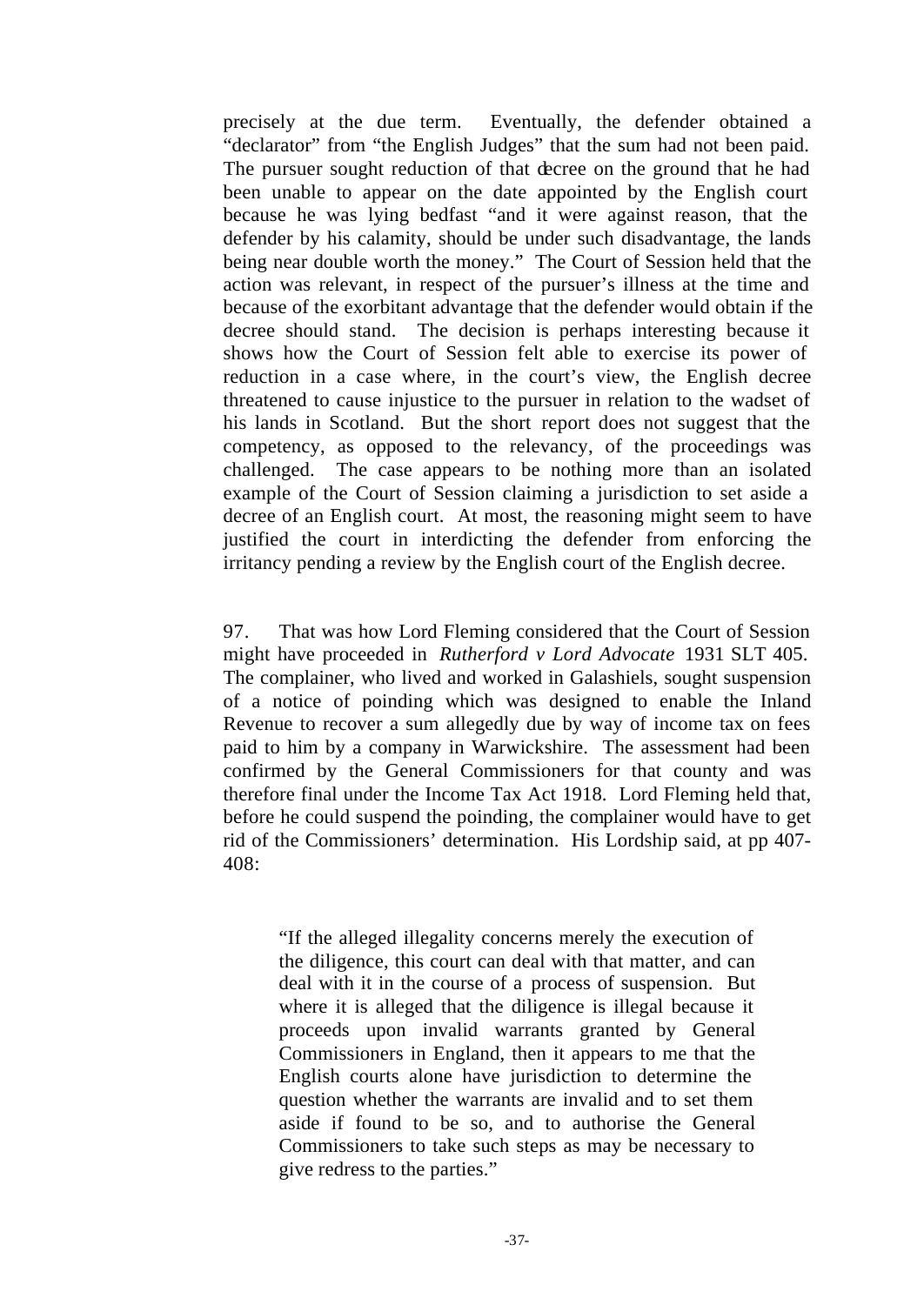Lord Fleming clearly considered that the Court of Session had no power to suspend or reduce the determination of the General Commissioners, who were, of course, appointed for, and operated in, a particular division in England. But he was careful to add, at p 408:

"I think it was competent for the complainer to invo ke the preventive jurisdiction of this court in order to stop the diligence of which he complained, but for the reasons I have indicated I think that the real questions between the parties can only be determined in the English courts."

98. Lord Fleming was undoubtedly displaying what would be the modern judicial reaction to the suggestion that the Court of Session could judicially review a decree of an English tribunal or court. That attitude is surely encapsulated in the crisp observation of Lord President Normand in *Acutt v Acutt* 1936 SC 386, 395 – when considering whether the English courts might assist the pursuer by setting aside the Scottish decree which the Court of Session had no jurisdiction to reduce – that "No court would entertain an action which was in form or substance a reduction of a decree of a foreign court." On the other hand, as the Lord President had pointed out just before making this remark, at common law a court can set aside an invalid foreign decree if it is founded upon by a party in a petitory action. That determination operates only inter partes and has no effect in rem. See also *Jack v Jack*  1940 SLT 122, 124.

99. But is the decision of the Appeal Tribunal which Mr Tehrani asks the Court of Session to reduce "a decree of a foreign court" for these purposes? Certainly, it is the decree of a court or tribunal sitting in England. But the country where a body sits is not an invariable pointer to its nationality. A judge of the Court of Session may appoint himself as commissioner and, along with his clerk and the counsel and solicitors in the case, take evidence in London or, with appropriate diplomatic clearance, in, say, Riga. Likewise, a judge of, say, the Supreme Court of Tasmania may take evidence in Glasgow. If, while in London or Riga, the judge of the Court of Session made some decision which could otherwise be subject to judicial review by the Court of Session, the mere fact that the decision had been made in London or Riga rather than in Edinburgh could not deprive that court of its power to review the proceedings. Similarly, as is explicitly recognised in para 2(m) of Schedule 8 to the 1982 Act, the Court of Session can judicially review the decision of an arbiter in an arbitration in which the procedure is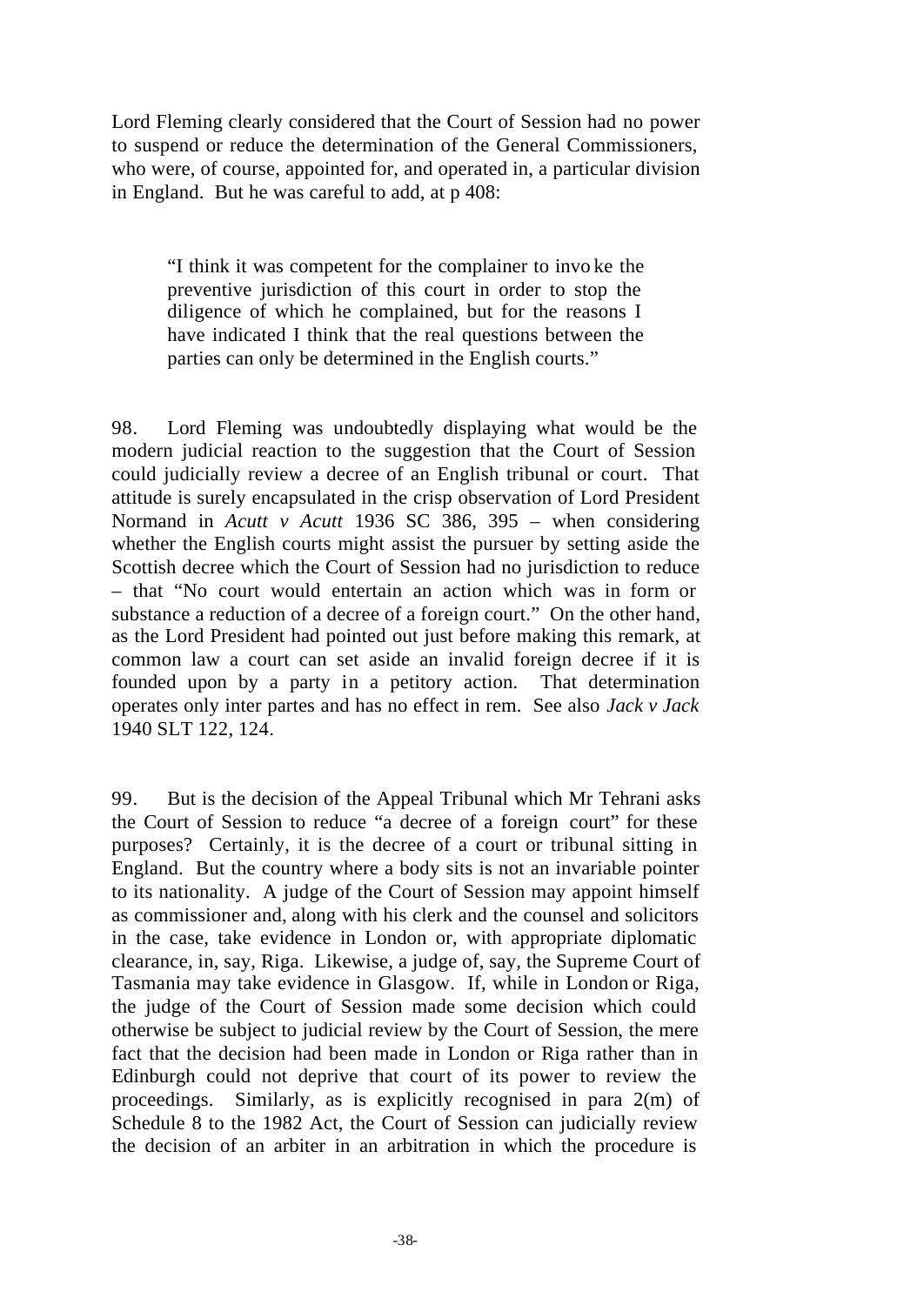governed by Scots law, even if the arbitration is conducted outside Scotland.

100. In the present case, the mere fact that the Vice President of the Appeal Tribunal was sitting in London when he refused Mr Tehrani's application for leave to appeal does not mean that his decision is the decision of an English tribunal. The Appeal Tribunal was the creature of the 1999 Act which extends to the whole of the United Kingdom. Under para 6(1) of Schedule 2 to that Act, the Tribunal had to sit anywhere that the Lord Chancellor directed. Until 2002, it was indeed in the habit of sitting outside London  $-$  in Cardiff and in Glasgow, for instance – when that was convenient to the parties and their advisers. In 2002, in order to save time and to improve the efficiency of its operations, the tribunal adopted the practice of sitting in London and using video links to take submissions from representatives in other centres, such as Glasgow. But, equally, in theory at least, the tribunal could have set up its main offices in, say, Aberystwyth or Aberdeen and conducted the bulk of its hearings by video link to centres in England. However it arranged its operations and wherever it sat, the Appeal Tribunal remained the same and the law which it applied remained exactly the same. It was, in essence, a United Kingdom body, capable of sitting throughout the United Kingdom and applying exactly the same law throughout the United Kingdom based on a statute extending to the whole of the United Kingdom. Since the law applied by the Appeal Tribunal is just as much part of the law of Scotland as part of the law of England, when called upon to do so, the Court of Session is fully equipped to carry out the core function of judicial review, which is to ensure that the decision-maker acts within, and in accordance with, his legal powers. In that situation it would be much too crude an approach for the Court of Session to regard the Appeal Tribunal as a foreign tribunal for purposes of judicial review simply because it took a decision in London or Cardiff, but as a Scottish tribunal, within the scope of the court's jurisdiction, simply because it took a decision in Glasgow.

101. If it would be wrong to rely simply on the place where the Appeal Tribunal took its decision as determining the jurisdiction of the Court of Session, it would be equally wrong to go to the opposite extreme and to assert that in all cases all the United Kingdom courts enjoy concurrent jurisdiction to review the decisions of the tribunal just because the tribunal could sit and apply the same law in all parts of the United Kingdom. So, for instance, where the asylum seeker was given limited leave to enter at an English port, was living in England, appealed to an adjudicator sitting in England, was refused leave to appeal by the Appeal Tribunal in England and was liable to be removed from England,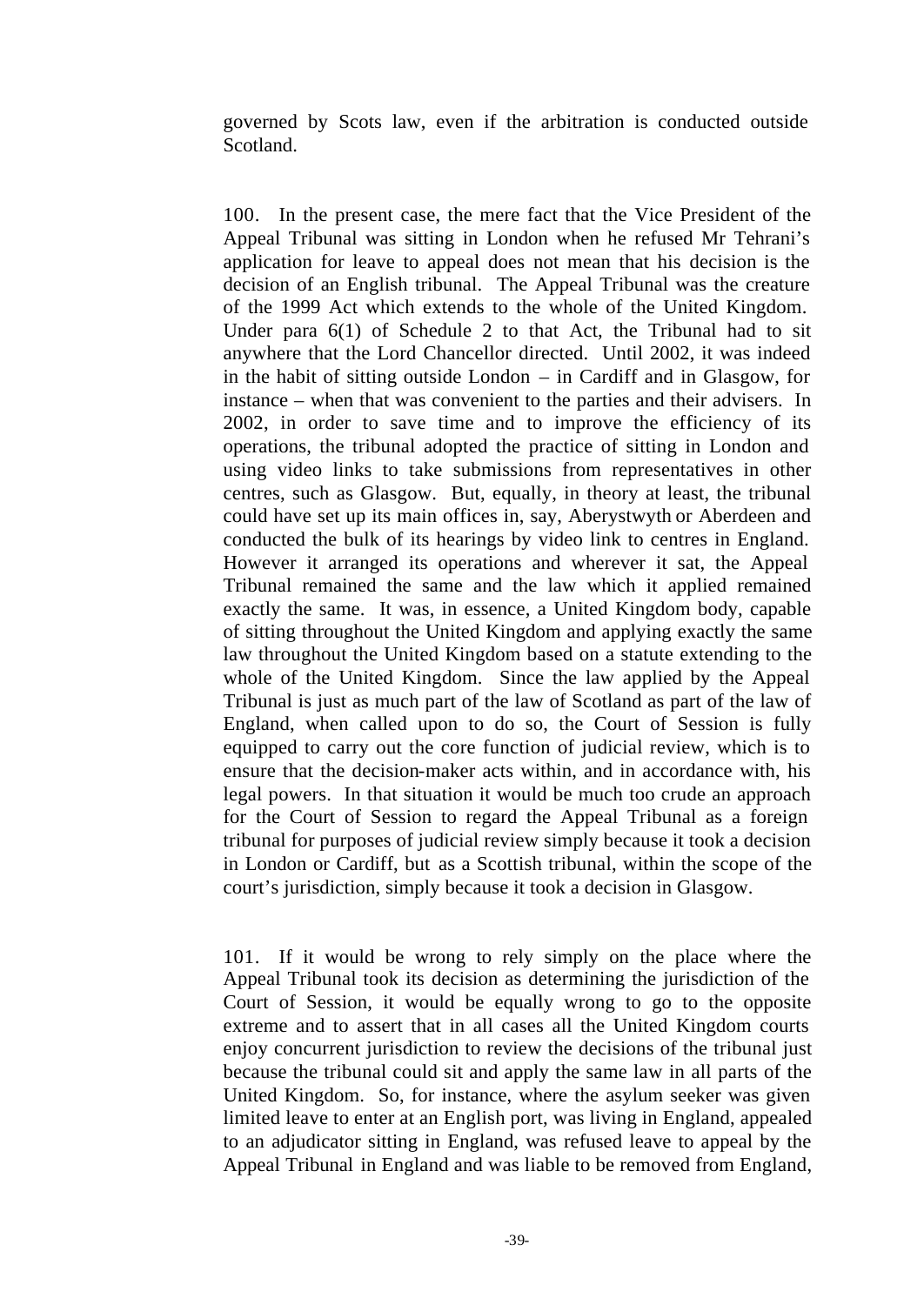there would be no basis for saying that the Court of Session had power to interfere in such wholly English proceedings by judicially reviewing the decision of the Appeal Tribunal. It therefore appears to me that the concession as to jurisdiction made by counsel for the respondent in *Sokha v Secretary of State for the Home Department* 1992 SLT 1049 was unsound. That being so, the issue of forum non conveniens did not really arise in that case. Conversely, even leaving aside article XIX of the Treaty of Union, the High Court would have no power to interfere where all the relevant events had taken place in Scotland. The potential area of concurrent jurisdiction lies in the middle.

102. One situation where there is concurrent jurisdiction is where the adjudicator determined the appeal in Scotland and the Appeal Tribunal refused leave to appeal in England. That was the position in *Struk v Secretary of State for the Home Department* 2004 SLT 468. The petitioner had been living in England when the Home Secretary refused his asylum application. He was then directed to live in Scotland and his appeal against the Home Secretary's decision was heard and refused by an adjudicator in Glasgow. The petitioner's application for leave to appeal to the Appeal Tribunal was refused, the determination being made in London. He petitioned the Court of Session for judicial review. The Extra Division held that the Court of Session had jurisdiction. I agree with their decision but would not adopt their reasoning. I would prefer to base the jurisdiction of the Court of Session on the underlying circumstances of the case.

103. In principle, the Court of Session should have jurisdiction to review the decision of a United Kingdom body, such as the Appeal Tribunal, sitting in England in cases where there is no reason to believe that any decree pronounced by the court would be ineffective and where, at the time he commences the judicial review proceedings, the petitioner is someone in Scotland whose interests are materially affected by the decision and who can therefore legitimately seek the assistance of the Scottish, rather than the English, court. In the circumstances of *Struk v Secretary of State for the Home Department* the petitioner was such a person and, for that reason, the Court of Session had jurisdiction.

104. I would also regard Mr Tehrani as such a person. At the time when he began these proceedings, he had been living in Scotland for over two years, at the direction of the Home Secretary. If he were ultimately unsuccessful in his appeal, the steps to remove him from the United Kingdom would be liable to start in Scotland. In substance, the proceedings concern the fate of someone living in Scotland. In that very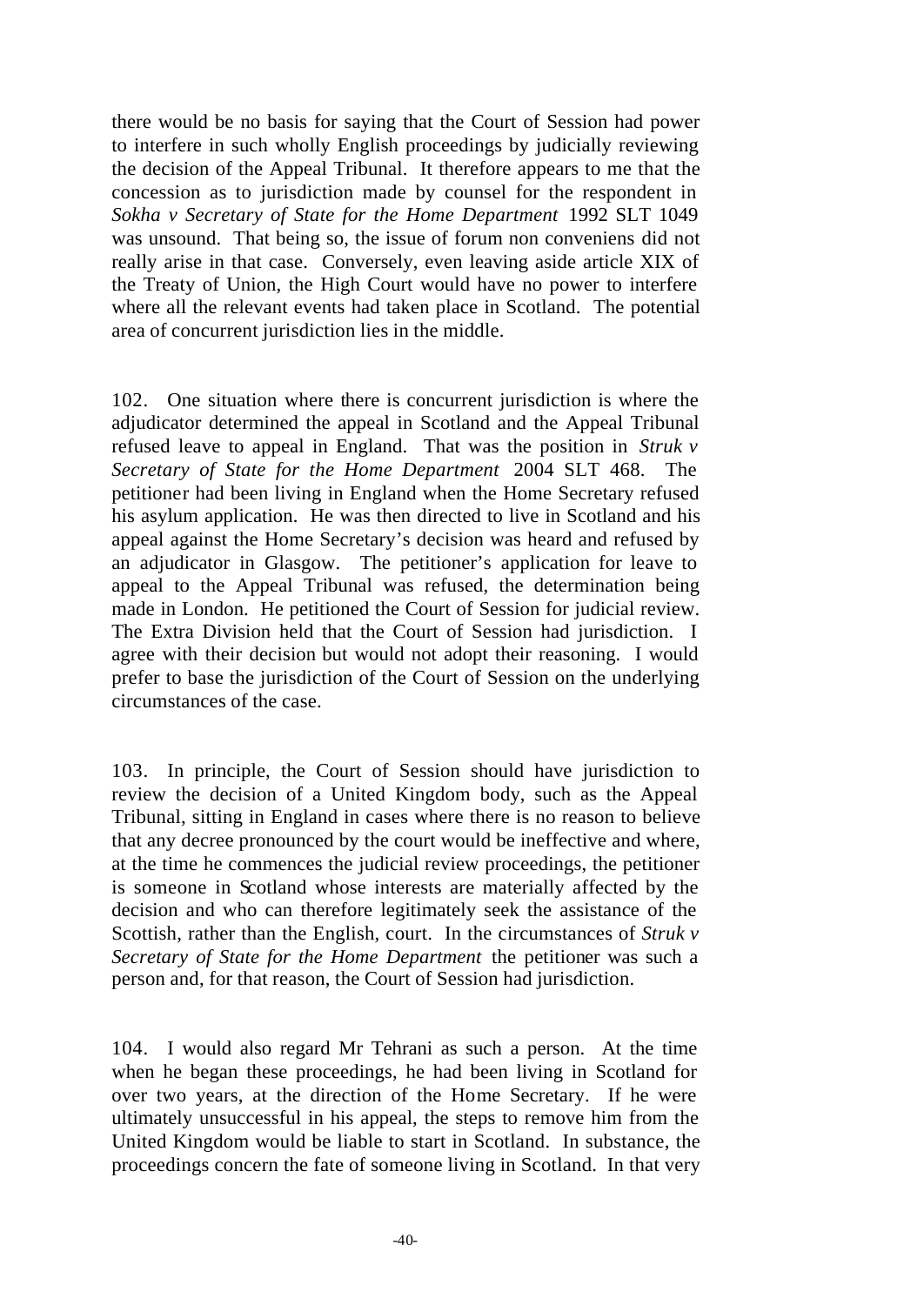real sense they are Scottish proceedings. Their connexion with England only came about because, without consulting Mr Tehrani and to suit his own convenience, the lawyer then acting for Mr Tehrani asked for the appeal to the adjudicator to be transferred to Leeds. As a result, the adjudicator actually heard the appeal in a satellite court in Durham  $-$  a place far removed from Mr Tehrani's port of entry, far removed from where he was living and far removed from where he might ultimately be sent back to Iran. That fortuitous choice of venue has no bearing on the substance of the matter or on the character of the proceedings. Finally, there is no reason to believe that any decree of the Court of Session would be ineffective. In these circumstances the Court of Session can competently grant the remedy of reduction and the court has jurisdiction to entertain Mr Tehrani's petition for judicial review. The decision of Lord Wylie in *Lord Advocate v R W Forsyth Ltd* (1986) 61 TC 1 provides general support for that approach.

105. As I have indicated already, however, in these cases the Court of Session does not have exclusive jurisdiction. Since the Appeal Tribunal, a United Kingdom body, made its determination in England, the High Court must have jurisdiction to review that determination, if asked to do so, even though the proceedings are in substance Scottish and affect the interests of someone living in Scotland. For that reason I consider that in *Lord Advocate v R W Forsyth Ltd* Lord Wylie went too far when he asserted that the Court of Session had exclusive jurisdiction to review the decision of the Special Commissioner under the Income Tax Acts sitting in London. I respectfully agree with the somewhat tentative view of Macpherson J in *R v Commissioner for the Special Purposes of the Income Tax Acts, Ex p R W Forsyth Ltd* [1987] 1 All ER 1035, 1038g-h and j, 1039d-e, that, since the Commissioner's determination had been made in England, the High Court as well as the Court of Session had jurisdiction. It follows that in cases such as the present and *Struk*, and in their mirror images, both the Court of Session in Scotland and the High Court in England can competently review the Appeal Tribunal's decision. I would add one caveat. In the unlikely event of the Appeal Tribunal having decided in Scotland to refuse leave to appeal from an adjudicator in England, any possible implications of article XIX of the Act of Union for the competency of judicial review proceedings in the High Court would have to be considered.

106. Where both courts have jurisdiction, which court should exercise it? In my view the guiding principle in this, as in any other situation where there is more than one court with jurisdiction, is to be found in the well-known passage from the opinion of Lord Kinnear in *Sim v*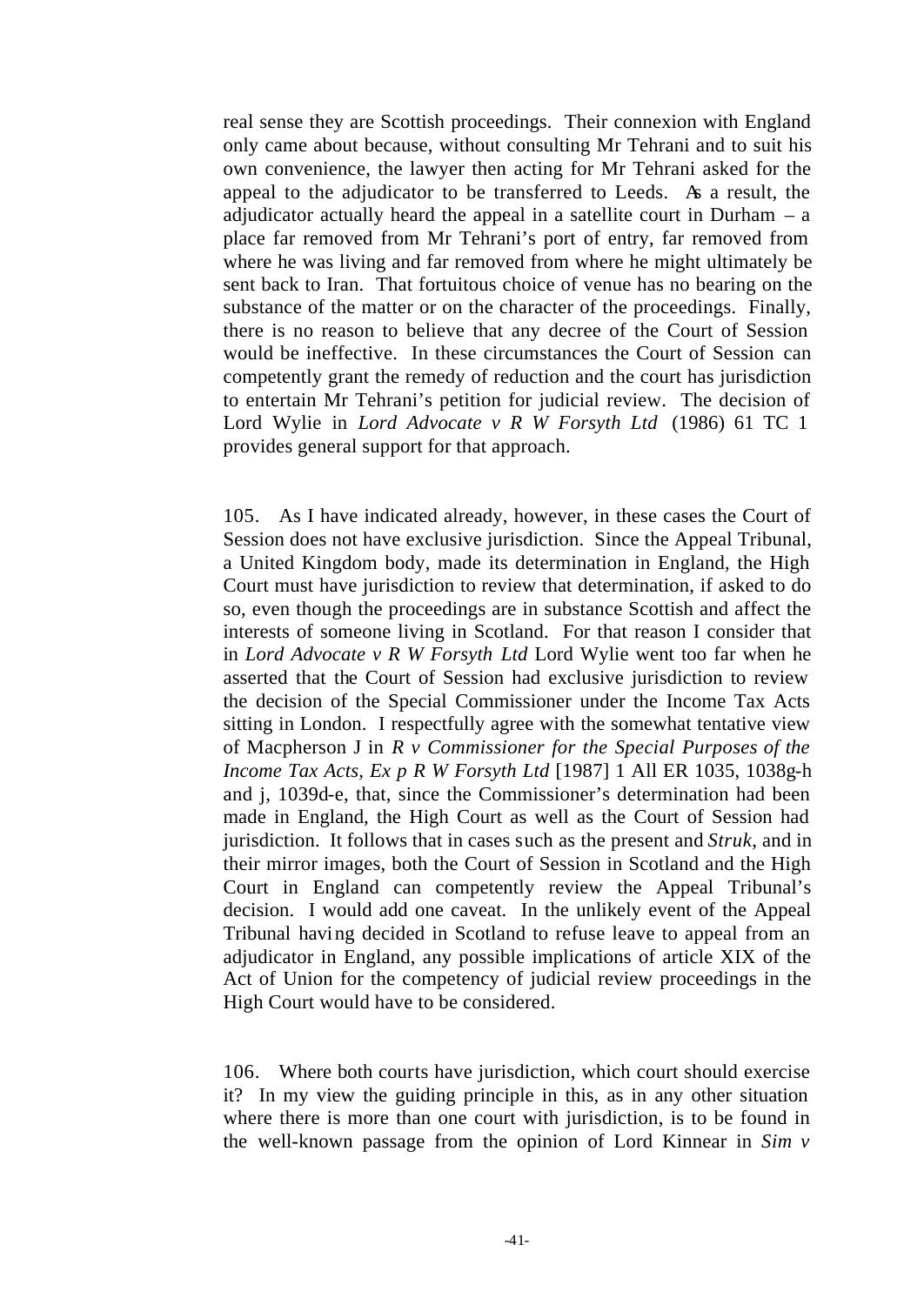*Robinow* (1892) 19 R 665, 668 where, speaking of the plea of forum non conveniens, he said:

"The general rule was stated by the late Lord President in *Clements v Macaulay*, 4 Macph 593, in the following terms:- 'In cases in which jurisdiction is competently founded a court has no discretion whether it shall exercise its jurisdiction or not, but is bound to award the justice which a suitor comes to ask. Judex tenetur impertiri judicium suum; and the plea under consideration must not be stretched so as to interfere with this general principle of jurisprudence.' And therefore the plea can never be sustained unless the court is satisfied that there is some other tribunal, having competent jurisdiction, in which the case may be tried more suitably for the interests of all the parties and for the ends of justice."

On that approach, where both the Court of Session and the High Court have jurisdiction, either court can, and indeed must, exercise its jurisdiction to provide the remedy which is sought, unless the respondent takes a plea of forum non conveniens.

107. As the cases show, the plea requires the court to decide whether there is some other forum which is the appropriate forum for the trial of the action. In a case like the present, therefore, the Court of Session would have to consider whether the High Court was the appropriate forum for the trial of the judicial review proceedings. Since the choice would be between two different forums within the United Kingdom, absent any other consideration, there might be a case for giving a strong preference to the forum chosen by the petitioner: cf *Spiliada Maritime Corporation v Cansulex Ltd* [1987] AC 460, 476H-477A per Lord Goff of Chieveley. But in the present context it seems to me that it would be wrong to ignore Parliament's indication, in para 23 of Schedule 4 to the 1999 Act, that, where the Appeal Tribunal makes a final determination in an appeal from a determination of an adjudicator made in Scotland, the "appropriate appeal court" to hear any appeal is the Court of Session and, in any other case, the Court of Appeal. It also makes practical sense for the courts of the same legal jurisdiction to deal with the review and any subsequent appeal. Subject to the caveat in para 105 above, I therefore respectfully agree with my noble and learned friend, Lord Hope of Craighead, that the scheme adopted by Parliament provides a touchstone for deciding that, as a general rule, the appropriate forum for the judicial review of a refusal of leave to appeal by the Appeal Tribunal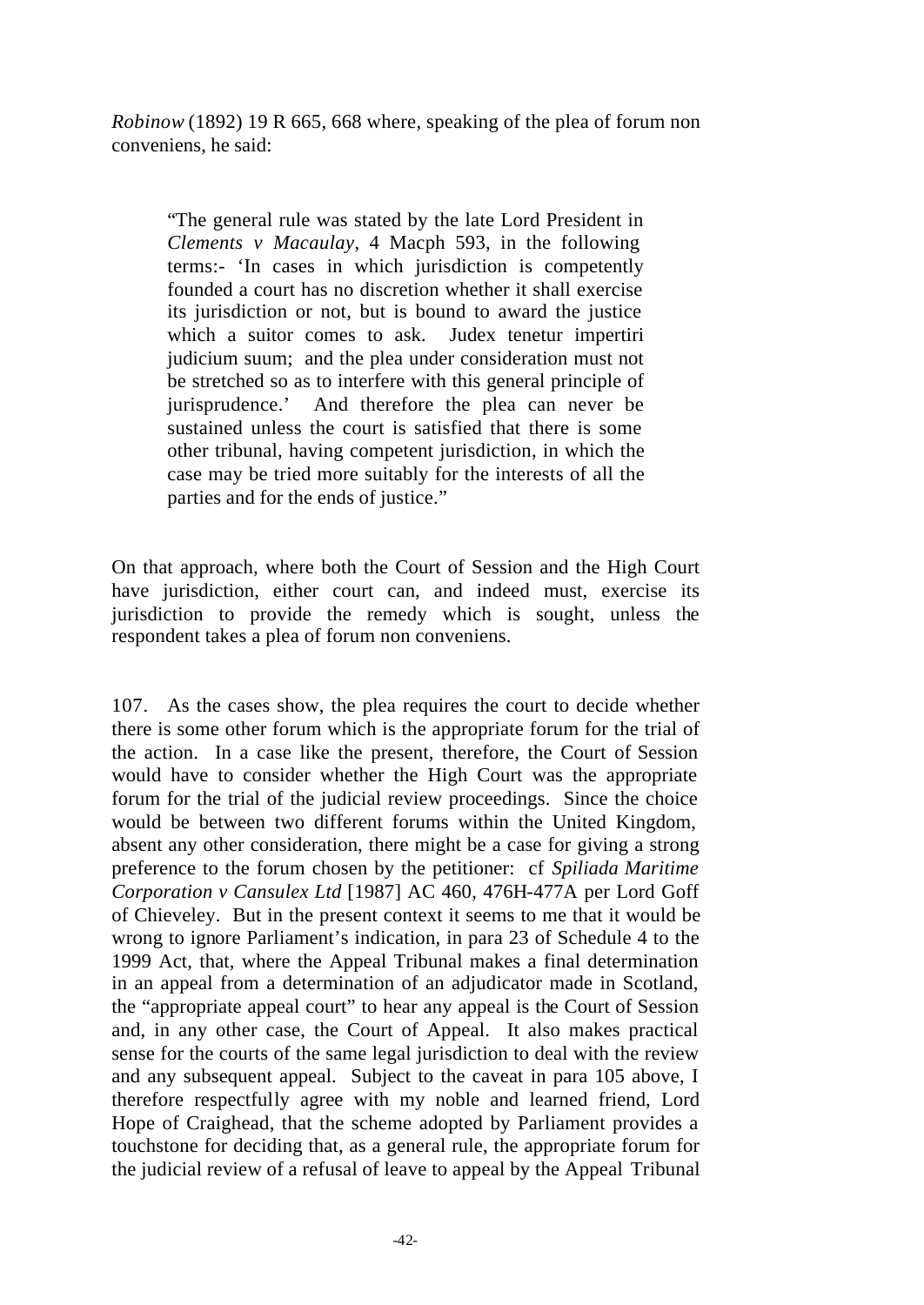is the Court of Session where the adjudicator made his determination in Scotland, and the Court of Appeal where the adjudicator made his determination in England or Wales. Practitioners would be expected to choose their forum accordingly. So I agree with the conclusions of the Court of Appeal in *R (Majead) v Immigration Appeal Tribunal* [2003] EWCA Civ 615, per Brooke LJ at paras 10 and 13 and in *Shah v Immigration Appeal Tribunal* [2004] EWCA Civ 1665, per Sedley LJ at para 8.

108. It follows that, if the general rule applied, and a plea of forum non conveniens had been taken, the conclusion in the present case would be that the High Court rather than the Court of Session would be the appropriate forum to review the decision of the Appeal Tribunal, since the adjudicator made his decision in England. In fact, that issue does not arise since the Home Secretary has not taken that plea as a fall-back if his plea to the jurisdiction should fail. And in my view he is right not to have done so. After all, there is actually no other appropriate forum to hear this case since, understandably, Mr Tehrani's advisers did not anticipate that the Home Secretary would take the jurisdiction point and therefore did not apply to the High Court for judicial review before the expiry of the three-month time-bar in CPR r 54.5(1). The fact that the High Court has power under that rule to extend the period for making an application does not mean that it, rather than the Court of Session, is the appropriate court to review the decision of the Appeal Tribunal. In this exceptional situation I would have repelled any plea of forum non conveniens and would have affirmed the jurisdiction of the Court of Session.

109. For these reasons I would allow the appeal, recall the interlocutors of the Extra Division and of the Lord Ordinary, repel the respondent's first plea-in-law and remit the case to the Lord Ordinary to proceed as accords.